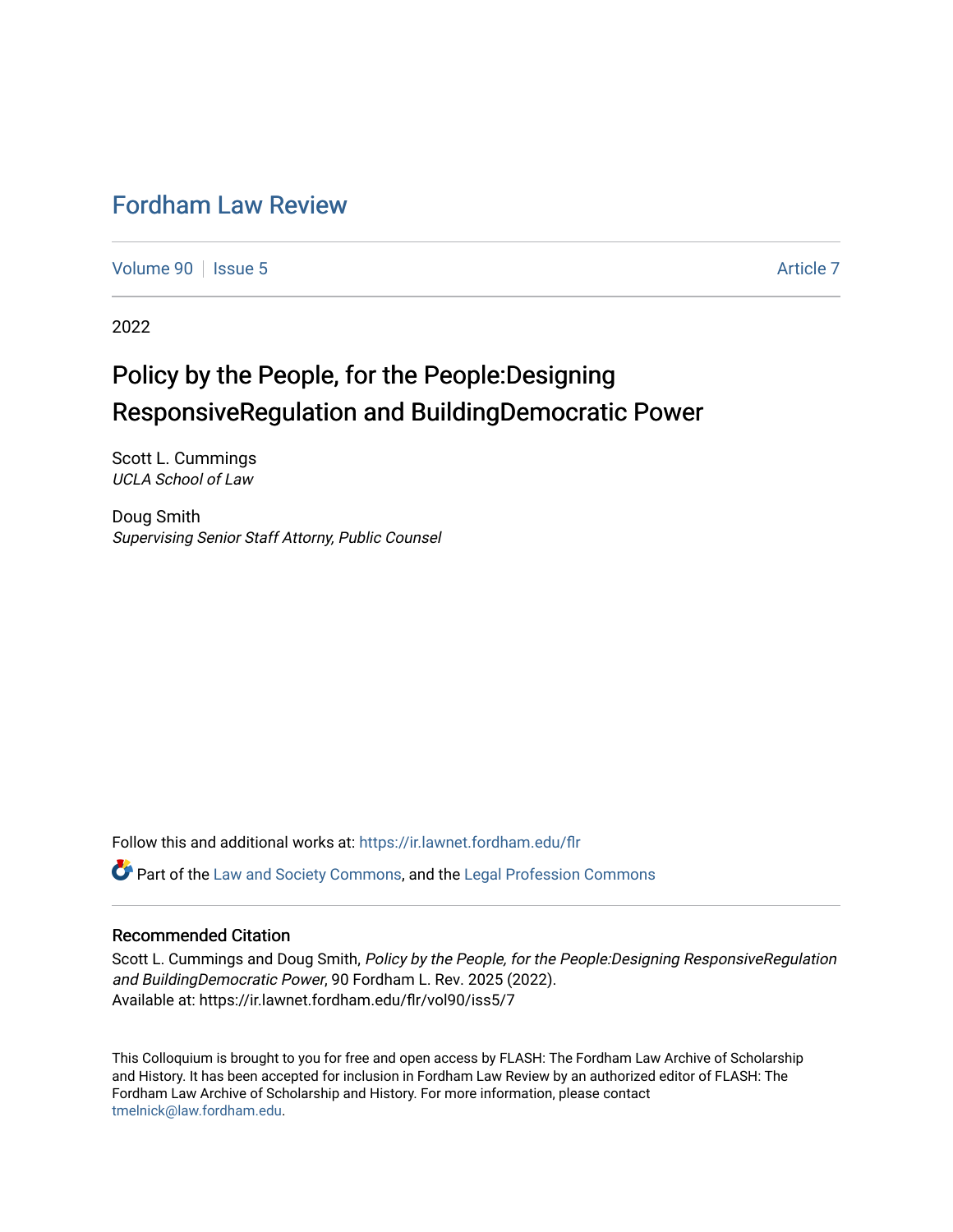# POLICY BY THE PEOPLE, FOR THE PEOPLE: DESIGNING RESPONSIVE REGULATION AND BUILDING DEMOCRATIC POWER

Scott L. Cummings\* & Doug Smith\*\*

| I. POLICY BY THE PEOPLE: SUBVERTING THE TRADITIONAL                                                                   |  |
|-----------------------------------------------------------------------------------------------------------------------|--|
| II. LOCAL POLICYMAKING AS AN ARENA OF PEOPLE POWER 2030                                                               |  |
| B. United Neighbors in Defense Against Displacement and                                                               |  |
|                                                                                                                       |  |
|                                                                                                                       |  |
|                                                                                                                       |  |
| III. CREATING CONDITIONS OF POSSIBILITY: HOW LAWYERS                                                                  |  |
| A. Predesign: Mapping Systems of Power from the People's<br>1. Uplifting the People's Experience of Injustice Through |  |
|                                                                                                                       |  |
| 2. Deploying Legal Research to Identify How Law                                                                       |  |
|                                                                                                                       |  |
| B. Policy Design: Defining Solutions Through                                                                          |  |
| 1. Translating Lived Experience into Just Solutions<br>Through Iterative Client Counseling 2040                       |  |
| 2. Drafting Policy Documents as Campaign Assets 2042                                                                  |  |
| C. Policy Advocacy: Building Power Through Activism 2044                                                              |  |
| 1. Shaping Public Discourse Around the People's                                                                       |  |

<sup>\*</sup> Robert Henigson Professor of Legal Ethics, UCLA School of Law. This Essay was prepared for the Colloquium entitled Subversive Lawyering, hosted by the Fordham Law Review and co-organized by the Center on Race, Law, and Justice and the Stein Center for Law and Ethics on October 15–16, 2021, at Fordham University School of Law.

<sup>\*\*</sup> Supervising Senior Staff Attorney, Public Counsel.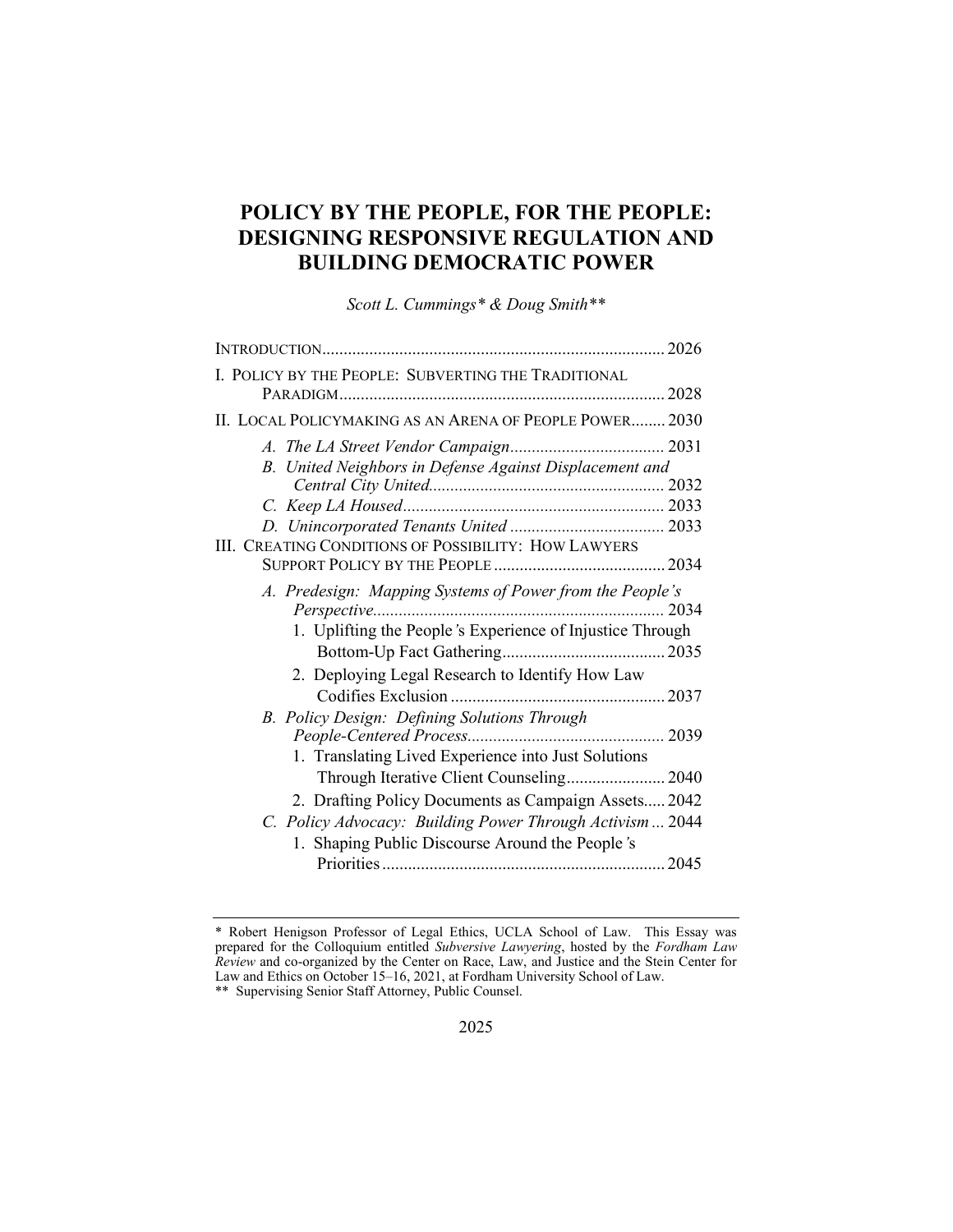| 2. Demystifying the Policymaking Process to Leverage      |      |
|-----------------------------------------------------------|------|
|                                                           | 2047 |
| D. Legacy: Mobilizing Policy Change Toward Inclusive      |      |
| Democracy                                                 | 2048 |
| 1. Centering the People in Policy Implementation  2049    |      |
| 2. Designing Policy that Embeds Organizing                |      |
|                                                           |      |
| IV. TOWARD A NEW THEORY AND PRACTICE OF POLICYMAKING 2052 |      |
| A. What It Means to Design Law and What Law Means  2052   |      |
|                                                           |      |
|                                                           |      |
| B. Proposals for Teaching and Practicing Policy by the    |      |
| People.                                                   | 2056 |
|                                                           |      |
|                                                           |      |
|                                                           |      |
|                                                           |      |

#### **INTRODUCTION**

Policymaking in American democracy is often a process that happens to people rather than by them. This is especially the case with respect to policy that affects people with less power in low-income communities and communities of color. Urban policy, in particular, has historically been driven by business elites and white homeowners' interests, which have shaped exclusionary policies, such as redlining and single-family zoning etching racial and economic segregation into the fabric of city space.1 Even when outsider interest groups and social movement organizations gain enough power to shape the policy agenda, give input into the content of policy, and lobby for policy changes that advance their interests, the standard conception of regulatory design is elite-driven: people whose lived reality will be impacted by policy decisions tend to be consulted, if at all, after policy ideas are already articulated and have gained traction in the halls of power.2

This Essay seeks to elevate an alternative model of policymaking "by the people" that views the policy process as a means of designing more responsive regulation that emanates from the experiences of marginalized constituencies, while creating an opportunity to build democratic power.3

<sup>1</sup>. See RICHARD ROTHSTEIN, THE COLOR OF LAW: A FORGOTTEN HISTORY OF HOW OUR GOVERNMENT SEGREGATED AMERICA (2017); see also ANDREA GIBBONS, CITY OF SEGREGATION: ONE HUNDRED YEARS OF STRUGGLE FOR HOUSING IN LOS ANGELES 45 (2018).

<sup>2.</sup> See generally FRANK R. BAUMGARTNER ET AL., LOBBYING AND POLICY CHANGE: WHO WINS, WHO LOSES, AND WHY (2009) (arguing that elite interests dominate the lobbying process and thus the shape of public policy).

<sup>3</sup>. See 1 BRUCE ACKERMAN, WE THE PEOPLE: FOUNDATIONS 317–18 (1991); Lani Guinier & Gerald Torres, Changing the Wind: Notes Toward a Demosprudence of Law and Social Movements, 123 YALE L.J. 2740, 2749 (2014).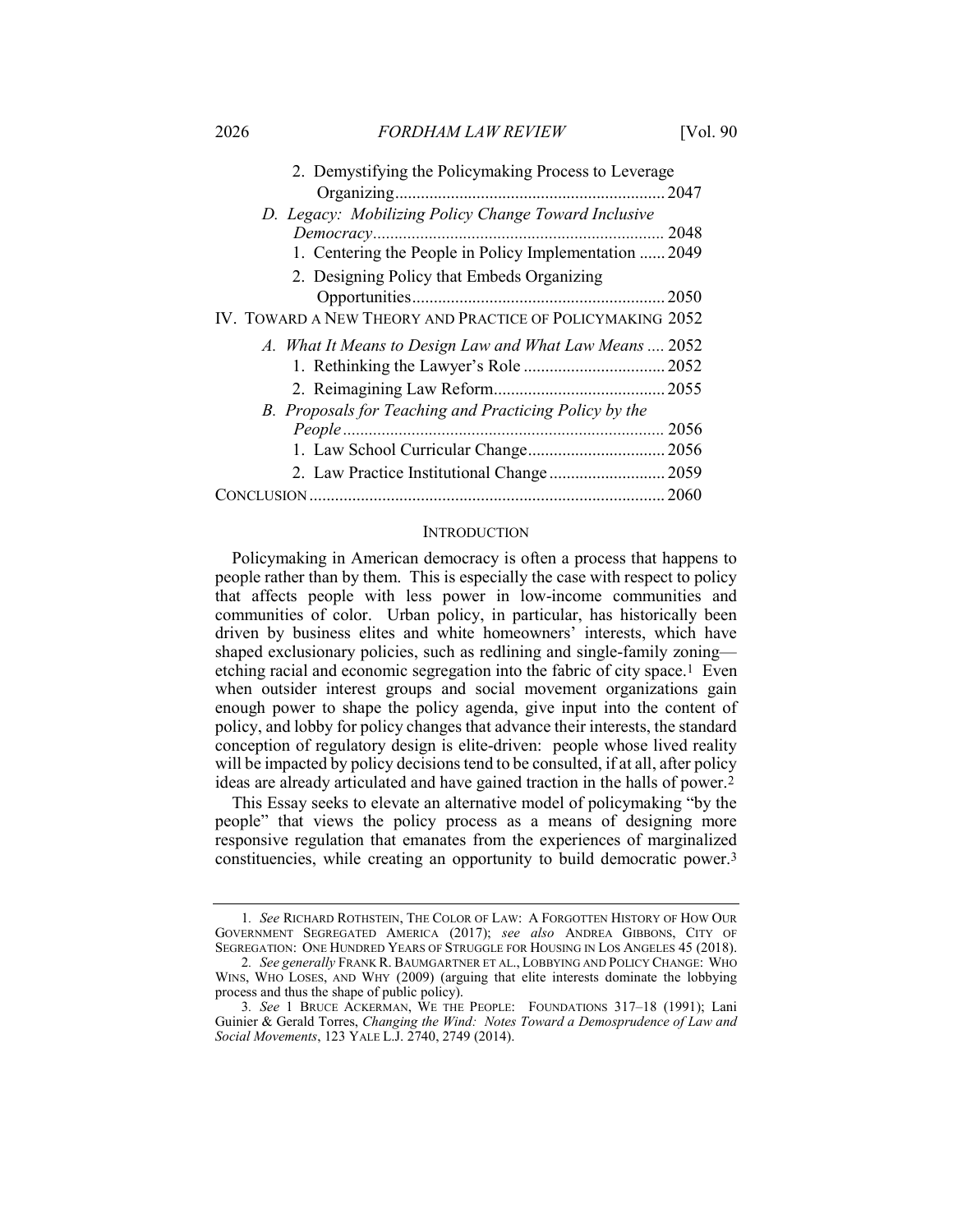Policy by the people involves: identifying problems from the perspective of those suffering harm, developing solutions based on lived experiences of what works, conducting policy design through an iterative process in which solutions are translated into law, elevating leadership of the people in advocating for policy change, and ensuring that successful policy is not an end goal but rather a starting point in promoting democratic inclusion and community power. This approach therefore seeks to enable policy design by people that responds to their material interests—what we call responsive regulation—as it simultaneously promotes power-building over time. This Essay aims to fill critical gaps in the literature on lawyering for social change and policy design, while offering a set of principles to guide the role of lawyers in bottom-up policymaking.

Our central contributions are threefold. First, we argue that scholars and lawyers have ignored the role of effective policy design as part of legal advocacy and assert the need for new attention to what policymaking looks like, particularly at the local level. Second, we draw attention to the *value* added by lawyers in the policymaking process, which transcends background research and technical drafting. In this sense, we are not just advocating for commitment to a community-first model of policymaking, but rather we are seeking to reveal lawyers' essential contributions to the process at key stages. Third, we want to spotlight policymaking to reframe how lawyers and academics think about the lawyering process—and what counts as "law" in the first instance. Rather than relegating policymaking to the sidelines of an educational experience revolving around litigation and appellate court decision-making, we hope to place policymaking at the center of the legal enterprise.

Our starting point for this project is a commitment to the idea that policymaking should build from authentic mobilization led by the people affected by policy and that lawyers should support mobilization through contributions based on their comparative advantages. To advance this idea, we draw on our experiences as teachers and lawyers who have worked with movements for housing and economic justice in Los Angeles, California. Our method is to derive ideas from this participation to subvert traditional notions of lawyering for social change—spotlighting policy design as part of what effective lawyers do—and also to subvert conventional policy design itself by reconceptualizing the policy process as a power-building exercise. Specifically, we want to show how the people's expertise can be mobilized and amplified by lawyers who "know their role," while arguing for a more expansive conception of what that role is: one that moves beyond deferential conceptions derived from the conventional representation paradigm to illuminate the underappreciated ways lawyers create conditions of possibility for policymaking by people who have been historically excluded from the process.4 In this sense, we argue for a form of policymaking that rises to

 <sup>4.</sup> Although our focus is on progressive law reform, our emphasis on the contributions of lawyers to policy design also applies to conservative lawyers. See, e.g., Michael S. Schmidt, Behind the Texas Abortion Law, a Persevering Conservative Lawyer, N.Y. TIMES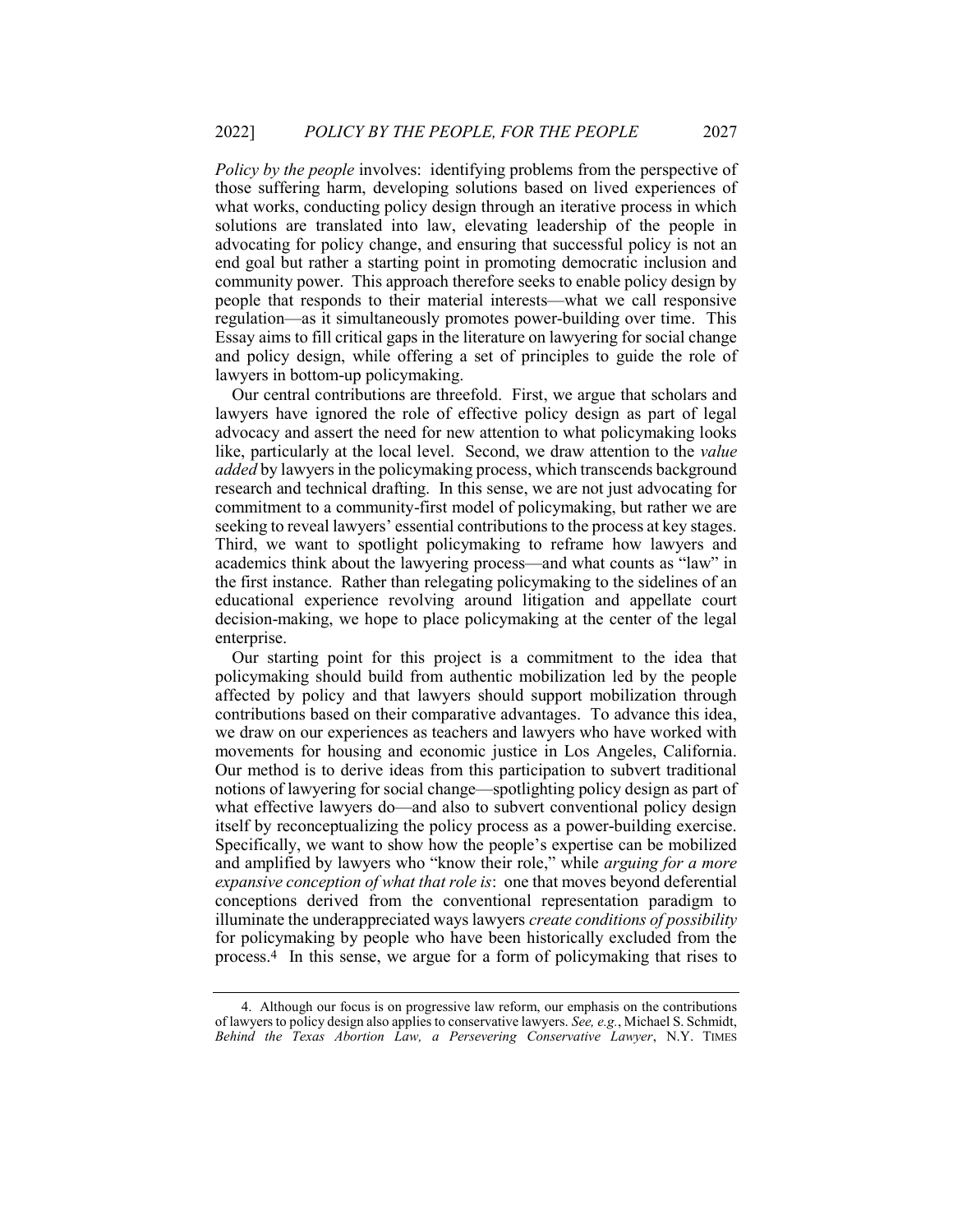meet the current moment of social movement activism combatting racial injustice, economic inequality, and climate change.

Our contribution to the widening conversation about law and social movements is to identify and map the specific ways that movement-inspired normative claims are translated into viable policy that combats injustice, advances people-defined priorities, and accelerates power-building.

Part I begins by examining the literature on lawyering and policymaking, revealing the absence of meaningful cross-fertilization and laying the groundwork for our focus on the lawyer's role in supporting people-centered social policy campaigns. In Part II, we situate our analysis in the local policy arena, identifying the emergence of local policy as a critical lever for progressive activism and describing four grassroots campaigns in Los Angeles that offer insight into the lawyer's role in policy by the people. In Part III, we use examples from these campaigns to theorize the lawyer's role by placing it within the life cycle of policy development and identifying the specific skill set lawyers bring to bear at each stage of representation. Mobilizing examples from the campaigns, we illuminate how lawyers contribute to policy by the people in four key respects by: (1) mapping systems of power from the people's perspective, (2) generating policy solutions through people-centered process, (3) building power through policy advocacy, and (4) using policy change to promote a more inclusive democracy. In Part IV, we consider implications for lawyering theory and practice by discussing the opportunities and challenges arising from our conception of policy by the people. We then recommend how law schools and public interest legal organizations can adopt new practices to place policy reform at the heart of effective lawyering.

#### I. POLICY BY THE PEOPLE: SUBVERTING THE TRADITIONAL PARADIGM

For more than a half-century, legal scholars have dissected the role of lawyers in movements for social change, on both the left and right.<sup>5</sup> Although this research examines lawyering from multiple perspectives, it is almost entirely focused on the promise and pitfalls of litigation. Lawyers as policy designers appear infrequently, and their role is not theorized. Similarly, while this literature emphasizes the theme of community empowerment in relation to litigation and, less frequently, transactional lawyering strategies,<sup>6</sup> the research fails to present a framework for

<sup>(</sup>Nov. 1, 2021), https://www.nytimes.com/2021/09/12/us/politics/texas-abortion-lawyerjonathan-mitchell.html [https://perma.cc/EUP8-4JDA].

<sup>5.</sup> See Scott L. Cummings, Movement Lawyering, 2017 U. ILL. L. REV. 1645; see also CAUSE LAWYERS AND SOCIAL MOVEMENTS (Austin Sarat & Stuart A. Scheingold eds., 2006); MICHAEL W. MCCANN, RIGHTS AT WORK: PAY EQUITY REFORM AND THE POLITICS OF LEGAL MOBILIZATION (1994); ANN SOUTHWORTH, LAWYERS OF THE RIGHT: PROFESSIONALIZING THE CONSERVATIVE COALITION (John M. Conley & Lynn Mather eds., 2008).

<sup>6</sup>. See Scott L. Cummings, Community Economic Development as Progressive Politics: Toward a Grassroots Movement for Economic Justice, 54 STAN. L. REV. 399, 403 (2001).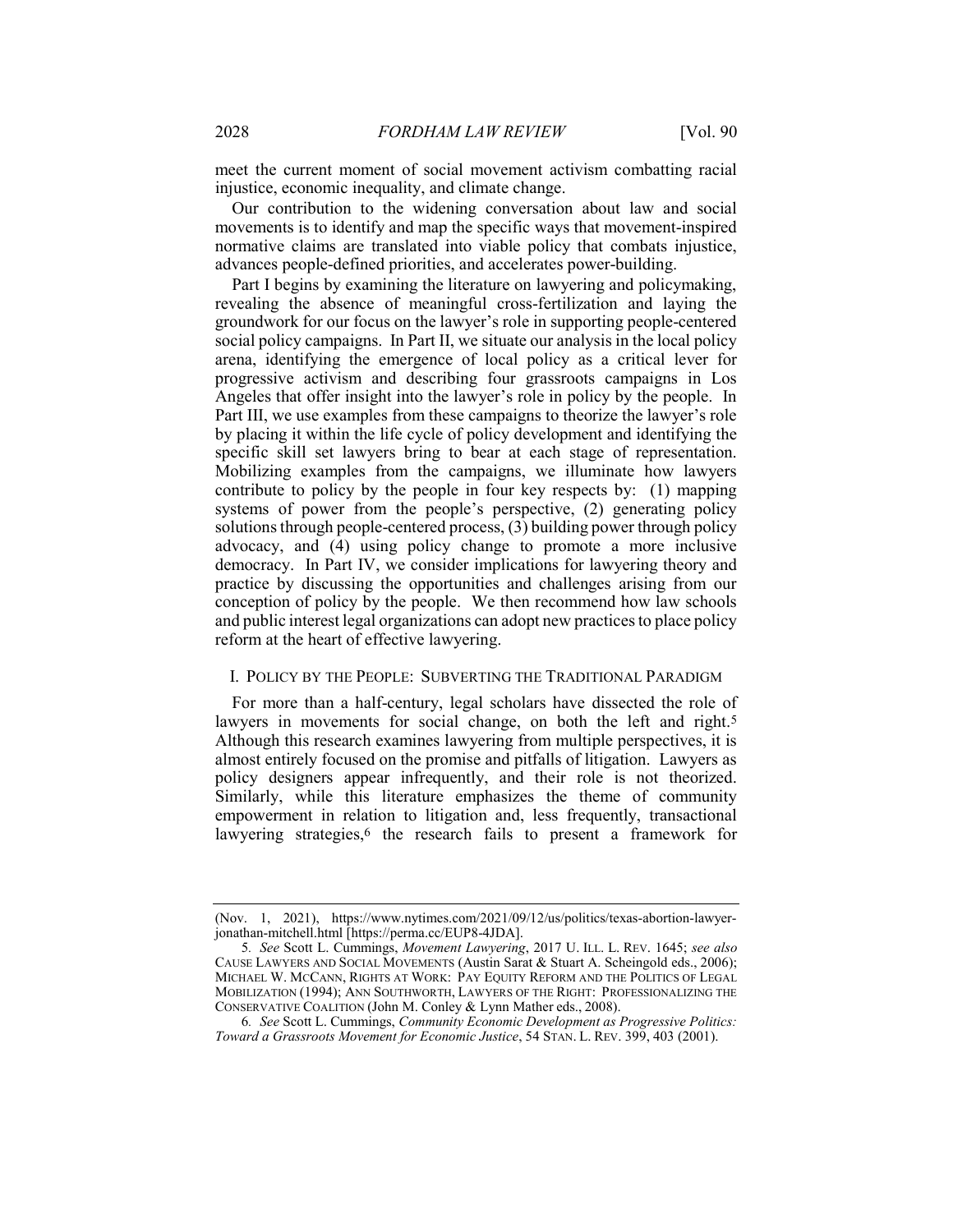understanding and executing bottom-up policy design.7 New governance research on policy development and implementation provides important insights into policy design based on stakeholder participation and iterative rulemaking,8 but it fails to adequately address asymmetries of power in the policy process and how social movement mobilization may help correct for structural inequality.

Outside of law, the problem is reversed. Although there is a voluminous body of research on interest group participation in and implementation of public policy,9 there is little research on the role of affected communities in policy design and enforcement.10 Political science and management studies often ignore or minimize lawyers' contributions in the policymaking process.11 Important studies on lobbyists and policymakers omit lawyers entirely,12 while other research recognizes the role that lawyers play as legal experts in the policymaking process but does not critically examine that role.13 These gaps pose significant problems for understanding how effective policy comes into being—and what counts as effective—thus disserving research in law and social science.

Our approach is to start from the bottom-up to build a new conception of policy design that centers the people's perspective, while engaging seriously with the lawyer's role. In the conventional approach, policy is typically crafted within the walls of city hall or the capitol and then applied in low-income communities and communities of color, often with harmful results. We are interested in a process that inverts this conventional sequence by developing responsive policy in community spaces and then bringing these policies to the legislature as demands from a mobilized base of affected constituents. It therefore engages with the literature on how norm creation from social movements is translated into law by shining light on the mechanisms driving policy change outside of court in legislative and administrative policymaking venues.14 Our conception of policy by the

 <sup>7.</sup> There are important exceptions. See generally Jennifer Gordon, The Campaign for the Unpaid Wages Prohibition Act: Latino Immigrants Change New York Wage Law (Carnegie Endowment for Int'l Peace, Working Paper No. 4, 1999).

<sup>8.</sup> William H. Simon, Solving Problems vs. Claiming Rights: The Pragmatist Challenge to Legal Liberalism, 46 WM. & MARY L. REV. 127, 181-91 (2004).

<sup>9.</sup> See, e.g., Peter deLeon & Linda deLeon, What Ever Happened to Policy Implementation?: An Alternative Approach, 12 J. PUB. ADMIN. RSCH. & THEORY 467, 476  $(2002)$ .

<sup>10.</sup> See generally JOEL F. HANDLER, THE CONDITIONS OF DISCRETION: AUTONOMY, COMMUNITY, BUREAUCRACY (1986).

<sup>11</sup>. See SELDEN BIGGS & LELIA B. HELMS, THE PRACTICE OF AMERICAN PUBLIC POLICYMAKING 13, 22–25 (2007) (dedicating just one paragraph to lawyers as policymakers "with one particular set of skills," who are "a key resource in the invention and reinvention of public policy").

<sup>12.</sup> See, e.g., BAUMGARTNER ET AL., supra note 2, at 6–15; DONALD S. LUTZ, PRINCIPLES OF CONSTITUTIONAL DESIGN 1–22 (2006).

<sup>13</sup>. See ELIZABETH CLEMENS, THE PEOPLE'S LOBBY: ORGANIZATIONAL INNOVATION AND THE RISE OF INTEREST GROUP POLITICS IN THE UNITED STATES, 1890–1925, at 2, 4, 277 (1997).

<sup>14</sup>. See, e.g., William N. Eskridge, Jr., Channeling: Identity-Based Social Movements and Public Law, 150 U. PA. L. REV. 419, 420 (2001).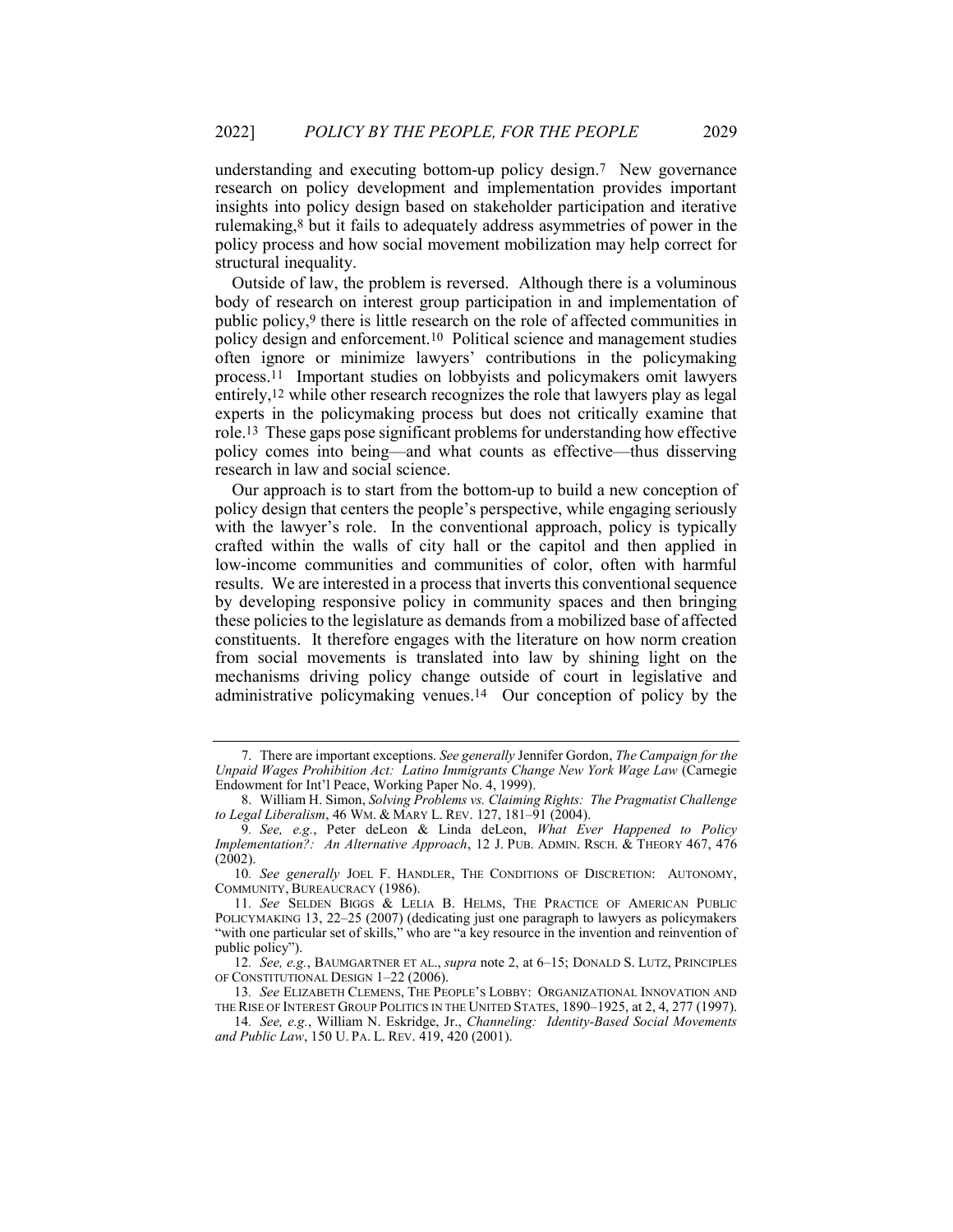people is defined by five key elements: (1) organic identification and analysis of social problems, derived from the experience and expertise of those affected; (2) design of solutions framed by people affected using their practices as a model of what works; (3) translation of language used by people in their day-to-day lives into policy and vice versa; (4) leadership by the people in policy design, advocacy, and implementation; and (5) creation of a proactive plan, built into policy, for community-led monitoring and enforcement, leading toward building greater power and creating new opportunities for organizing against systemic injustice.

To frame our intervention, we build on insights from social movement and institutional political theory referenced above, tying them together in a vision of policymaking that promotes democratic inclusion and thus reorients the lawyer's role as a change agent within the democratic structure. We use the idea of "the people," instead of "the community," to capture what Professors Lani Guinier and Gerald Torres refer to as law-making processes that derive from, and benefit, diverse groups of people—the "demos"—especially those living on the margins with less power.15 Our Essay focuses on how policy can specifically serve those groups. Accordingly, we do not offer a general theory of all policymaking but rather a more targeted approach designed to promote greater equality in our increasingly unequal society. Policy by the people is focused on a particular type of policy initiative—that seeking to redistribute resources and power to marginalized groups in society—and thus requires lawyers to be accountable to those groups. Lawyering for this type of policy change therefore often involves being embedded in a coalition infrastructure in horizontal relationships with nonlawyer partners and community members seeking to influence elected representatives who are responsive to political pressures.

#### II. LOCAL POLICYMAKING AS AN ARENA OF PEOPLE POWER

Although the ideas we propose in this Essay apply to policymaking at all levels, our point of departure is local government. This is partly a product of our own experiences, which are shaped by our work with social movement organizations challenging housing insecurity and labor precarity through policy change in Los Angeles. However, our focus on local policymaking as an arena of power also flows from a political economy approach to economic justice that identifies structural opportunities for radical change at the local level.16 Social movements on the left have thrived and gained power in large cities—in both blue and red states—shifting policy on labor, civil rights, and environmental issues in ways that have reshaped law in urban areas where

 <sup>15.</sup> Guinier & Torres, supra note 3, at 2743 ("Our aim is to better understand and recognize the important roles played by ordinary people who succeed in challenging unfair laws through the sounds and determination of their marching feet.").

<sup>16</sup>. See SCOTT L. CUMMINGS, AN EQUAL PLACE: LAWYERS IN THE STRUGGLE FOR LOS ANGELES 1–2 (2021).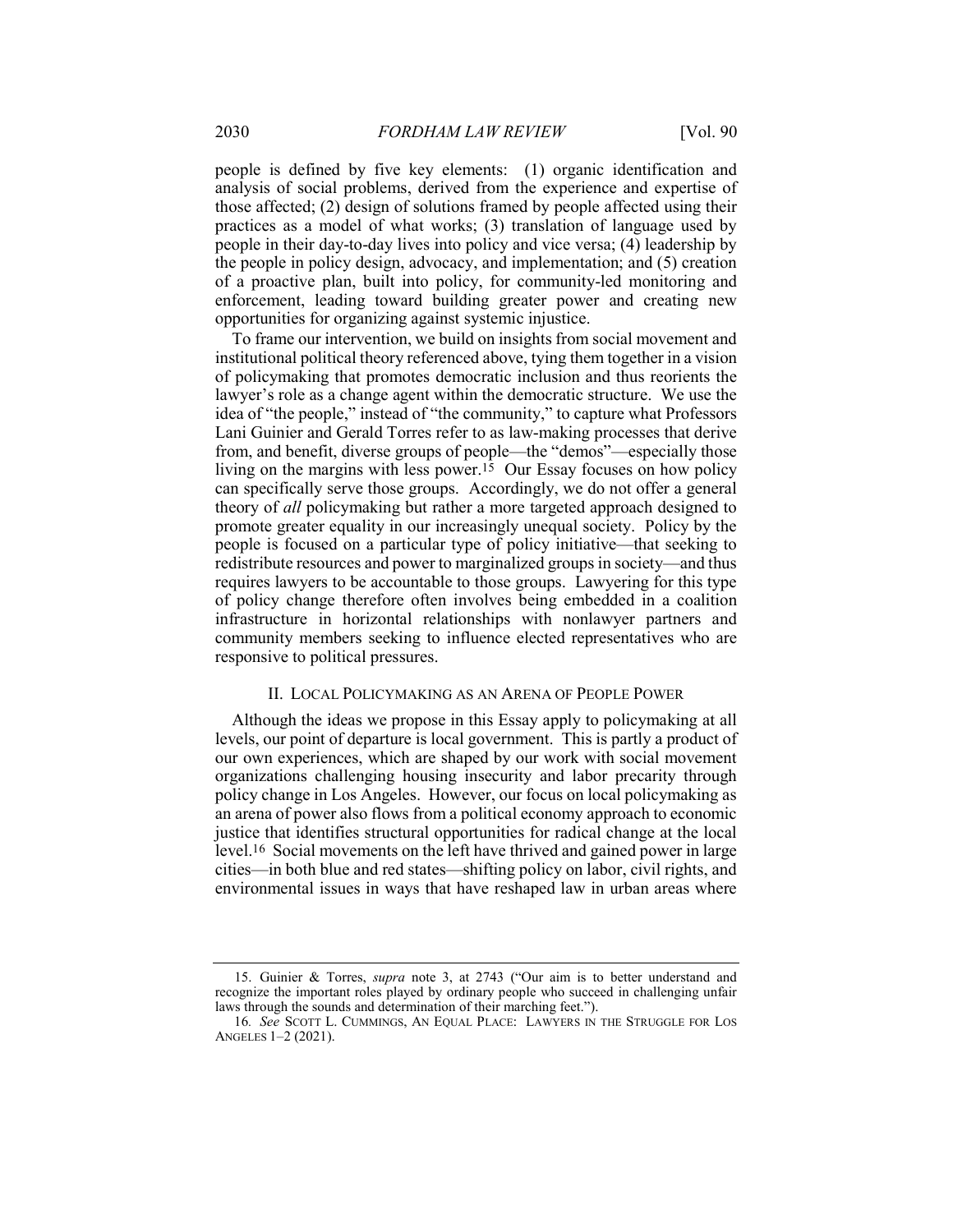the majority of Americans live.17 Research identifies multiple reasons for progressive movements' influence on city power, including proximity to powerholders and the changing demographics of cities—younger and more diverse—which have made them more receptive political sites.18 To illustrate how policy by the people works at the local level, we draw on the following four examples. In each, while multiple campaign tactics are deployed simultaneously—including direct action, organizing, popular education, and communications and narrative strategy—policy change is a crucial dimension of the broader movement agenda. In these examples, lawyers from the public interest law firm, Public Counsel, and law faculty and students at the University of California, Los Angeles (UCLA) participating in a course on community economic development worked directly with community organizers, residents, and leaders to support the policymaking dimensions of these campaigns.

#### A. The LA Street Vendor Campaign

The LA Street Vendor Campaign is a coalition of street vendors and community-based organizations working to advance economic opportunities and expand legal rights for street vendors in Los Angeles.19 For over a decade, the coalition has pursued a comprehensive and multifaceted organizing and policy campaign to end criminalization and create a legal pathway for low-income entrepreneurship.20 The campaign secured a major policy victory in 2018, when the coalition successfully advanced California Senate Bill 946 (SB 946),<sup>21</sup> which required local jurisdictions, including the City of Los Angeles, to rescind criminal bans on street vending and create local regulatory programs.22 Following the enactment of SB 946 and the subsequent adoption of a City of Los Angeles legal sidewalk vending program, the campaign turned its attention to eliminating the remaining

<sup>17</sup>. See Local Nondiscrimination Ordinances, MOVEMENT ADVANCEMENT PROJECT, https://www.lgbtmap.org/equality-maps/non\_discrimination\_ordinances [https://perma.cc/ N32V-3GPH] (last visited Mar. 4, 2022); Inventory of US City and County Minimum Wage Ordinances, UC BERKELEY LAB. CTR. (Jan. 31, 2022), https://laborcenter.berkeley.edu/ inventory-of-us-city-and-county-minimum-wage-ordinances/#s-1 [https://perma.cc/3G3W-TXA6]; AMY E. TURNER & MICHAEL BURGER, SABIN CTR. FOR CLIMATE CHANGE L., COLUMBIA L. SCH., CITIES CLIMATE LAW: A LEGAL FRAMEWORK FOR LOCAL ACTION IN THE U.S. (2021), https://scholarship.law.columbia.edu/ cgi/viewcontent.cgi?article=1000&context=sabin\_climate\_change [https://perma.cc/MF7T-Y9ZX]. For a discussion of the role of social movements in cities, see generally WALTER J. NICHOLLS & JUSTUS UITERMARK, CITIES AND SOCIAL MOVEMENTS: IMMIGRANT RIGHTS ACTIVISM IN THE UNITED STATES, FRANCE, AND THE NETHERLANDS, 1970–2015 (2017); Richard C. Schragger, Is a Progressive City Possible?: Reviving Urban Liberalism for the Twenty-First Century, 7 HARV. L. & POL'Y REV. 231 (2013).

<sup>18</sup>. See CUMMINGS, supra note 16, at 501–02; see also Walter J. Nicholls, The Urban Question Revisited: The Importance of Cities for Social Movements, 32 INT'L J. URB. & REG'L RSCH. 841, 841–42 (2008).

<sup>19</sup>. See Our Story, LA ST. VENDOR CAMPAIGN, https://lastreetvendors.org/about/ [https://perma.cc/9DCT-XW24] (last visited Mar. 4, 2022).

<sup>20</sup>. See id.

 <sup>21.</sup> S.B. 946, 2017–18 Leg. (Cal. 2018).

 <sup>22.</sup> CAL. GOV'T CODE §§ 51036–51039 (West 2022).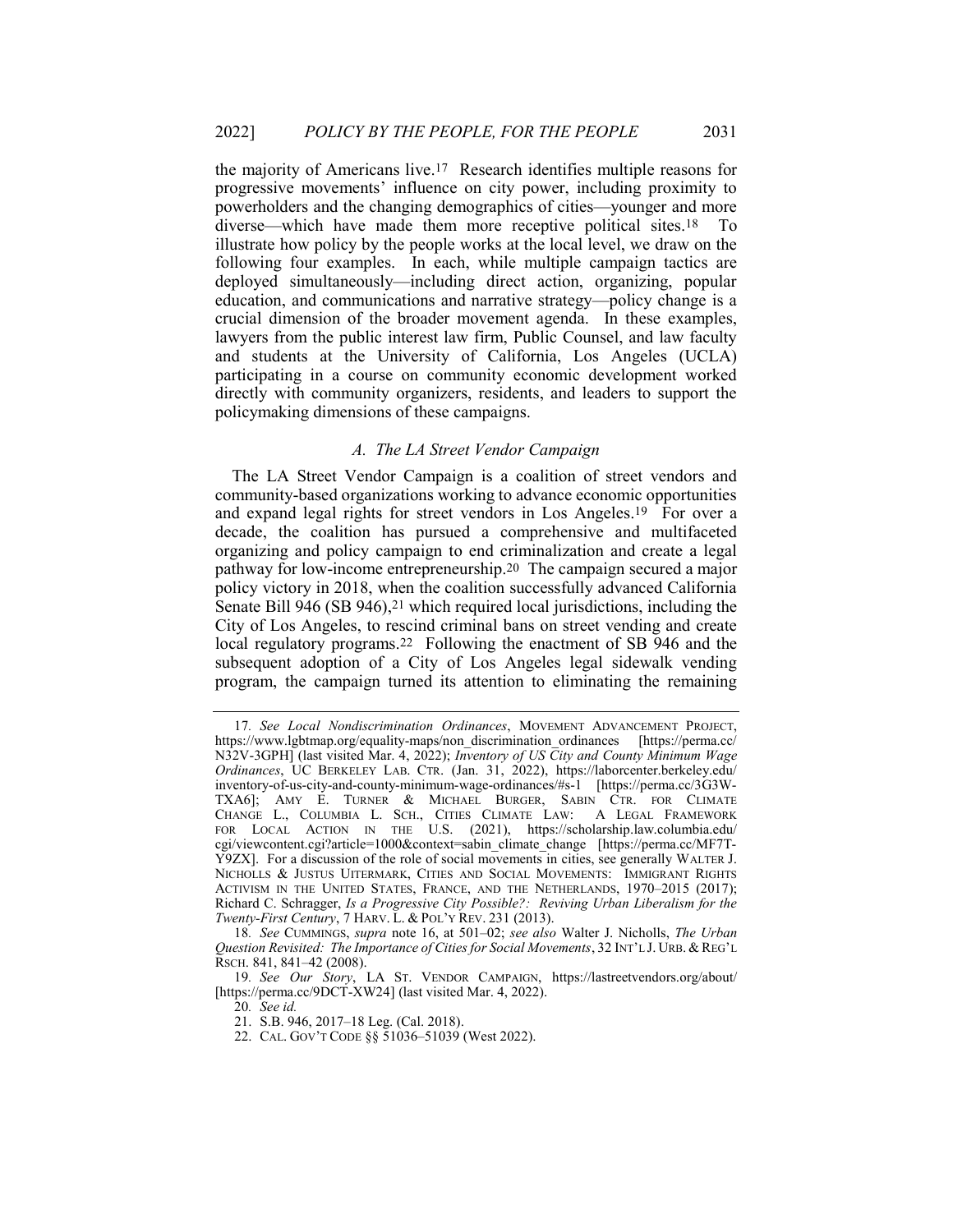barriers in state and county retail food laws that prevent low-income street food vendors from accessing permits and economic opportunity.23 The LA Street Vendor Campaign coalition is led by street vendors, with support from community-based organizations.24 Lawyers work directly with community organizers and vendors to support coalition-led policy design, advocacy, implementation, and enforcement.25

# B. United Neighbors in Defense Against Displacement and Central City United

United Neighbors in Defense Against Displacement (UNIDAD)26 and Central City United27 are two neighborhood-based coalitions working to promote equitable development in South Central and Downtown Los Angeles, respectively, through "People's Plan" campaigns.28 Each campaign has produced detailed policy language to reorient the city's land use development process around the needs and priorities of low-income communities of color.29 The People's Plans are part vision statement—an aspiration for equitable community growth—and part technical policy—the legal mechanics to make that vision an enforceable reality. In the UNIDAD and Central City United campaigns, lawyers drafted the People's Plan policy frameworks to mirror the technical format of formal community plans that are adopted by the city, enabling the coalition's policy demands to be incorporated directly into new municipal law.30 Through organizing, direct action, and advocacy, these campaigns demand a planning process that follows the direction of community leaders and helps build durable

27. About, CENT.CITY UNITED PEOPLE'S PLAN, https://www.centralcityunited.org/about-1 [https://perma.cc/7V8T-C9RG] (last visited Mar. 4, 2022).

28. See The People's Plan, UNIDAD, https://www.unidad-la.org/peoplesplan/ [https://perma.cc/FV3Y-3NL3] (last visited Mar. 4, 2022); People's Plan, CENT. CITY UNITED PEOPLE'S PLAN, https://www.centralcityunited.org/peoples-plan [https://perma.cc/XG4S-VCNY] (last visited Mar. 4, 2022).

29. See The People's Plan, supra note 28; CENT. CITY UNITED PEOPLE'S PLAN, supra note 27.

<sup>23</sup>. See CASSIDY BENNETT ET AL., UCLA SCH. OF L. CMTY. ECON. DEV. & PUB. COUNS., UNFINISHED BUSINESS: HOW FOOD REGULATIONS STARVE SIDEWALK VENDORS OF OPPORTUNITY AND WHAT CAN BE DONE TO FINISH THE LEGALIZATION OF STREET FOOD (2021), https://www.publiccounsel.org/wp-content/uploads/2021/12/Unfinished-Business.pdf [https:/ /perma.cc/QAF4-5F9P].

<sup>24</sup>. See generally Our Story, supra note 19.

<sup>25.</sup> Samanta Helou Hernandez, Making it Official: How L.A. Street Vending Became Legal, KCET (July 3, 2019), https://www.kcet.org/shows/city-rising/making-it-official-howl-a-street-vending-became-legal [https://perma.cc/KZH5-RQDB].<br>26. See Who We Are, UNIDAD, https://www.unidad-la.org/who-we-are/

<sup>26.</sup> See Who We Are, UNIDAD, [https://perma.cc/5V8F-W2VH] (last visited Mar. 4, 2022).

<sup>30</sup>. See Letter from UNIDAD to Los Angeles City Planning Commission (June 16, 2017), http://www.unidad-la.org/wp-content/uploads/2017/08/UNIDAD-policy-recommendationsand-redlines-for-South-Southeast-LA-Community-Plans-6-16-2017.pdf [https://perma.cc/ ETE7-TDAG]; CENT. CITY UNITED, PROPOSED AMENDMENTS TO JULY 2019 DRAFT DTLA COMMUNITY PLAN POLICY TEXT (2019), https://static1.squarespace.com/static/ 5e2f9c1251bedc373bccf0fa/t/5e335a0b78d5f55da090bca5/1580423692912/CCU+Proposed +Amendments+to+July+2019+Draft+DTLA+Community+Plan+Policy+Text.pdf [https:// perma.cc/7DHN-3ACH].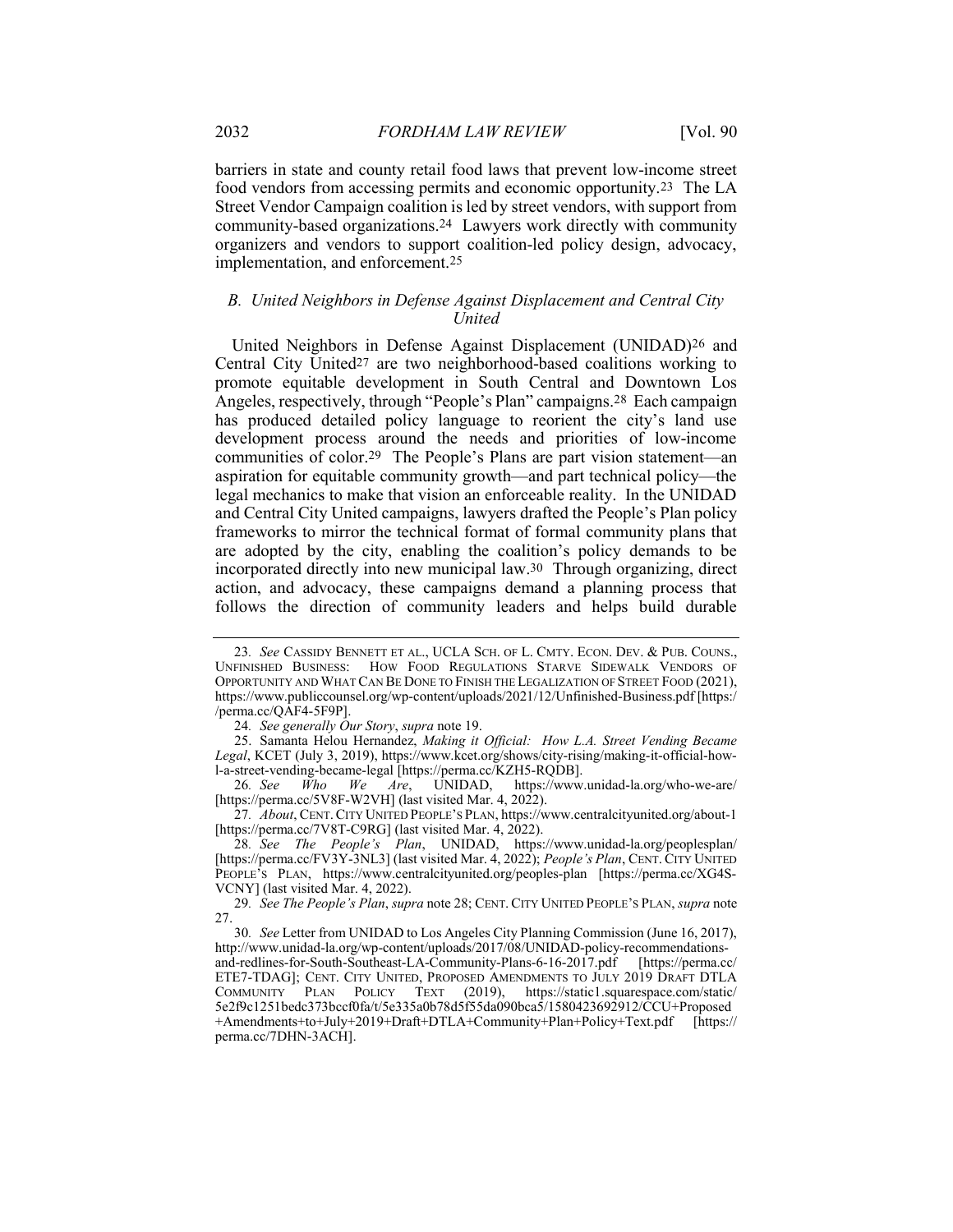community power in neighborhoods historically harmed by land use law and policies.

#### C. Keep LA Housed

Keep LA Housed is a coalition of tenants, tenant organizers, and community-based organizations that came together during the COVID-19 pandemic to demand protections for renters vulnerable to eviction and displacement during the public health emergency.31 In early 2021, the coalition engaged tenants, organizers, and lawyers to evaluate the barriers in existing rental assistance programs that were preventing tenants from achieving housing security. This evaluation informed the development of a series of responsive policies to strengthen existing rental assistance programs, eliminate ("cancel") all rent debt during the emergency period, and prevent evictions and collateral consequences stemming from rent debt.32 The resulting policy platform, dubbed the "Debt Free Recovery Plan to Keep LA Housed,"33 has become a foundational document for coalition-organizing strategies like town hall "teach-in" events on policy demands, direct action protests, social media tool kits, media spokesperson trainings, talking points for public hearings, and legislative action.34 The coalition continues to mobilize tenants to build power and generate pressure in support of these policy demands, while sharing knowledge within a national network of movements demanding to cancel rent.35

#### D. Unincorporated Tenants United

Unincorporated Tenants United is a coalition of community-based organizations and tenants formed to strengthen tenant protections for the nearly half-million renters living in unincorporated Los Angeles County.36 The coalition published policy analysis, created conditions for low-income tenants to lead public policy conversations, organized tenant advocacy, and drafted model policy language. The efforts culminated in L.A. County

<sup>31.</sup> See David Mendez, LA County Researching Plans to Seize COVID Rent, SPECTRUM NEWS 1 (June 14, 2021, 6:28 PM), https://spectrumnews1.com/ca/la-west/news/2021/06/14/ la-county-researching-plans-to-seize-covid-rent [https://perma.cc/E5WC-25RD].

<sup>32</sup>. See KEEP LA HOUSED, A DEBT FREE RECOVERY TO KEEP LA HOUSED, https://drive.google.com/file/d/1Ta5wT6n1VBGwBisKtcLd5YjQjk9dNhc1/view [https://per ma.cc/JSG3-KU29]; see also ACT LA: All. for Cmty. Transit L.A., Debt Free Recovery to Keep LA Housed Teach-In, FACEBOOK (May 12, 2021, 8:30 PM), https:// www.facebook.com/watch/live/?ref=watch\_permalink&v=795073407796992 [https://perma.cc/Z8ZG-PQM3] [hereinafter Teach-In].

<sup>33</sup>. See KEEP LA HOUSED, supra note 32; Teach-In, supra note 32.

<sup>34</sup>. See, e.g., Teach-In, supra note 32.

<sup>35</sup>. #HEALTHYLA, LOS ANGELES RENT AND MORTGAGE CANCELLATION POLICY PLATFORM (2020), http://healthyla.org/wp-content/uploads/2020/12/LA-Rent-and-Mortgage-Cancellation-Platform-1.pdf [https://perma.cc/EAV3-LVH7]; see also Demands, BEYOND RECOVERY, https://cancelrent.us/demands [https://perma.cc/BVD2-77C5] (last visited Mar. 4, 2022).

<sup>36</sup>. See Tenants, Landlords and Advocates Rally for Housing Rights, L.A. SENTINEL (Sept. 11, 2018), https://lasentinel.net/tenants-landlords-and-advocates-rally-for-housingrights.html [https://perma.cc/7LP4-E87W].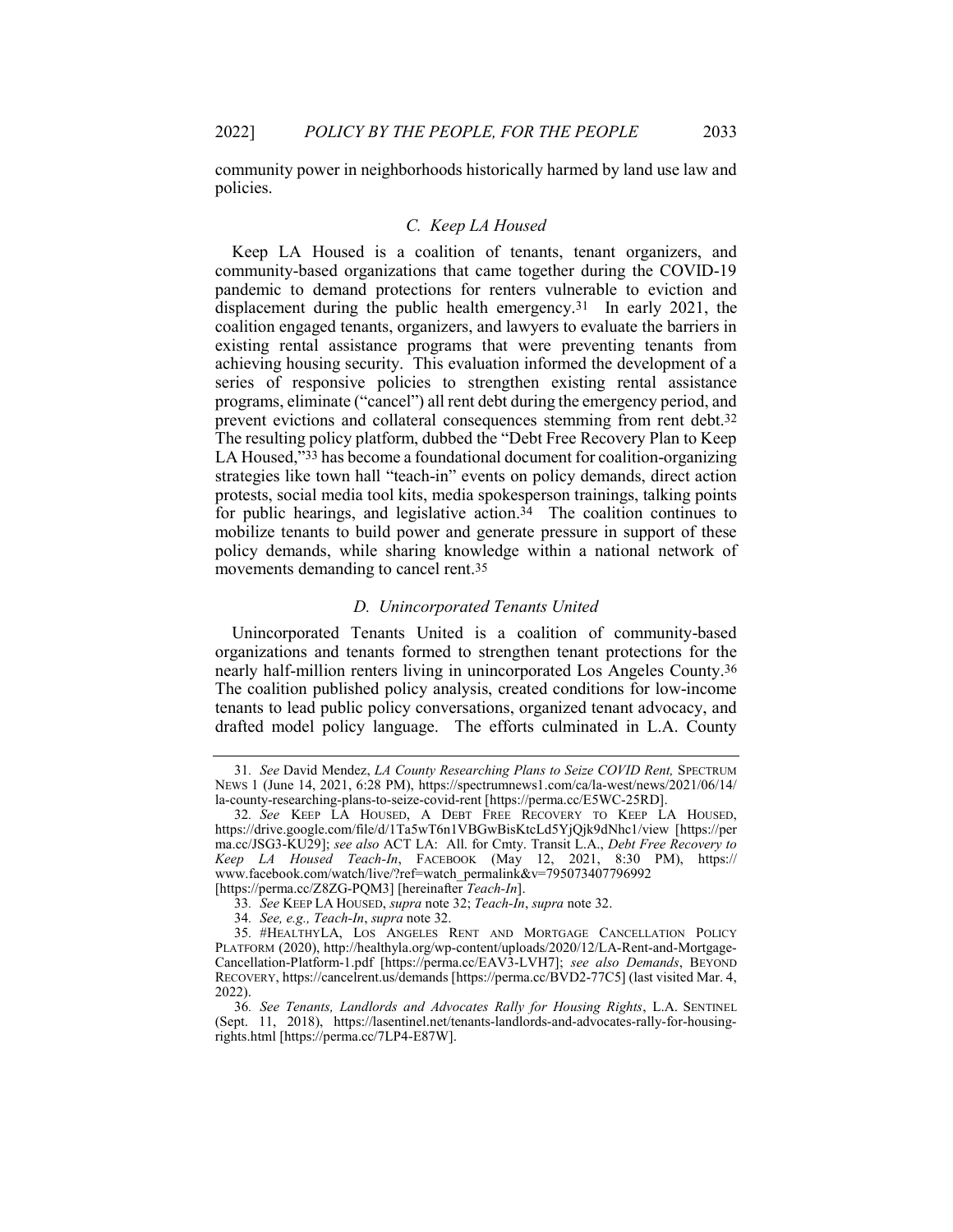adopting a comprehensive rent stabilization and just cause eviction ordinance in 201937—the largest expansion of rent control in California in a generation.

#### III. CREATING CONDITIONS OF POSSIBILITY: HOW LAWYERS SUPPORT POLICY BY THE PEOPLE

This part presents an action framework for lawyer participation in policymaking by the people, drawing on examples from the four campaigns introduced above. Here, we focus on the lawyer's role, not to make the lawyer the protagonist in movement-building,<sup>38</sup> but rather to provide a conceptual framework for understanding and evaluating how lawyers matter in the creation of responsive regulation. Although bottom-up policy campaigns decenter the lawyer and elevate community leadership, organizers do call on lawyers to support these campaigns. While playing a supporting role, lawyers perform essential strategic and structuring work that helps meaningfully push forward effective people-led policy design and advocacy. In this part, we seek to operationalize social change principles articulated in the growing law and in social movement literature by describing precisely how lawyers support the translation of normative claims for social change into effective policy. To do this, we trace the life cycle of policy development and use examples from practice to highlight how lawyers add value by contributing particular lawyering skills and producing specific legal instruments at the predesign, design, advocacy, and legacy phases of policymaking.39





#### A. Predesign: Mapping Systems of Power from the People's Perspective

We start by describing how lawyers may help spark policy development through problem identification in what we call the predesign stage, which involves mapping how systems of power operate at the ground level. This means creating processes for fusing two types of knowledge: (1) knowledge

 <sup>37.</sup> L.A. COUNTY, CAL., CODE OF ORDINANCES ch. 8.52 (2019).

<sup>38</sup>. See generally Jennifer Gordon, The Lawyer Is Not the Protagonist: Community Campaigns, Law, and Social Change, 95 CALIF. L. REV. 2133 (2007).

<sup>39</sup>. See generally EUGENE BARDACH, A PRACTICAL GUIDE FOR POLICY ANALYSIS: THE EIGHTFOLD PATH TO MORE EFFECTIVE PROBLEM SOLVING (3d ed. 2009).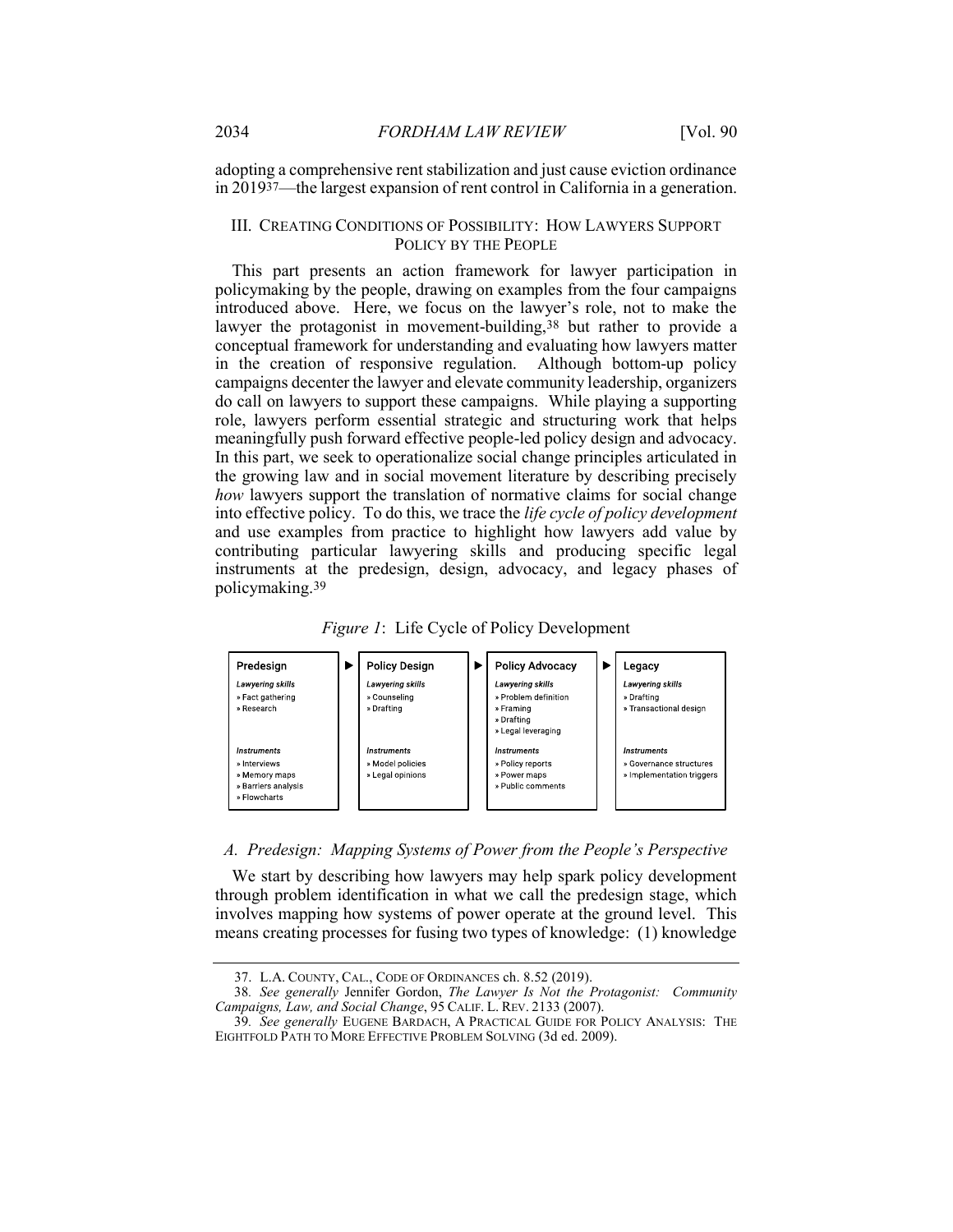coming from the people's lived experience of injustice and (2) knowledge coming from lawyers' analysis of legal barriers to equity and inclusion. Cogenerating this knowledge, and synchronizing it, requires rethinking traditional notions of lawyer fact gathering and legal research, which can help structure community activism and nudge inchoate organizing toward a more well-defined goal.

# 1. Uplifting the People's Experience of Injustice Through Bottom-Up Fact Gathering

Creating conditions of possibility for change requires understanding what conditions are causing exclusion and inequality in the first instance. That, in turn, requires a mechanism for uplifting knowledge of the system acquired by those who know it best: the people who live under its rule (or often lack thereof). Here, we are concerned with going beyond simply affirming the validity of people's legal knowledge, which is essential, to specify effective ways for mobilizing that knowledge and connecting it with expertise that lawyers bring to bear. Lawyers are well positioned to assist this type of bottom-up fact gathering through carefully designed research tools.40

Lawyers who are actively involved in community spaces with coalition leaders have a deeper understanding of existing conditions and priorities than they would if called in to address a specific narrow problem.41 Nevertheless, even the most embedded lawyers must still rely on deliberate techniques to solicit information and facilitate dialogue to shape key policy demands. This can be achieved by shifting from informal fact gathering to more systematic data collection using empirical strategies such as interviews, focus groups, and targeted surveys to enhance understanding of how current conditions could be addressed through policy change.

Interviews were an important fact-gathering tool in the LA Street Vendor Campaign drive to eliminate onerous legal barriers to code-compliant vending carts and permits. Although California decriminalized and legalized street vending, securing a cart that could pass inspection from the Los Angeles County Department of Public Health to sell food has remained exceedingly costly and complex.42 The cost-prohibitive nature of code-compliant carts means that street food vending remains illegal, as a practical matter, for most low-income food vendors.43 To help increase access to legal permits, the street vendor coalition asked lawyers to develop a granular understanding of how and where vendors confronted barriers in the existing permitting process. This required first understanding the

<sup>40.</sup> See generally BILL MOYER ET AL., DOING DEMOCRACY: THE MAP MODEL FOR ORGANIZING SOCIAL MOVEMENTS (2001); RANDY STOECKER, RESEARCH METHODS FOR COMMUNITY CHANGE: A PROJECT-BASED APPROACH (2d ed. 2013).

<sup>41.</sup> See Cummings, *supra* note 5, at 1695–96.

<sup>42.</sup> Emily Alpert Reyes, LA Sidewalk Vendors Have Trouble Legalizing Their Carts, L.A. TIMES (Aug. 11, 2021, 5:00 AM), https://www.latimes.com/california/story/2021-08- 11/sidewalk-vendor-carts-requirements-legal [https://perma.cc/ZMB6-LABD].

 <sup>43.</sup> BENNETT ET AL., supra note 23, at 4.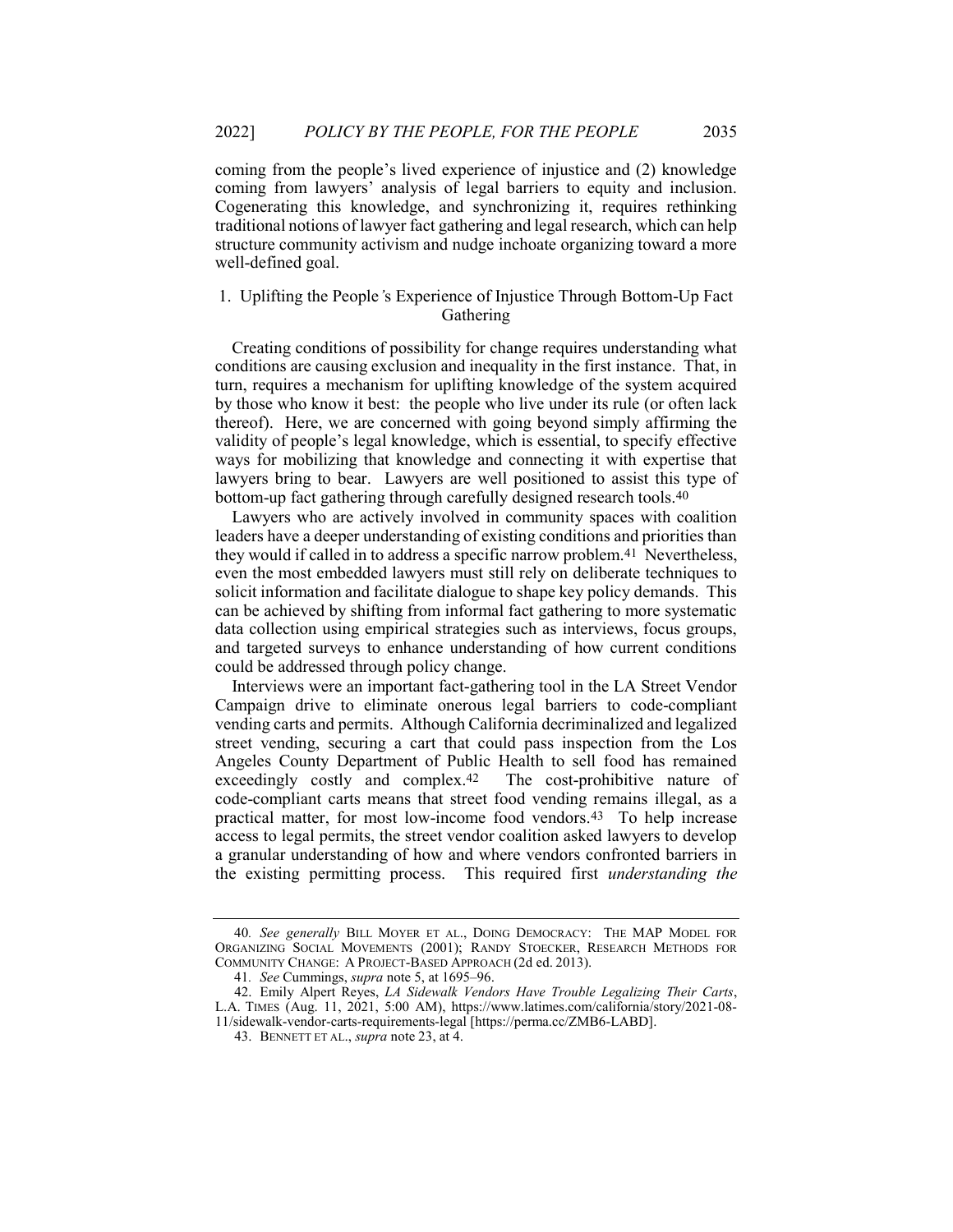problem from the vendors' point of view—uplifting their knowledge of the system's failings—prior to analyzing relevant regulations.

Toward this end, UCLA law students worked with attorneys and community organizers to conduct extensive interviews of street vendors, who had experiences that organizers knew to be common among the broader vendor community. The students developed a list of questions to illuminate daily experiences and elicit ideas for change.<sup>44</sup> Through this process, they learned the details of how street vending regulations were being selectively and unevenly enforced, what feedback vendors had received in their interactions with county officials responsible for reviewing permit applications, and the innovative approaches to homegrown cart design and construction that vendors pursued in an effort to meet permitting requirements. None of this important qualitative data could be gleaned by simply analyzing the formal policy. By starting with in-depth interviews before launching into a legal analysis of the code, the legal team was able to create a barrier analysis (a tool described further below) that was directly responsive to how the existing policy framework was impacting vendors' livelihoods.

Sometimes, such formal data-gathering techniques are not possible or desirable, and lawyers must identify other opportunities to learn from the people's perspective. Much has been written about the utility of community education and participatory research to empower people affected by systems of repression, and we value those lessons.45 Here, we highlight the reverse flow of knowledge from the people to lawyers through popular education techniques designed to capture collective community memories to build political awareness, strategy, and power. In a popular education setting, lawyers, organizers, residents, and community leaders are simultaneously teachers and learners.46 While lawyers work with organizers to educate residents on existing legal frameworks, this presents an important opportunity for participants to educate lawyers about on-the-ground conditions that form the basis of policy development.

The foundational elements of the People's Plan campaigns originated in the organic dialogue triggered by a popular education initiative called "People's Planning School." Through a collective effort to unpack the complex and inaccessible land use and planning framework, residents shared expertise that formed the basis of new policy demands.47 For example, discussion of how buildings are redeveloped helped elicit a history of prior uses and long-gone community assets in a particular neighborhood, enabling coalition lawyers to begin recording a collective community memory that

<sup>44</sup>. See id. at 38 n.29.

<sup>45</sup>. See Lucie White, To Learn and Teach: Lessons from Driefontein on Lawyering and Power, 1988 WIS. L. REV. 699; Ingrid V. Eagly, Community Education: Creating a New Vision of Legal Services Practice, 4 CLINICAL L. REV. 433 (1998).

<sup>46</sup>. See White, supra note 45.

 <sup>47.</sup> JON TRUONG ET AL., UNIDAD, THE PEOPLE'S PLAN: EQUITABLE DEVELOPMENT IN SOUTH LOS ANGELES 7 (2017), https://www.unidad-la.org/wp-content/uploads/2017/06/ peoples-plan-report-FINAL.pdf [https://perma.cc/UJ32-7U5G].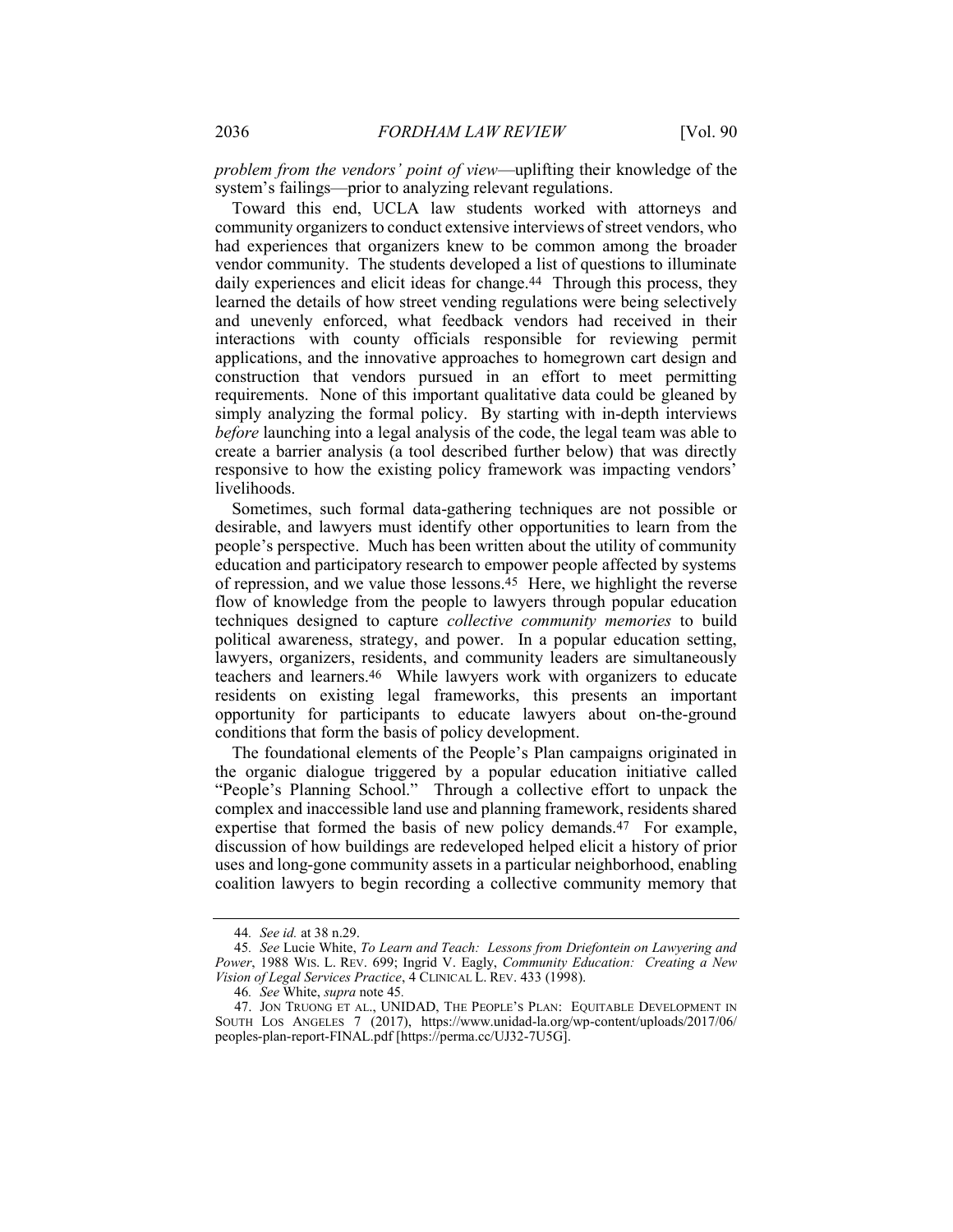later became a central feature of policy advocacy. Similarly, a People's Planning School session on the mechanisms that drive informal eviction sparked a conversation about several blocks undergoing rapid turnover from long-time community tenants to University of Southern California (USC) students. This conversation sparked additional participatory research, community walks, and public forums,48 which led to the creation of a memory map showing the transition of community housing to student housing over time. This map served as a powerful visual advocacy tool that elevated storytelling in the campaign's strategy and informed the design of targeted policies within the People's Plan for South Central Los Angeles to address displacement pressures in the areas adjacent to USC.49

2. Deploying Legal Research to Identify How Law Codifies Exclusion

Once grounded in a deeper understanding of how people are experiencing harms, lawyers are better equipped to identify the precise legal and policy roots of that harm. Identifying the legal bases of harm can inspire movement activism by creating a target for change.50 Specifically, lawyers can situate social problems within a legal structure that demonstrates how law creates barriers to equity and inclusion. This type of barrier analysis is an important form of legal research that serves to structure and motivate next steps: enabling a problem statement to crystalize,<sup>51</sup> which can in turn provide the grounding necessary for a comprehensive strategy involving organizing, direct action, communications, and policy advocacy. In this way, researching how a policy or legal system does *not* work has utility beyond the ultimate development of policy recommendations: It can create the scaffolding necessary to open dialogue among movement leaders, reveal points of intervention, and ignite next steps. In addition, by incorporating barrier analyses into effective visual tools, like flowcharts using design technology, this type of research can serve to educate community members on how to circumvent barriers while allowing activists to more effectively lobby for change.

After developing a deeper understanding of how street vendors were struggling to navigate permitting and equipment rules through the interviews described above, the legal team conducted a focused policy analysis that linked each of the harms and challenges identified by vendors to a precise regulation. An understanding of legal preemption—the control of local law

 <sup>48.</sup> Paulina Gonzalez, South "Central" Los Angeles: Residents Fight to Save Their Beloved Community in the Face of USC Expansion Plans, PROGRESSIVE PLAN., Summer 2012, at 14, 14, http://www.plannersnetwork.org/wp-content/uploads/2012/10/PPMag\_ Gonzalez.pdf [https://perma.cc/B6BN-VRF4].

<sup>49.</sup> See id.; see also MANUEL PASTOR ET AL., USC DORNSIFE PROGRAM FOR ENV'T & REG'L EQUITY, PLANNING, POWER, AND POSSIBILITIES: HOW UNIDAD IS SHAPING EQUITABLE DEVELOPMENT IN SOUTH CENTRAL L.A. 28 (2015), http://www.unidad-la.org/wp-content/ uploads/2015/09/Research-2015-Planning\_Power\_Possibilities\_UNIDAD\_PERE\_final report-2.pdf [https://perma.cc/J4N8-FRD9].

<sup>50.</sup> See MCCANN, supra note 5, at 48.

<sup>51.</sup> BARDACH, supra note 39, at 1-10.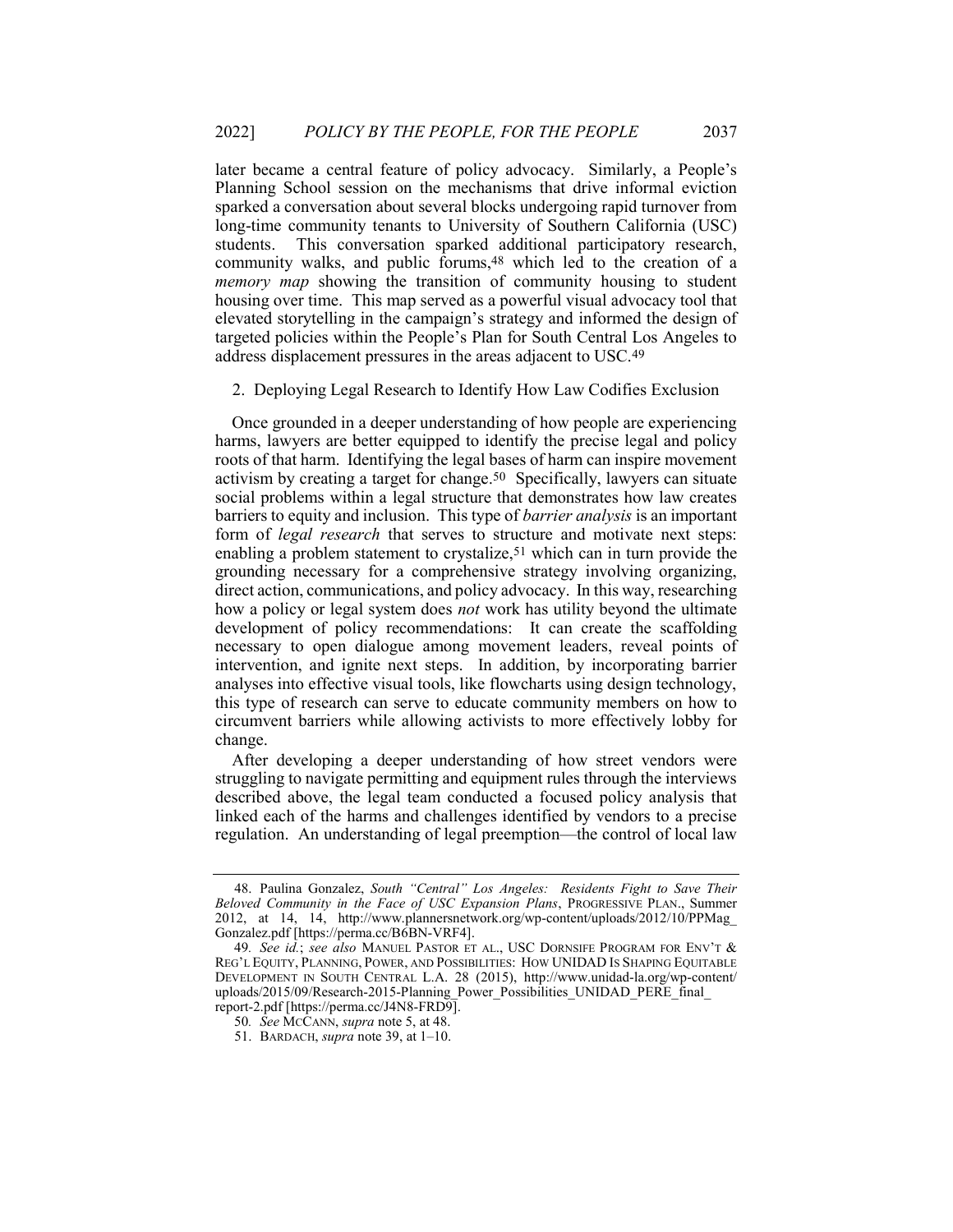by higher-order state law—helped the team determine that the manufacturing specifications for street vending carts and attendant equipment were dictated by county permitting regulations, which were in turn crafted to implement state food safety laws. The team scrutinized the local regulations against their state law source and identified a comprehensive list of technical requirements that were impeding vendors' ability to operate a cart on the sidewalk. The team then organized the policy barriers by category—access, permitting, equipment, support infrastructure, and enforcement—and memorialized this analysis in a detailed—even dizzying—flowchart that outlined each step, and every attendant barrier, that vendors must navigate to secure a permit.52 This clear structuring and visual depiction of policy barriers was not just an abstract exercise but rather a crucial first step in helping the coalition name injustice and identify the specific ways that law contributed to it. And by merging the legal source of harm with the real-life impact of that harm, this analysis crystallized what had been an amorphous problem. From here, the team developed a concrete problem statement, which pointed toward directions for legal reform, and thus became the foundation for campaign messaging and ultimately for proposed legislation.53

A legal barrier analysis was also an important spark to the Keep LA Housed coalition's efforts to protect the most at-risk renters during the pandemic. Beginning in 2020, as COVID-19 ravaged the job market and compounded an already severe housing crisis,<sup>54</sup> the coalition issued an unambiguous demand for elected officials to "cancel" rent to stabilize housing security for millions of low-income tenants facing the threat of displacement.<sup>55</sup> However, just as online organizing strategies gained momentum, a series of intertwined federal, state, and local "rental assistance" policies upended the legal landscape for tenant protection by attaching brand new requirements and standards to the allocation of federal funding.56 For the coalition, it was clear that the eviction protections and rental assistance policies being adopted by state and local governments, while crucial, would be insufficient to meet the scale of the impending wave of displacement and

<sup>52.</sup> BENNETT ET AL., supra note 23, at 43.

 <sup>53.</sup> S.B. 972, 2021–22 Leg. (Cal. 2022).

<sup>54.</sup> See Mathieu Despard et al., COVID-19 Job and Income Loss Leading to More Hunger and Financial Hardship, BROOKINGS (July 13, 2020), https://www.brookings.edu/blog/upfront/2020/07/13/covid-19-job-and-income-loss-leading-to-more-hunger-and-financial-hards hip [https://perma.cc/9RE4-H23P]; Conor Dougherty, Pandemic's Toll on Housing: Falling Behind, Doubling Up, N.Y. TIMES (Sept. 10, 2021), https://www.nytimes.com/2021/02/ 06/business/economy/housing-insecurity.html [https://perma.cc/WQ7A-2E3R].

<sup>55</sup>. Cancel Rent! Cancel Mortgages!, #HEALTHYLA, http://healthyla.org/ [https://perma.cc/WDU7-9W3L] (last visited Mar. 4, 2022); #HEALTHYLA, supra note 35.

 <sup>56.</sup> Consolidated Appropriations Act, 2021, Pub. L. No. 116-260, § 501(a), 134 Stat. 1182, 2293; S.B. 91, 2021–22 Leg. (Cal. 2021); Glenn Thrush & Conor Dougherty, Why \$46 Billion Couldn't Prevent an Eviction Crisis, N.Y. TIMES. (Oct. 18, 2021), https://www.nytimes.com/2021/09/10/business/evictions-rental-assistance.html [https://per ma.cc/CXC2-9UFW].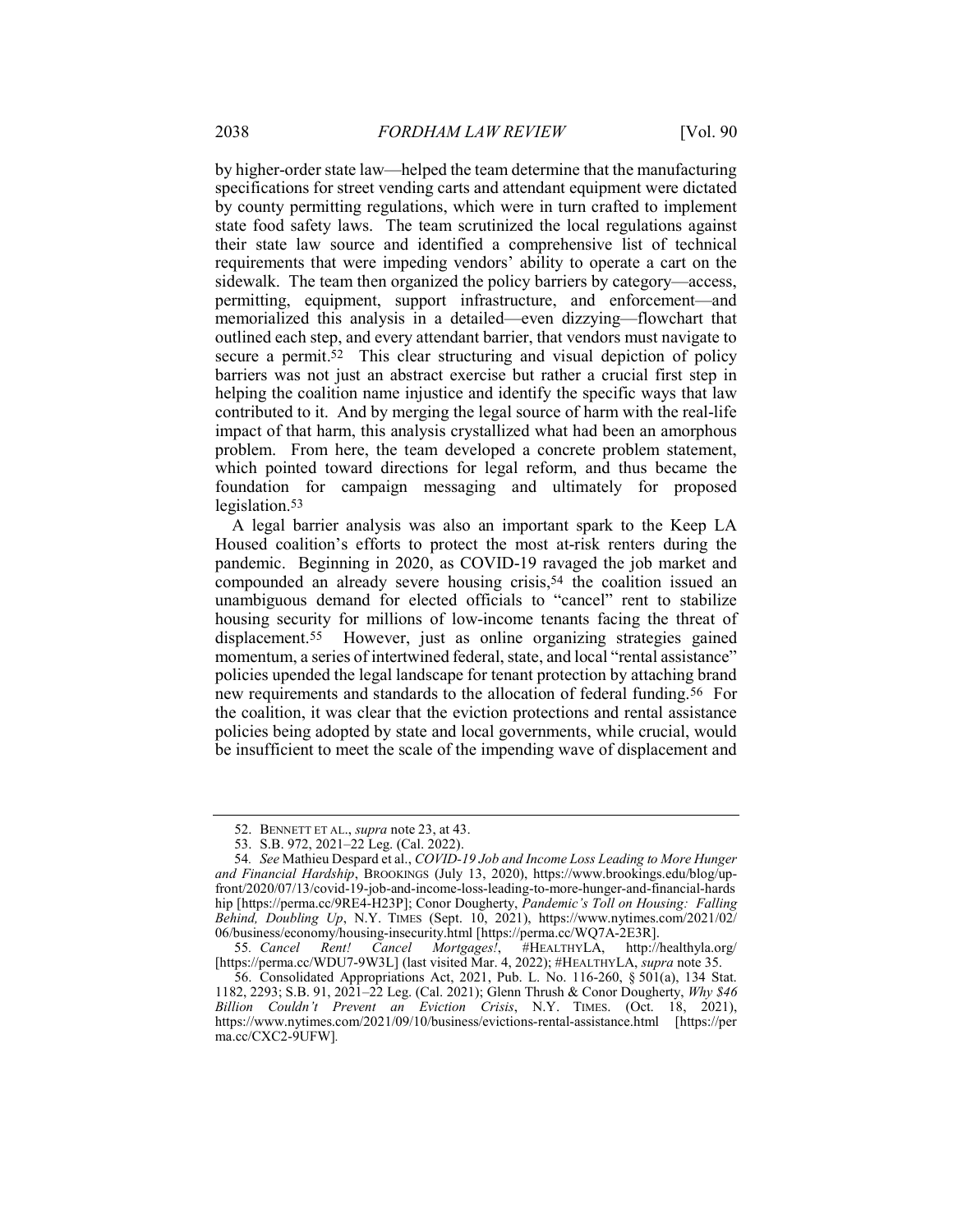homelessness.<sup>57</sup> But in the rapidly evolving legal environment, there was also great uncertainty about what exactly was required, or legally possible, to bring Los Angeles's emergency tenant protection policy framework in line with movement demands.

In this context, the coalition asked lawyers to analyze and explain the new state law allocating federal rent debt relief dollars to local jurisdictions,58 in order to help movement leaders understand where tenants were encountering barriers to eliminating their rent debt and put forward a viable proposal to cancel rent within the constraints of the new law. This legal barrier analysis included two important elements. First, the legal team provided internal guidance by synthesizing the overlapping federal, state, and local standards for rental assistance, and by distilling complex legal concepts and statutory requirements into accessible terms that helped catalogue barriers. Next, the legal team produced a public-facing visual aid that highlighted the unnecessary and unreasonable complexity of the existing law by presenting these barriers in a flowchart, comprising several pages, that mapped each step of the byzantine process and revealed the head-spinning array of hurdles facing anyone seeking rent debt relief.59 The visual aid and organizational framework helped shape policy demands to streamline the process as a step toward ending rent debt. Organizers in the coalition then developed a full policy platform and planned direct action protests, using the legal barrier analysis—and the flowchart as a striking visual depiction—to demonstrate the need for streamlining, for more resources, and for structural change to support tenants.<sup>60</sup>

# B. Policy Design: Defining Solutions Through People-Centered Process

Once local knowledge gained through innovative fact-gathering strategies is combined with legal research mapping barriers to inclusion and equity, policy by the people shifts to creating the foundations of responsive regulation. This process, which unfolds during the *policy design* phase,

<sup>57.</sup> See Manuela Tobias, How Much Is Rent Relief Helping Californians?, CAL MATTERS (Apr. 26, 2021), https://calmatters.org/housing/2021/04/california-rent-relief-tenants/ 26, 2021), https://calmatters.org/housing/2021/04/california-rent-relief-tenants/ [https://perma.cc/HJ9K-LT3T]; Manuela Tobias et al., Where Are Tenants Falling Through the Cracks of California Eviction Ban?, CAL MATTERS (July 9, 2021), https://calmatters.org/ housing/2021/07/california-eviction-moratorium-tenants/ [https://perma.cc/DMP3-H8RQ]; Sarah Treuhaft et al., State of Waiting: California's Rental Assistance Program One Month Before Expiration, NAT'L EQUITY ATLAS (Mar. 7, 2022), https://nationalequityatlas.org/ CARentalAssistance [https://perma.cc/BU9A-3LYZ]. For an analysis of potential impacts of insufficient tenant protections, see GARY BLASI, UCLA LUSKIN INST. ON INEQUALITY AND DEMOCRACY, UD DAY: IMPENDING EVICTIONS AND HOMELESSNESS IN LOS ANGELES (2020), https://escholarship.org/uc/item/2gz6c8cv [https://perma.cc/5RSA-HZP5].

<sup>58.</sup> See S.B.  $91, 2021-22$  Leg. (Cal. 2021).

<sup>59</sup>. See UCLA L. CMTY. ECON. DEV. CLINIC, LOS ANGELES COUNTY AND THE CITY OF LOS ANGELES EMERGENCY RENTAL ASSISTANCE PROGRAMS (ERAPS) (2021), https://drive.google.com/file/d/1RobgR9JPmRbCDiJfMg4Y-pxTA\_RIt3tu/view [https://perma.cc/TPP6-XUCN].

<sup>60</sup>. Community Power Collective, FACEBOOK (May 2, 2021), https://www.facebook.com/ CPColectivo/photos/pcb.292640405794419/292640189127774 [https://perma.cc/CM7T-JEB4].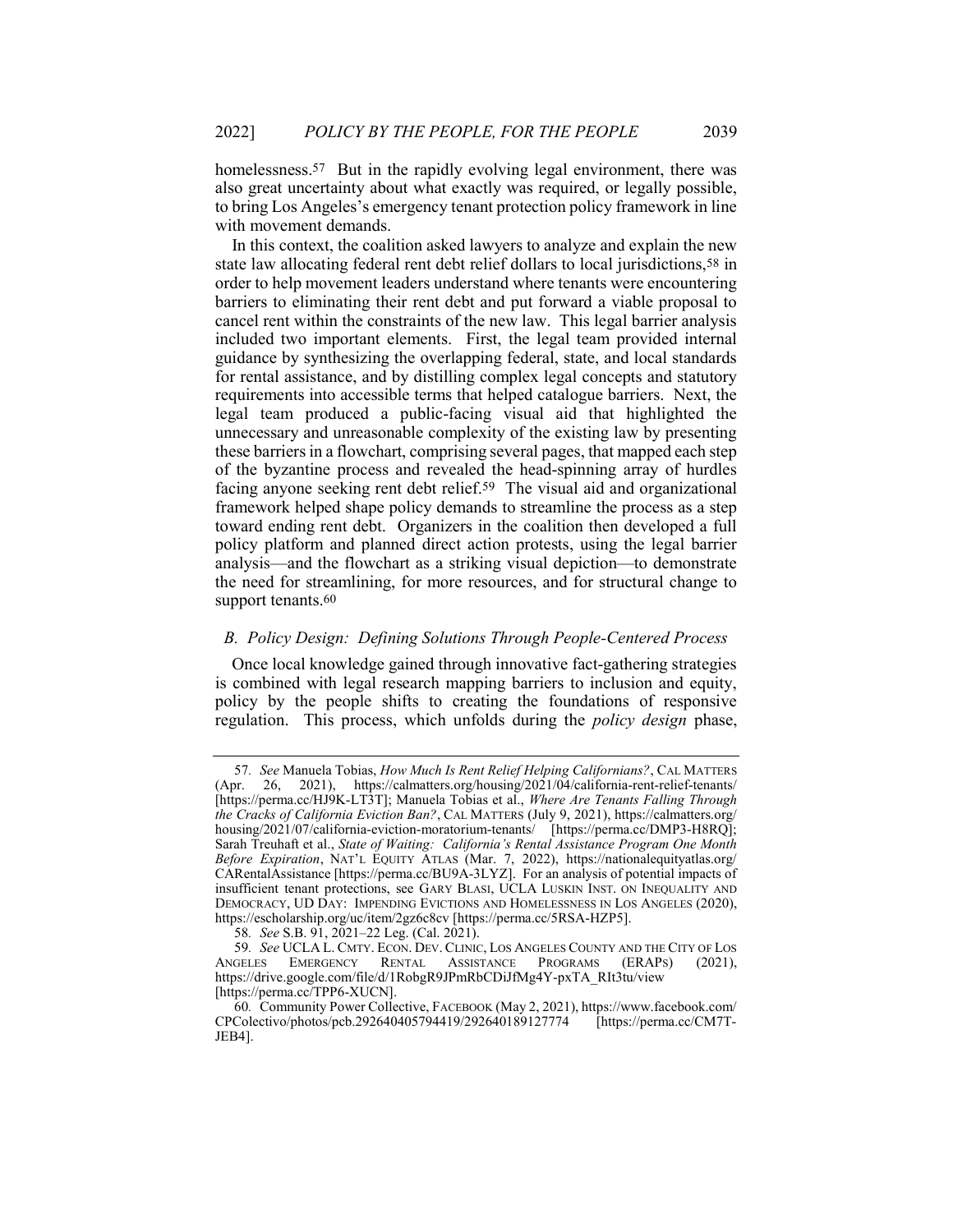requires lawyers to deploy what we call iterative client counseling: structured opportunities for sequential dialogue designed to translate the people's lived experience into a platform, which is revised and refined into policy that represents the people's interests. Iterative counseling, in turn, leads to drafting specific types of legal products—model policies and legal opinions—that are crucial tools in advancing policy discussions with official decision-makers and in neutralizing opposition.

# 1. Translating Lived Experience into Just Solutions Through Iterative Client Counseling

Effectively supporting a people-centered movement for transformative policy change requires that lawyers unlearn and challenge traditional notions of "expertise." Lawyers understand the nuts and bolts of policy and the legal framework for policy adoption. But the people understand the practical and historical implications of policy in ways that most lawyers cannot comprehend. For instance, residents of historically disinvested neighborhoods know how to advance inclusive development because they have done the work of building community against the odds, without the benefit of resources or investment. These forms of expertise are important and must work in tandem. A key principle of people-centered policy design is effectively translating the lived realities of current law into responsive policy change, which is a process that involves multiple iterations of dialogue and counseling to elicit priorities and then transition those priorities and policies into legislation.

The process of policy translation was fundamental to the movement to legalize street vending, which—before the campaign mobilized to address health permit barriers—sought to design local laws setting forth spatial rules for vending across the city. To advance a vendor-centered approach, coalition lawyers were asked to craft a model ordinance that would protect and legitimize the spaces where vendors already worked, which were high-traffic areas essential to their livelihood. The model ordinance needed to rescind a harmful policy of criminalization and proactively establish regulations that would govern street vending locations and operations under a new legal framework.

Although coalition lawyers were trained to create the scaffolding of an ordinance, they were in no position to craft the substantive spatial regulations for street vending. It was the street vendors themselves, forced to develop working arrangements and navigate spatial conflicts in the informal economy for decades, who knew what worked in terms of sharing sidewalk space. Recognizing this expertise, coalition lawyers and law students set out to create an interactive process for street vendors to develop a policy framework for spatial regulations. This started with numerous site visits to key street vending locations, with the lawyers and students trading legal pads and pens for tape measures and chalk. After learning the various informal arrangements and best practices that street vendors had developed, the legal team began memorializing these standards in a broad policy outline, which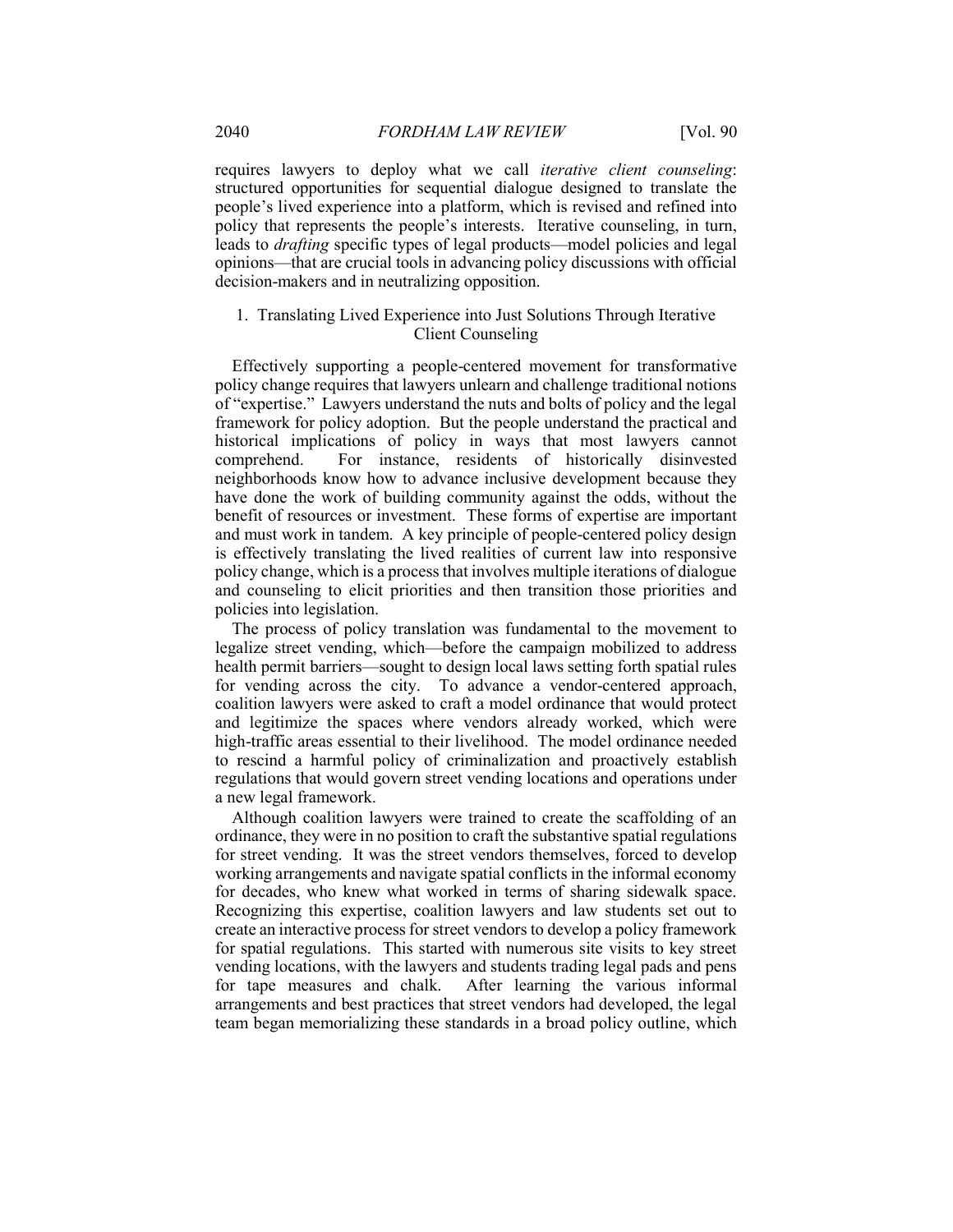was then presented and revised numerous times based on additional feedback and guidance from street vendors. Once there was consensus on the policy framework among vendors, the team consulted outside experts about the potential application of other laws regulating sidewalk activity, such as the Americans with Disabilities Act of 1990.61 After incorporating feedback from these experts, the lawyers and students brought revisions back to working groups of street vendors to explain and solicit input on proposed changes. Only after consolidating this feedback did coalition lawyers finally set out to convert the policy outline into a model ordinance. Although the lawyers eventually drafted the technical ordinance language, this drafting constituted a translation of the policy content created by street vendors according to the systems and arrangements that had developed organically in their work.62

The People's Plan movement has similarly centered community expertise in iterative policy design by uplifting experiential knowledge from resilient communities under conditions of public sector neglect. The People's Plan campaigns have demanded that new city planning initiatives not only acknowledge the racism and failures of prior planning but also actually undo the harm.63 A central feature of this new paradigm of land use planning is a recognition that, in the midst of deep irreversible harms created by planning policies, people have found ways to build community nonetheless.64 Neighborhood support networks, informal economies, and mutual aid efforts developed in disinvested and segregated low-income communities of color, creating spaces and conditions for community and culture to thrive despite structural barriers to wealth and opportunity, and in the face of violent oppression.65 The People's Plan campaigns have aimed to acknowledge and elevate this community building, and the residents who served as its architects, in new planning initiatives.66

<sup>61</sup>. See Pub. L. No. 101-336, 104 Stat. 327 (codified as amended in scattered sections of 42 U.S.C.).

<sup>62</sup>. See Hernandez, supra note 25.

<sup>63</sup>. See ICYMI—Panel Recording: Racial Equity in Community Planning, CENT. CITY UNITED (Aug. 2, 2021), https://www.centralcityunited.org/updates/icymi-panel-recordingracial-equity-in-community-planning [https://perma.cc/WT6U-W64N].

<sup>64</sup>. See, e.g., GAYE THERESA JOHNSON, SPACES OF CONFLICT, SOUNDS OF SOLIDARITY: MUSIC,RACE, AND SPATIAL ENTITLEMENT IN LOS ANGELES 1 (2013) ("Locked in by residential segregation and territorial policing, locked out of the jobs, schools, and amenities in neighborhoods of opportunity, and sometimes even locked up in the region's jails and prisons, Blacks and Mexicans in Los Angeles turned oppressive racial segregation into creative and celebratory congregation. They transformed ordinary residential and commercial sites into creative centers of mutuality, solidarity, and collectivity."); see also MANUEL PASTOR & PIERRETTE HONDAGNEU-SOTELO, SOUTH CENTRAL DREAMS: FINDING HOME AND BUILDING COMMUNITY IN SOUTH L.A. 1–3 (2021) (describing the "homemaking" process of Black and Latino residents in South Central Los Angeles amidst demographic changes).

<sup>65</sup>. See Christine Fernando, Mutual Aid Networks Find Roots in Communities of Color, ABC NEWS (Jan. 21, 2021, 11:16 AM), https://abcnews.go.com/US/wireStory/mutual-aidnetworks-find-roots-communities-color-75403719 [https://perma.cc/3GYF-M9BH].

 <sup>66.</sup> TRUONG ET AL., supra note 47, at 2.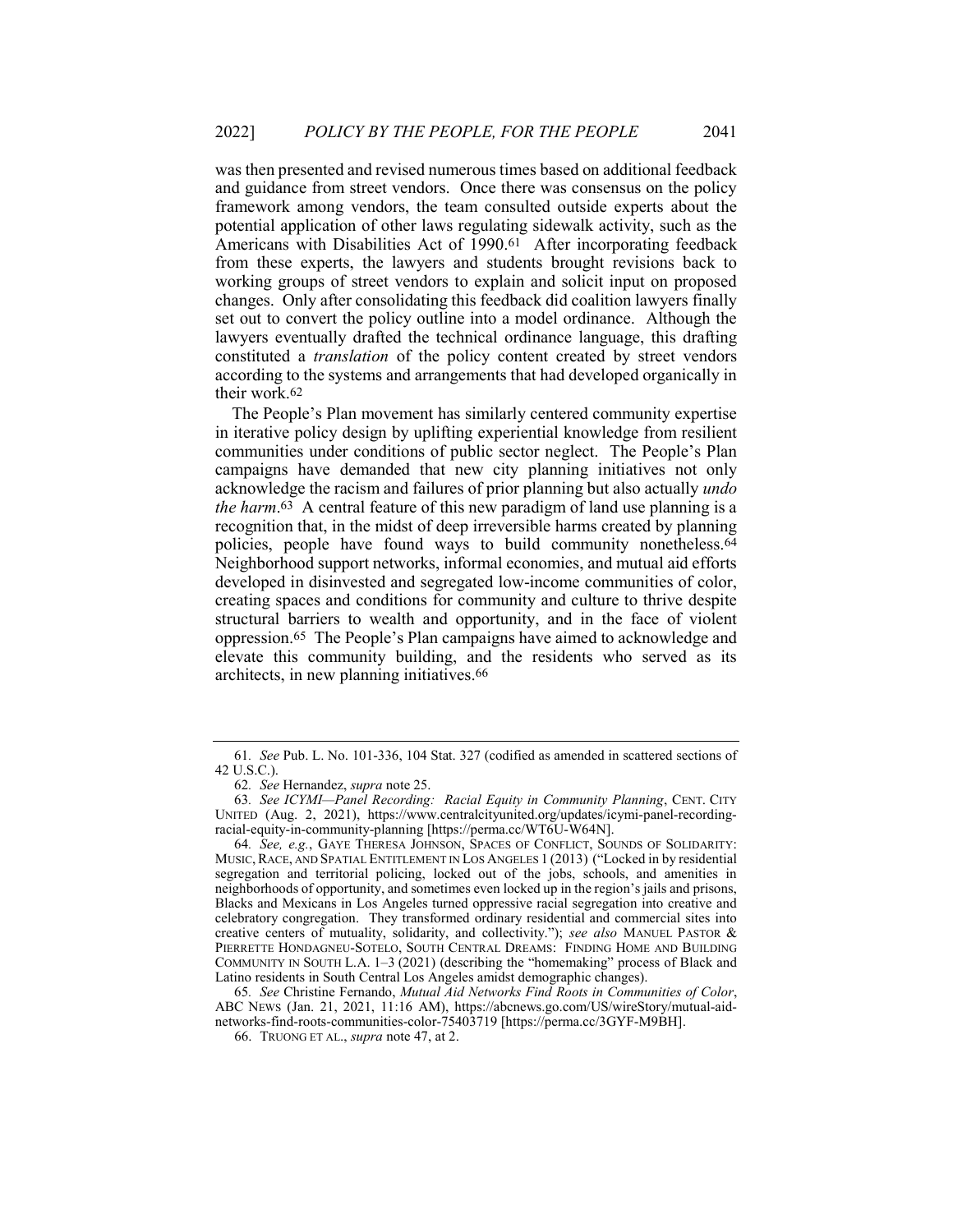As in the sidewalk vending example, lawyers for People's Plan campaigns worked closely with organizers and resident leaders to help translate experiences and ideas into policy. Lawyers participated in People's Planning School's popular education events, joined town hall forums to discuss development patterns and priorities, debriefed community benefits agreement campaigns, created surveys and charrettes, and spoke at length with residents. Focusing on what residents wished to see in their neighborhoods and what they loved about their communities allowed the campaigns to develop an affirmative platform for equitable growth. Moreover, freed from the bounds of conventional land use and zoning norms, the campaigns were able to envision alternative community-ownership models for affordable housing, reimagine industrial infrastructure to support low-income entrepreneurs, and define the key features of community-serving legacy small businesses. As a result of this process—starting with the imagination and vision of local experts and only turning to technical policy drafting in the last stage—the campaigns were able to articulate the harms of existing land use models while also offering a fully developed alternative rooted in local experience.

#### 2. Drafting Policy Documents as Campaign Assets

As the discussion in this section has underscored, lawyers contribute to policy design by drafting technical policy that conforms to the language and format required by law, while also ensuring that new legal products are consistent with issuing bodies' jurisdictional authority—for local governments, this means ensuring that local action is not preempted by state law. Two critical drafting products that lawyers generate in this context are model policies and legal opinions, which require different types of drafting approaches rarely taught in law school.

Above, we described the process of translating community practice into policy language through iterative counseling, which involves the gradual evolution from general principles and priorities to precise and technical legislative language. Here, we focus on the output of that process, model policy, defined as legislative drafting that is not yet adopted or codified by the legislature but that serves as a template that a legislature will, if the campaign is successful, eventually incorporate into a local ordinance or state bill. People-led model policy drafting creates an instrument to give legal effect to movement principles and a tool to strengthen advocacy efforts. The drafting process gives people control over framing the issue, while the use of model policy in advocacy can force legislators and political opponents to respond to the movement's model and thereby shape the conversation on the coalition's terms.

Lawyers are well positioned to anticipate opportunities and work with community members and organizers to draft responsive model policy that is embedded in a focused advocacy strategy. Drafting model policy requires ensuring horizontal conformity: Does the model policy conform with legal requirements in the relevant jurisdiction? It also requires vertical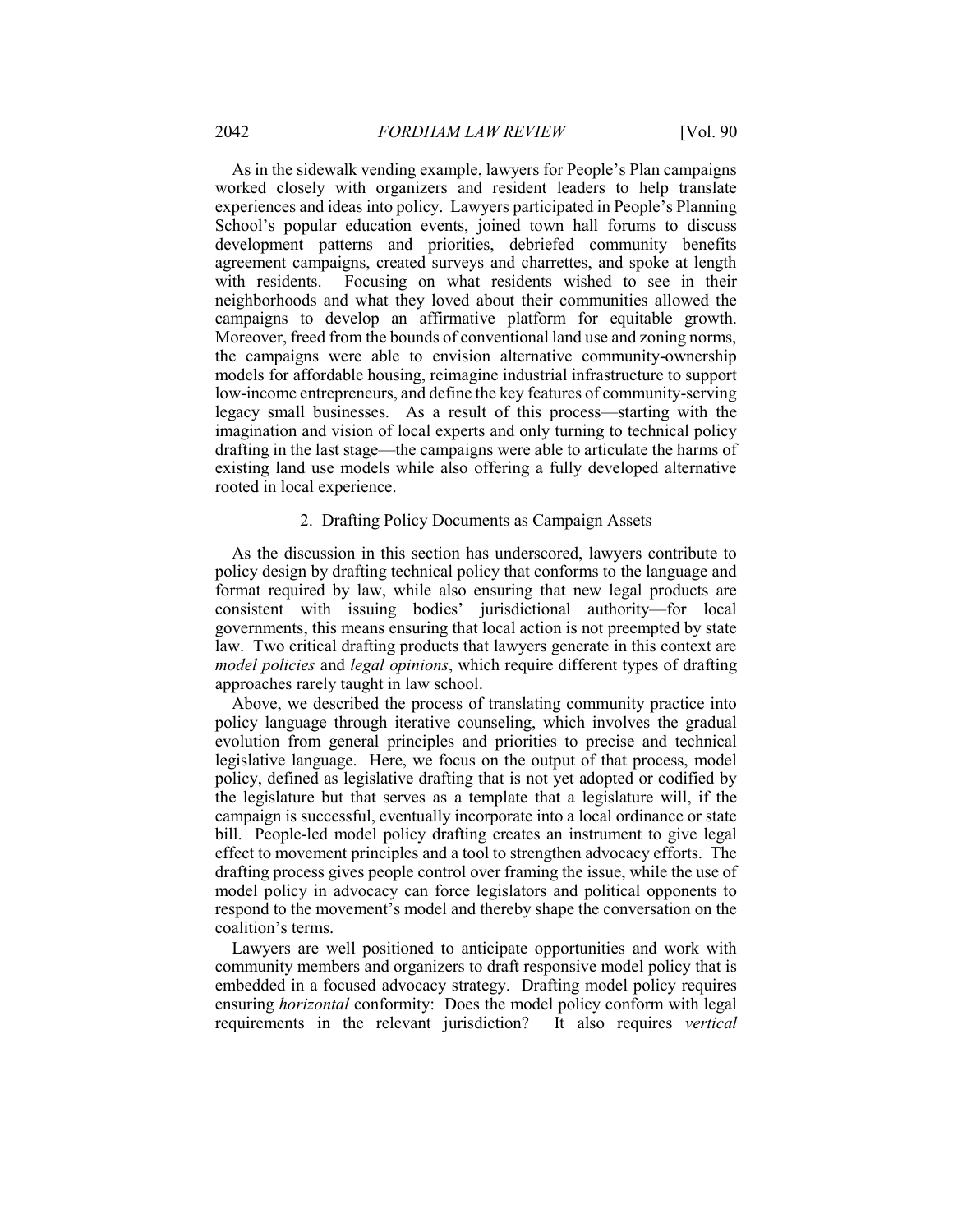conformity: Does the policy conform with legal requirements from higher level jurisdictions under preemption? This style of model policy drafting is objective and declarative. Policies are drafted to fit within an existing legislative scheme and must be synchronized as such. The process involves gathering examples from other jurisdictions and using that material to fashion new law. The audience in the short term is comprised of legislators or voters asked to pass the law; in the long term, it also includes beneficiaries of the law and courts asked to interpret it.

Model policy drafting was key to the movement to legalize street vending. After the counseling described above, the final stage—translating a policy outline into ordinance language—required a specific set of drafting skills. Coalition lawyers ensured horizontal conformity by closely analyzing Los Angeles's Municipal Code to determine drafting conventions, identify relevant terms already defined in the code, and integrate appropriate cross-references to relevant provisions. The lawyers also researched state laws governing the public right of way and relevant case law on First Amendment activities on public sidewalks to ensure the model ordinance achieved vertical conformity. Finally, lawyers closely reviewed dozens of street vending ordinances in other jurisdictions to identify best practices and pitfalls in order to generate ideas for turning vendor policy priorities into enforceable legislation.

The creation of this model ordinance was not strictly necessary to change city policy. The coalition could have just advocated for changes and then reviewed and commented on draft ordinances that the city produced. But creating a structure and devoting significant time to working with vendors on a model ordinance empowered vendors to step into their role as experts and gave the coalition a powerful tool to challenge city council inaction and otherwise contest a policymaking process that was apathetic to the urgent needs of low-income workers.67 In public hearings and private meetings with city officials, vendors were able to hold up their model ordinance as a responsive policy solution to the challenges being discussed. When politicians sought to delay by asking for more analysis during public hearings, the coalition pushed back by pointing to the model ordinance as proof that vendors had stepped up to do the hard work and were ready with solutions. When the city did eventually propose and assess policy ideas, the coalition evaluated these ideas through the lens of the vendor-driven model ordinance and were prepared with a rapid response.68

A policy campaign must be able to defend the legality of its demands. As we have suggested, this requires evaluating the constitutionality of proposed local policy and the risk of state or federal preemption. Lawyers can do this by drafting legal opinions in support of model ordinances and policy platforms. Unlike many other advocacy materials, legal opinions are

<sup>67</sup>. See Samanta Helou, Here's How Latinas Are Leading the Fight to Legalize Street Vending in Los Angeles, REMEZCLA (Oct. 24, 2017), https://remezcla.com/features/culture/ street-vendor-campaign-los-angeles/ [https://perma.cc/YNX8-DGTH].

<sup>68</sup>. See Hernandez, supra note 25.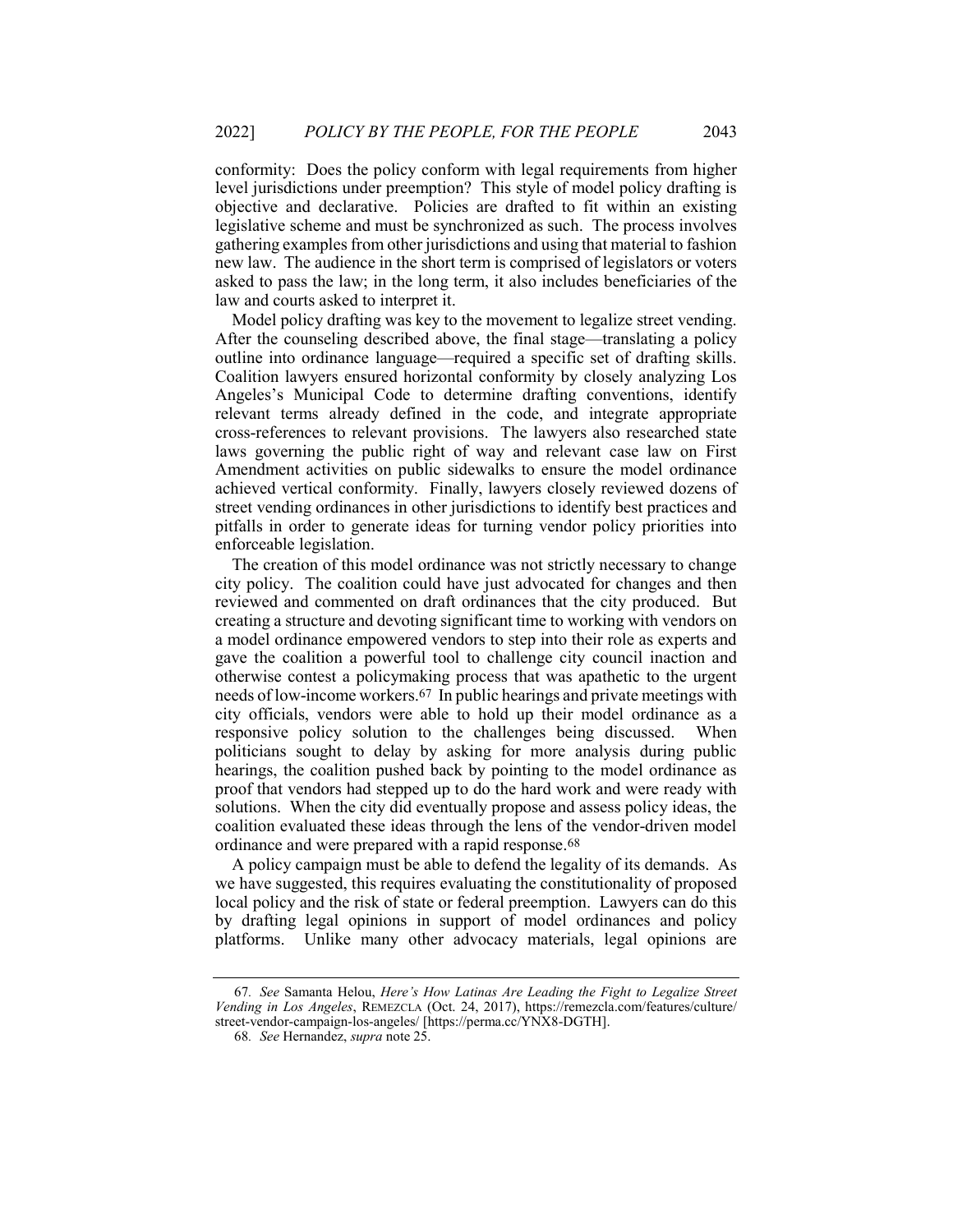objective in tone—concise, free of jargon, and providing a careful assessment of the legality of the policy recommendations at hand. Often, a movement advancing policy change will make a strategic decision to push ambitious and unprecedented policy demands as a tactic to help shape public dialogue, organize popular support, and increase its influence and power. In this case, an objective legal opinion is important, not to dissuade action or temper policy proposals, but rather to inform strategic decisions that balance the risk of untested policy against the movement-building benefits of more aggressive demands. This analysis should assess the immediate risk of the proposal being struck down, as well as the potential longer-term impact of creating bad legal precedent in an important area of evolving law.

Keep LA Housed's ambitious effort to eliminate unpaid rent debt accrued during the pandemic provides an important illustration of how campaigns can benefit from legal opinions.69 Because of the unprecedented nature of both the pandemic-induced eviction problem and the proposed policy response, questions about the legality of canceling rent immediately arose. Recognizing that they would encounter these questions in every advocacy meeting, coalition leaders requested legal analysis to help them effectively frame their innovative demands to uncertain politicians. Lawyers thus memorialized the analysis that had backed the policy development process, producing two separate legal opinions: one evaluating the constitutionality of various methods of rent debt elimination and the other providing a preemption analysis of local legal authority to adopt the recommended policies. The coalition sought these opinions for dual purposes: (1) to guide the translation of renters' policy demands into legislation that stood the best chance of withstanding legal challenge and (2) to arm the campaign with facts and analysis when opponents questioned the legality of the proposals. The opinions presented a thorough and objective assessment of various policy options and articulated how policy goals could be drafted to reduce risk. The coalition relied on these opinions to successfully advocate for the introduction of a local initiative that would study the potential for eliminating existing rent debt.<sup>70</sup> This policy is still under consideration, but the motion to initiate the process represented a significant step toward the coalition's policy demands.71

#### C. Policy Advocacy: Building Power Through Activism

Once model language and supporting legal documentation are drafted, advocacy shifts from policy design to building political support and navigating the procedures for enactment. In this *policy advocacy* phase, lawyers help movements make arguments to persuade decision-makers of their position. These arguments must first present a clear and compelling

 <sup>69. #</sup>HEALTHYLA, supra note 35.

<sup>70</sup>. See Mendez, supra note 31; HILDA L. SOLIS, COUNTY ACQUISITION OF LOW-INCOME RESIDENTIAL TENANT RENTAL DEBT (2021), http://file.lacounty.gov/SDSInter/bos/supdocs/ 158957.pdf [https://perma.cc/U2C7-XRUD].

 <sup>71.</sup> SOLIS, supra note 70.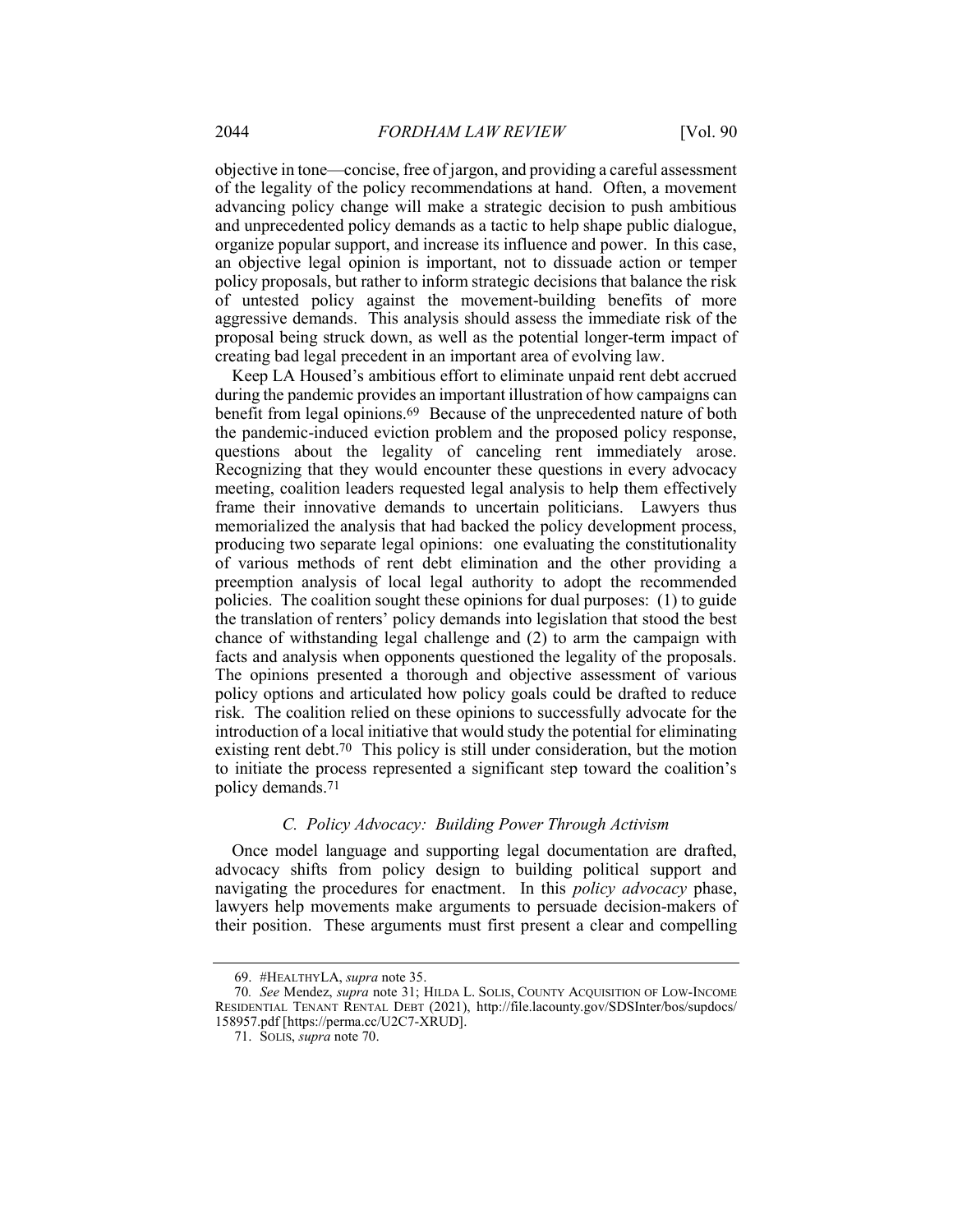problem definition. Eugene Bardach provides guidance on this key step, recommending using evaluative statements that specify the problem in terms of existing deficits or excesses and being careful not to define the solution into the problem.72 With a clearly defined problem, the causal story becomes important. Deborah Stone presents a useful framework for connecting causal stories to policy, describing a process in which blame is assigned to actors for conditions that can be regulated through the proposed policy.73 In this context, framing arguments to multiple audiences, or "targets," to persuade them of the legitimacy and efficacy of policy is crucial.74

These arguments play out in two important arenas: the public domain and the policymaking process. Lawyers provide support in these areas through *narrative drafting* to produce public-facing analysis that shapes the public discourse around movement demands, and by identifying legal hooks and leverage points in the policymaking process that can widen access for people to intervene and advance advocacy strategies.

#### 1. Shaping Public Discourse Around the People's Priorities

Although the legislative body is responsible for policy adoption, shaping the public discourse around a policy—by telling compelling stories and by centering the voices of those most impacted—is a fundamental strategy for shifting political dynamics and for pressuring politicians to support movement demands. Bottom-up policy campaigns have influenced public discourse by injecting persuasive policy analysis into the discussion through reports, white papers, policy briefs, and other written products—as well as by securing media coverage that uplifts the expertise and personal stories of people most impacted by the policy in question.

Policy reports were an important tool in both the LA Street Vendor Campaign75 and the Unincorporated Tenants United campaign to advance rent control.76 In both, law students worked closely with coalition lawyers and organizers to draft and publish comprehensive reports that presented quantitative and qualitative data analysis in support of coalition policy goals. Reports are common in the policymaking arena, but in most instances these reports are published by grasstops organizations, think tanks, university centers, or other elite institutions and well-funded special interest groups. The policy by the people model mobilizes the policy report as a tool to inject

<sup>72</sup>. See BARDACH, supra note 39, at 1–2, 7, 26.

<sup>73</sup>. See Deborah A. Stone, Causal Stories and the Formation of Policy Agendas, 104 POL. SCI. Q. 281, 281–83 (1989).

 <sup>74.</sup> WILLARD C. RICHAN, LOBBYING FOR SOCIAL CHANGE 59–60 (3d ed. 1991). Richan describes different types of targets: active ally, committed opponent, uninvolved, and ambivalent. See id. at 99–105.

<sup>75.</sup> BENNETT ET AL., *supra* note 23.

<sup>76</sup>. See GREGORY BONETT ET AL., UCLA SCH. OF L. CMTY. ECON. DEV. & PUB. COUNS., HOW PERMANENT TENANT PROTECTIONS CAN HELP COMMUNITIES PREVENT HOMELESSNESS AND RESIST DISPLACEMENT IN LOS ANGELES COUNTY (2019), https://rtcla.org/wpcontent/uploads/2019/12/2019\_PricedoutPushedoutLockedout.pdf [https://perma.cc/3NVH-DV4Z].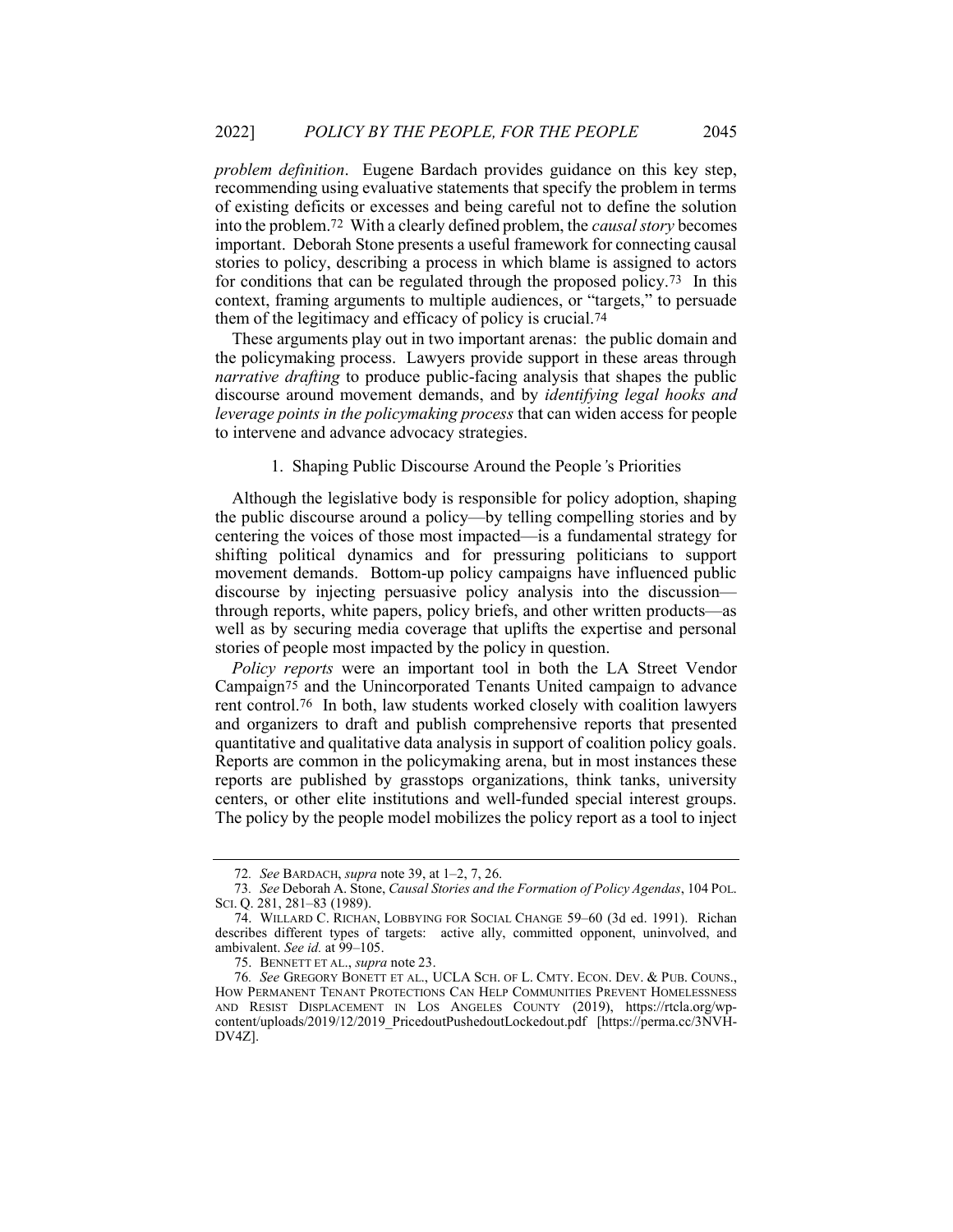the perspectives of those historically excluded from and harmed by public policy. In both the street vendor and rent control campaigns, reports featured personal stories and on-the-ground knowledge, as well as empirical and legal analyses.77 The rent control report presented original data that crystalized the magnitude of the affordable housing crisis in L.A. County, alongside stories about how that crisis played out in people's homes and in low-income neighborhoods across the region.78 The street vending report exposed the ways an outdated retail food law prevented tens of thousands of low-income entrepreneurs from formalizing their businesses, buttressed by stories and testimonies from vendors about how that exclusion was affecting their day-to-day lives and impacting their community.79

The legal team drafting these reports was able to effectively integrate people's perspectives and expertise with supporting data and analysis by executing the predesign and policy design phases described above and utilizing persuasive drafting skills to present priorities and demands within a format familiar to policymakers. In both cases, coalition leaders and members gave direction on how they hoped to use the report for direct advocacy and organizing objectives. The legal team then created a work plan and scheduled frequent check-in meetings with leaders to update on progress, workshop challenges, and confirm the accuracy and responsiveness of various drafts.

In the reports, the legal team incorporated the three key elements of policy advocacy described above: problem definition, causal story, and audience targeting. The reports drew on both dimensions of knowledge described in the predesign phase—the people's experience of injustice and the lawyer's analysis of the legal source of that injustice—to present an evaluative problem statement. The rent control report highlighted the problem of too many people living at the precipice of homelessness, while the street vending report focused on the dual problems of too many entrepreneurs being denied economic opportunity and too few food vendors participating in systems of food safety regulation. A causal story featured heavily in each report. The rent control report told the story of a speculative housing market that disproportionately harmed low-income communities and communities of color.80 The street vending report told the story of inapt policy and structural racism: generations of local ordinances designed to exclude immigrant workers created the effect of a statewide ban, causing other statewide retail food laws to be designed without street vendors in mind.81 And each report

<sup>77</sup>. Id. at 29–33; BENNETT ET AL., supra note 23.

<sup>78.</sup> See BONETT ET AL., supra note 76, at 16-25.

<sup>79</sup>. See BENNETT ET AL., supra note 23, at 14–29.

<sup>80</sup>. See BONETT ET AL., supra note 76, at 16–43 (describing the impact of rent burden, rent gouging, and formal evictions on housing instability and the history and geography of local rent control policies in California).

<sup>81.</sup> See BENNETT ET AL., supra note 23, at 12–13 (describing the history of criminalization of sidewalk vending in California, and how, despite recent reforms, certain state retail food laws preserve a framework of criminalization and exclusion).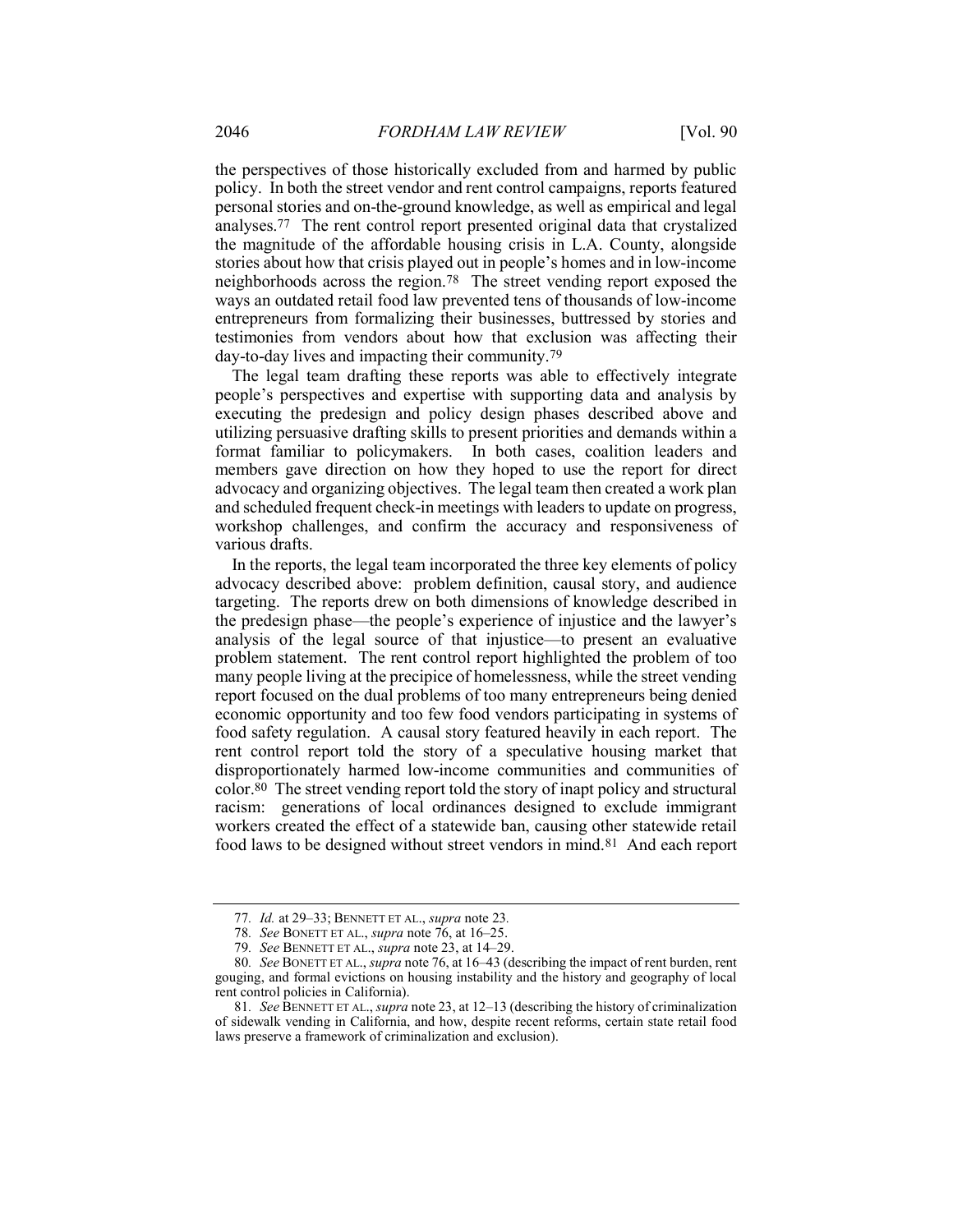was carefully tailored to speak to decision-makers and supporters by presenting arguments to neutralize anticipated opposition.82

This drafting style allowed the reports to serve multiple purposes. They gave ammunition to supporters. For example, in the case of the rent control campaign, the report provided original data to spotlight the scope of the problem, and in the case of the street vending campaign, the report isolated the source of harm and focused on the precise target for policy change. The coalitions also leveraged these reports to organize events around their public release. Unincorporated Tenants United convened a press conference that generated sufficient coverage to force elected officials to respond to the rent control report's findings, building additional political pressure. The street vending coalition organized a "teach-in" event around the report that ended by urging supporters to make calls and send emails to elected officials.83 Ultimately, organizing around the street vending report pressured decision-makers to support its proposed policy changes,84 and resulted in the introduction of a bill that would modify the state retail food law in line with the report's recommendations.85

Both reports also helped neutralize opposition. The rent control report included a section debunking common arguments against rent control and elevating data showing how rent control can help stabilize housing prices. The street vending report anticipated opposition to changing food cart regulations (for example, its proposal to reduce the number of required sink compartments for vending carts) on the ground that the regulations would imperil public health. The report sought to preemptively control that narrative with research and analysis concerning the public health benefits of the coalition's demands.

#### 2. Demystifying the Policymaking Process to Leverage Organizing

In addition to shaping public discourse, policy advocacy involves direct engagement in the formal policymaking process. For policy campaigns, legally mandated touchpoints within this process—such as public comment periods, public hearing requirements, and policy committee referrals—can present important openings for movements to exert leverage over policy outcomes and to wield collective power. By demystifying the procedures and structures that guide the legislative process, lawyers help policy

 <sup>82.</sup> Each report was drafted to include appendices, with infographics, intended specifically to be distributed as handouts in advocacy meetings.

<sup>83.</sup> Cmty. Power Collective, LA Street Vendor Campaign Report Launch, FACEBOOK (Aug. 11, 2021, 1:09 PM), https://www.facebook.com/CPColectivo/videos/ 258353836105413 [https://perma.cc/F3M6-MYYS].

<sup>84</sup>. See SOLIS, supra note 70; Resolution (Sept. 28, 2021), https://clkrep.lacity.org/ onlinedocs/2021/21-0002-S170\_reso\_09-28-21.pdf [https://perma.cc/L9JR-8AVQ].

<sup>85</sup>. See S.B. 972, 2021–22 Leg. (Cal. 2022); Press Release, Lena A. Gonzalez, Senator, California State Senate, Senator Lena Gonzalez Introduces Bill to Support California Street Food Vendors (Feb. 10, 2022), https://sd33.senate.ca.gov/news/2022-02-10-senator-lenagonzalez-introduces-bill-support-california-street-food-vendors [https://perma.cc/PZ24- AR6X].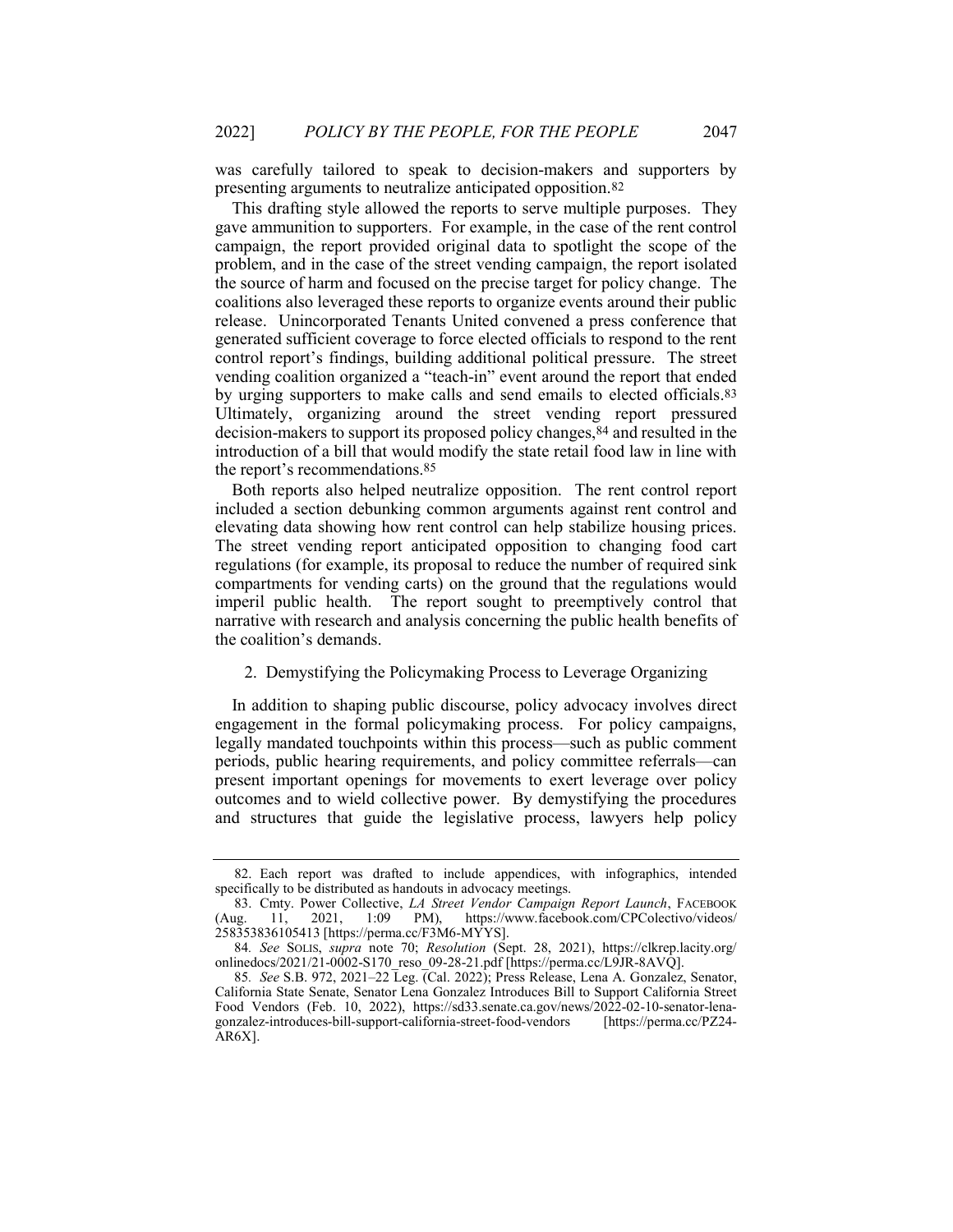campaigns identify such leverage points and exploit openings for organizing while also directing action in support of policy demands. A lawyer's understanding and explanation of technical procedural requirements can uncover opportunities for expert testimony, targets for direct action, and other tactics to build momentum in favor of a set of policy demands.

In support of the Unincorporated Tenants United rent control campaign, coalition lawyers partnered with community organizers to facilitate dialogue that clarified the intricacies of the legislative process at the County of Los Angeles Board of Supervisors. Coalition lawyers then assessed the results of power mapping analyses to inform campaign decisions on which elected officials should be recruited for leadership, which needed to be targeted for additional advocacy efforts, and which coalition partners were best positioned to lead those efforts.86 Based on this assessment, lawyers helped organizers and community leaders prepare for meetings with elected officials by collaborating on a prepared meeting agenda to emphasize renters' voices, develop a response to anticipated opposition, and create space for renters to tell personal stories and speak truth to power.

Later, lawyers worked closely with organizers to develop a public comment strategy—helping to identify main arguments, assess which coalition organization was best equipped to carry the message, and craft succinct talking points that could be modified to fit the short three-minute public comment allowance for public hearings. Organizers then worked with residents to practice selected topics and talking points. The result was an organized strategy that wove together personal stories and persuasive testimony into a full narrative arc that covered the multifaceted policy platform. This show of force in public hearings was crucial to outweighing opposition, energizing an organized base of tenant leaders, and signaling formidable people power in support of new tenant protection policies.87

# D. Legacy: Mobilizing Policy Change Toward Inclusive Democracy

This section spotlights what we call the *legacy phase* of policymaking focusing on how lawyers may promote inclusive democracy by thinking proactively about mechanisms for people-centered implementation and policy design that can amplify structural change beyond a single campaign. It is important to distinguish participation from power building in the legacy

 <sup>86.</sup> There are several methods of power mapping, all aimed at creating a visual guide for the various actors that will influence a policy campaign, ranging from decision-makers to potential influencers, whether allied, oppositional, or neutral. See STOECKER, supra note 40, at 70–71; Training & Capacity Building, SCOPE, https://scopela.org/our-work/training/ [https://perma.cc/4HG6-46HE] (last visited Mar. 4, 2022); Alexi Nunn Freeman & Jim Freeman, It's About Power, Not Policy: Movement Lawyering for Large Scale Social Change, 23 CLINICAL L. REV. 147, 155–160 (2016).

<sup>87.</sup> See Lexis-Olivier Ray, How a Tenant Born and Raised in East Los Angeles Challenged Her Landlord and Helped Secure Housing Rights for 100,000 People, L.A. TACO (Sept. 12, 2019), https://www.lataco.com/rent-control-la-county/ [https://perma.cc/WSP8-  $\rm \tilde{P}V\tilde{2}4$ ].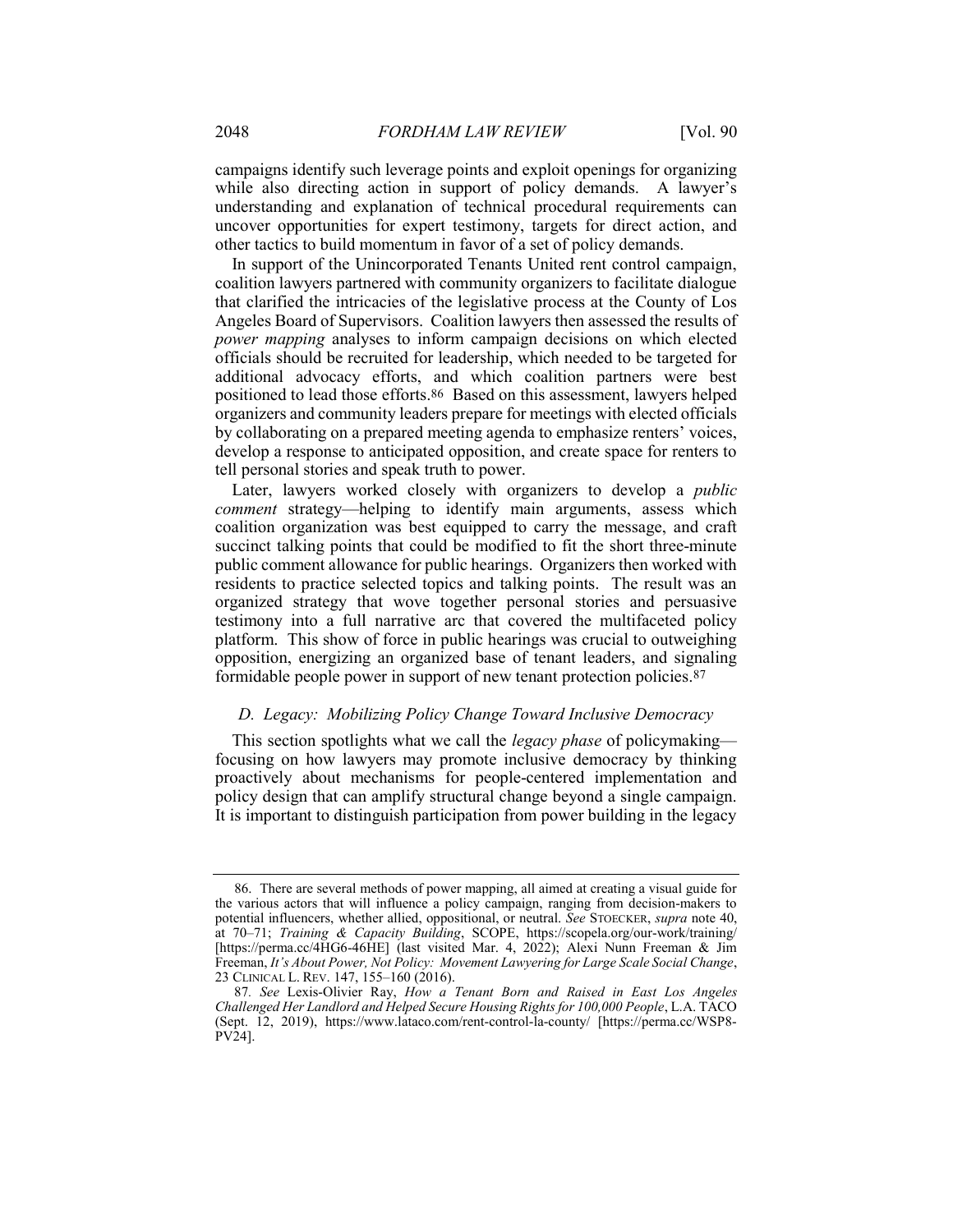phase.88 While ensuring that people play a meaningful role in implementing policy can yield more responsive outcomes, policy by the people is ultimately concerned with achieving "policymaking as power-building"—deploying processes and tactics that generate meaningful power to dismantle structures and procedures that perpetuate injustice.<sup>89</sup> This requires a comprehensive approach to policy design and enforcement, which involves considering the composition of formal advisory committees, the level of authority granted to people affected by policy in monitoring and implementation, and where in the process that authority is exercised.90 Lawyers can work with organizers and movement leaders to conceptualize and draft policy mechanisms that increase the power of the people to meaningfully shape the implementation of policy and to leverage these same mechanisms to establish new openings for continued contestation and organizing for greater change.

#### 1. Centering the People in Policy Implementation

So far, we have discussed drafting in connection with translating community demands into model policies supported by legal opinions. Here, we are concerned with how lawyers, after policy adoption, use drafting to strategically embed opportunities for additional leadership development and power building that arise after policy adoption in the implementation phase. Through strategic drafting, lawyers can help campaigns plan and create conditions for effective implementation before that phase begins. In this regard, lawyers may be called on to draft policy language that modifies the composition of traditional oversight and advisory structures to be more inclusive and to exert more control. Likewise, lawyers may draft language that leverages these bodies to function as a training ground for leadership development.

The Unincorporated Tenants United coalition identified a significant opportunity to involve tenant organizers and movement leaders in the oversight and administration of the countywide rent control law it helped to pass. Most rent control policies in California include a rent control board, which is empowered to administer the program through actions such as adjudicating requests for rent adjustments and appeals, and creating a budget for oversight and enforcement.<sup>91</sup> In the case of L.A. County, coalition lawyers researched the composition of boards in other jurisdictions with rent

<sup>88</sup>. See K. Sabeel Rahman & Jocelyn Simonson, The Institutional Design of Community Control, 108 CALIF. L. REV. 679, 719–722 (2020).

 <sup>89.</sup> K. Sabeel Rahman, Policymaking as Power-Building, 27 S. CAL. INTERDISC. L.J. 315, 356 (2018) ("Institutions and processes for policymaking are not just neutral responders to the external pressures of interest groups. Rather, they themselves shape the political terrain on which individuals and constituencies attempt to exercise political power. Thus, institutions and processes can be designed in ways that pro-actively catalyze and facilitate the ability of groups—particularly diffuse, under-resourced, marginalized, or traditionally overlooked groups—to be better able to exercise power and influence.").

 <sup>90.</sup> Rahman & Simonson, supra note 88, at 719–32.

<sup>91</sup>. See TENANTS TOGETHER, COMMUNITIES THRIVE WITH RENT CONTROL: A GUIDE FOR CALIFORNIA CITIES 15–16 (2017), http://www.boundarysolutions.com/BRIEFING/ TT\_Toolkit\_2017\_FINAL.pdf [https://perma.cc/627E-WBEF].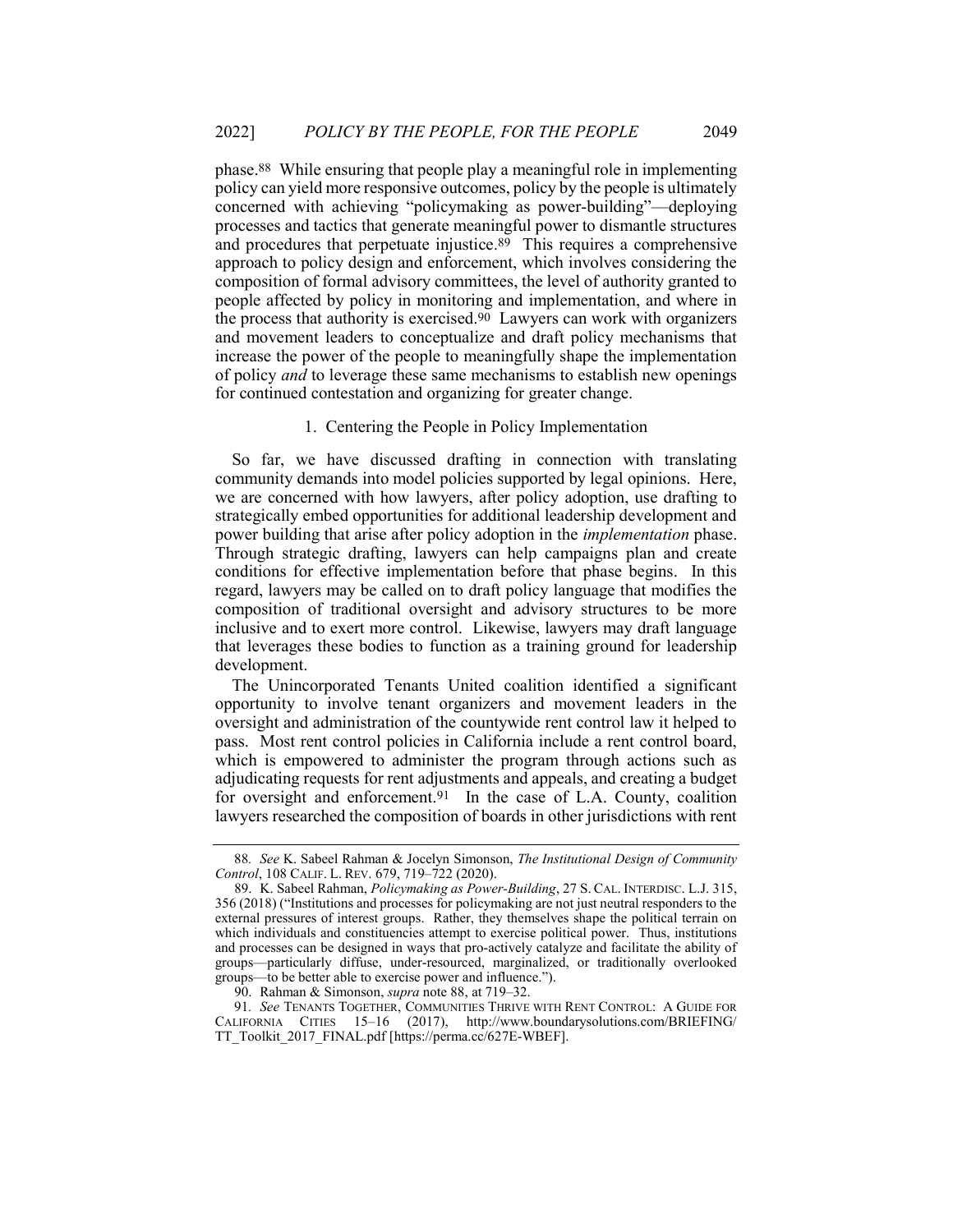control ordinances, as well as the relevant laws governing the appointment or election of rent board members. Backed by this research, the coalition developed policy recommendations, and lawyers drafted model language for an appointed oversight board with membership reserved for low-income renters and housing justice advocates.92 While full implementation has been impeded by the COVID-19 pandemic, the creation of appointed leadership positions for renters and advocates embeds a space in the formal implementation process to wield "inside" influence in coordination with continued "outside" pressure.93

In the People's Plan campaign led by Central City United, coalition members sought to identify opportunities in the implementation phase to enhance the influence of low-income downtown residents over planning and development decisions going forward, while simultaneously establishing a pipeline for community leaders to step into formal oversight and administrative roles in land use governance. A key feature of the People's Plan policy recommendations was a program to generate new revenue through the sale of development rights—that would be earmarked exclusively for housing justice initiatives that were crafted by coalition leaders, such as supporting tenant acquisition and ownership of buildings, funding community land trusts, creating permanent supportive housing, and funding enforcement of tenant protections. Lawyers drafted program mechanics based on coalition priorities. Chief among them was the creation of an oversight commission—consisting of downtown residents affected by the affordable housing and eviction crisis and comprised of at least 50 percent of current or former houseless residents—to exert control over funding allocations. The City Planning Commission approved a draft of the plan that integrated the coalition's exact recommendations. While the coalition awaits a final hearing at the Los Angeles City Council, organizers are developing strategies to identify, recruit, and train community members to step into leadership roles in monitoring and enforcing equitable development standards.

### 2. Designing Policy that Embeds Organizing Opportunities

Beyond carving out a role for community members to exert influence in policy implementation, lawyers also support strategies to embed opportunities for future organizing within legislation. In this sense, policy by the people embraces policymaking as a process not just to design and implement policy but also to create new conditions for power building. This approach conceptualizes policy as an active framework that encodes opportunities for future organizing and creates space for continued

<sup>92.</sup> BONETT ET AL., *supra* note 76, at 49.

<sup>93.</sup> C.f. Rahman, *supra* note 89, at 348–50 (questioning the ability of tenant groups to leverage power and influence through appointments to the Rent Guidelines Board, a rent stabilization administrative board in New York City, relative to a commission created by a community benefits agreement in Oakland where community members hold the balance of power).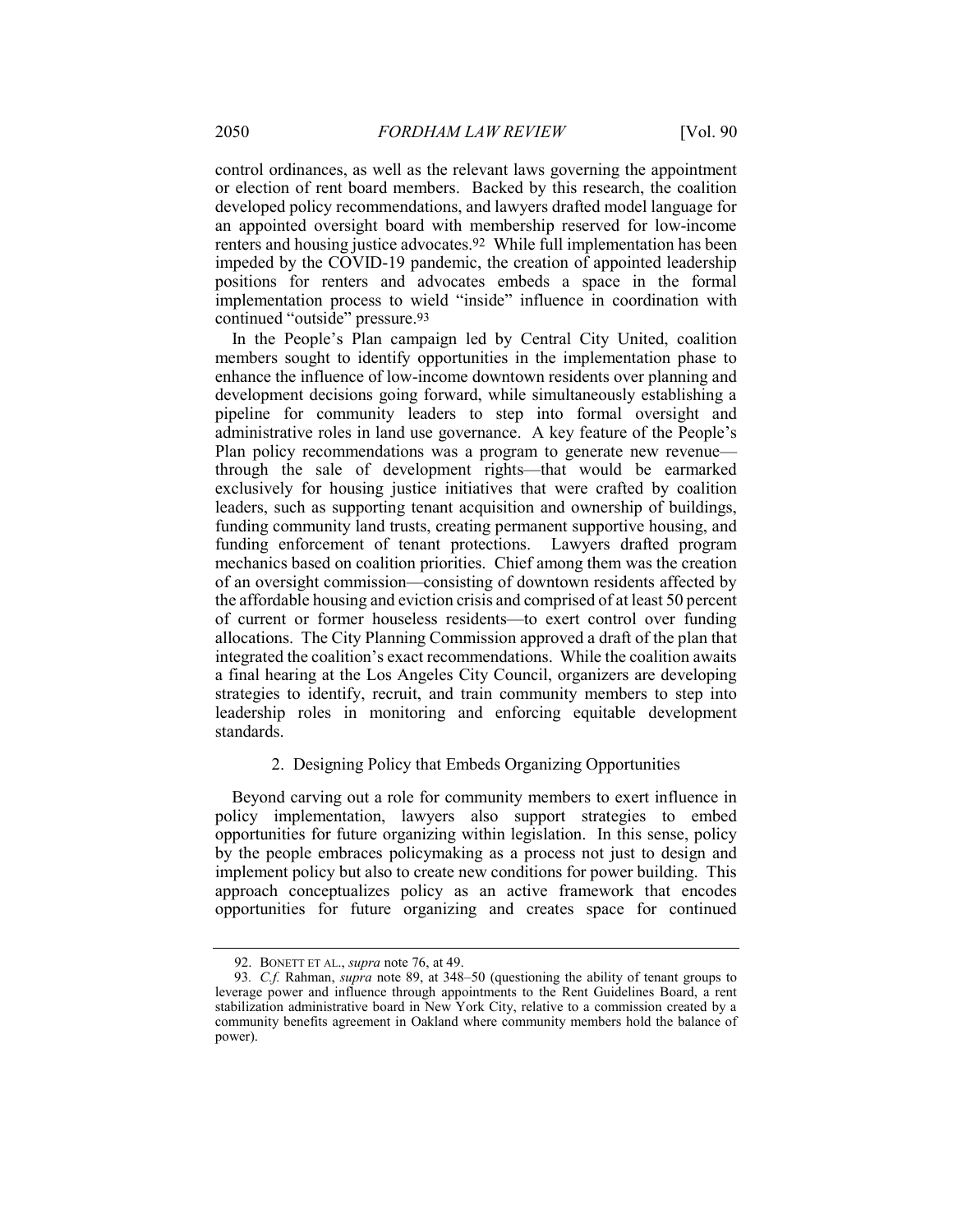contestation within institutional structures.94 This type of encoding is seen in policy provisions that require ongoing reports or public hearings or that establish performance metrics and periodic data reporting requirements that give additional leverage to organizing campaigns.

The Central City United People's Plan campaign adopted this approach. In developing a final plan, lawyers researched best practices from other jurisdictions to develop recommendations for a Racial Justice and Equity Analysis.95 This new program would require the city to evaluate, on an ongoing basis, the racial equity impacts of land use policy and to recommend "transformative or restorative strategies, such as targeted plan and code amendments, if harm is identified."96 Historically, community plans in Los Angeles are static: once adopted, they sit unchanged for years, even decades.97 The Racial Justice and Equity Analysis, on the other hand, would give the coalition a tool to advocate for additional policy changes throughout the life of the plan, creating new legal hooks to continue engaging coalition members and residents around responsive development standards. By tethering this built-in process of ongoing policy reform to racial justice, the analysis incorporates the community plan into the larger movement to dismantle discriminatory planning and development polices in the city.

The Keep LA Housed coalition also worked to strategically embed policy triggers that could be utilized for future organizing and advocacy efforts. Part of the coalition's policy platform was a requirement for the city to: collect and share data about access to the existing rental assistance program (organized by income, race, gender, age, disability, and neighborhood), monitor and report data on disparities in access on a regular timeline, and evaluate additional policies needed to respond to disparities and stabilize housing for low-income renters.98 Coalition lawyers drafted—and organizers successfully advocated for—a data collection provision to be included in a Los Angeles City Council directive codifying this element of the policy platform.99 In turn, the city department responsible for administering the rental assistance program created an online public dashboard showing the demographic data of renters able to access rent debt

<sup>94.</sup> See Rahman, supra note 89, at 368.

 <sup>95.</sup> Letter from Sissy Trinh, Se. Asian Cmty. All., Steve Diaz, Los Angeles Cmty. Action Network, Erich Nakano, Little Tokyo Serv. Ctr. & Greg Bonett, Pub. Couns., to Brittany Arceneaux, Project Manager, Downtown Cmty. Plan (Jan. 13, 2021) (on file with author).<br>
96. L.A. CITY PLAN., DOWNTOWN COMMUNITY PLAN 76 (2021).

DOWNTOWN COMMUNITY PLAN 76 https://planning.lacity.org/odocument/2425dc72-10bd-49c8-afd6-e862225f4b1c/CPU\_Down town\_v18.pdf [https://perma.cc/CXX7-AFPF].

<sup>97</sup>. See Bianca Barragan, Council Committee Wants LA's Outdated Community Plans Refreshed Every 6 Years, CURBED L.A. (Feb. 1, 2017, 8:35 AM), https://la.curbed.com/2017/ 2/1/14461810/community-plans-los-angeles-updated-plum-huizar [https://perma.cc/2SJM-8ZJE] ("Right now, 29 of 35 community plans are at least 15 years old.").

<sup>98.</sup> KEEP LA HOUSED, supra note 32.

<sup>99</sup>. See L.A. City Council, Motion to Report on Emergency Rental Assistance Subsidy Program (March 2, 2021), https://clkrep.lacity.org/onlinedocs/2021/21-0042\_misc\_3-2- 2021.pdf [https://perma.cc/3ZQA-2GV9].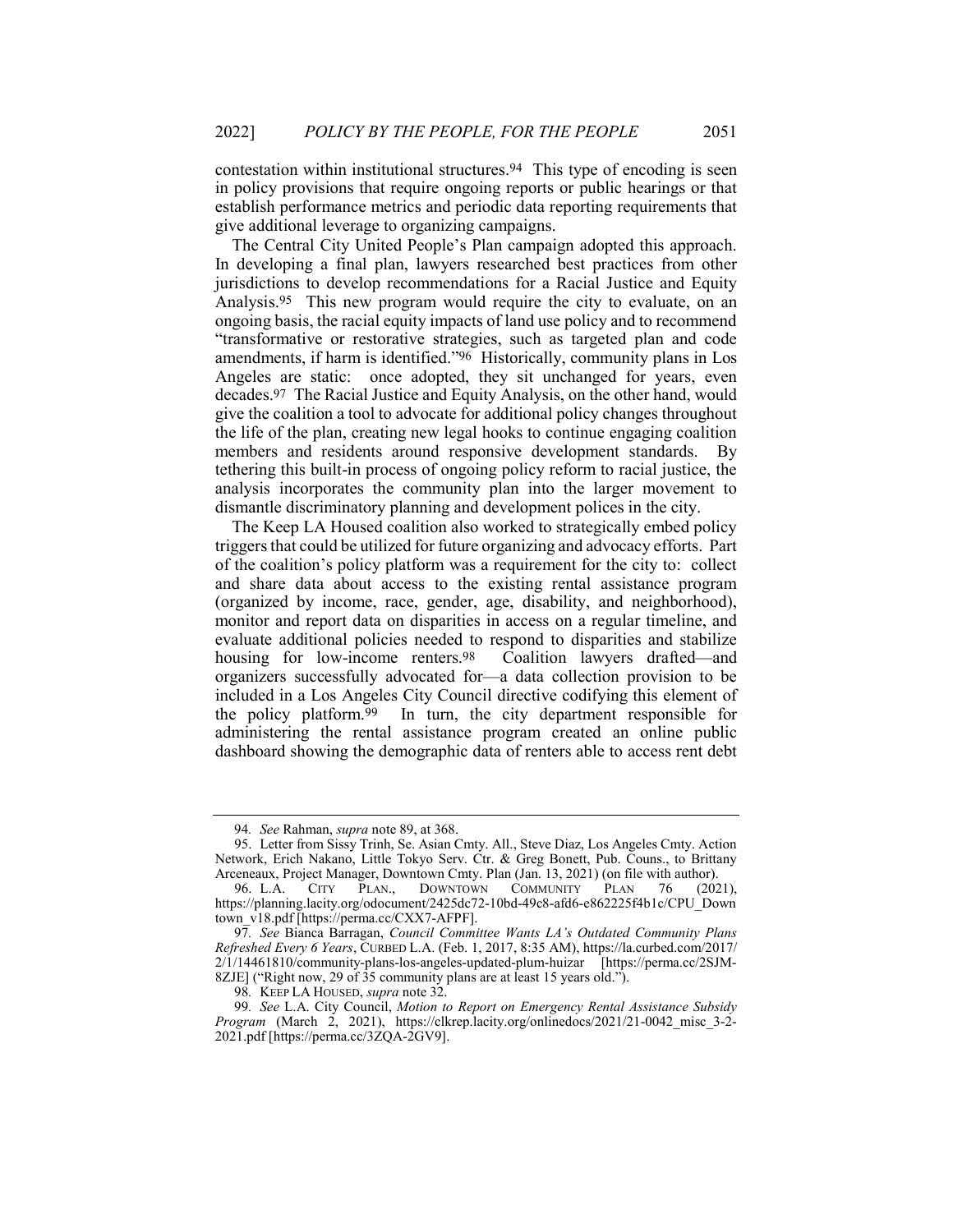relief from the program, updated in real time.100 By requiring ongoing disparate impact analysis of rental assistance, the coalition ensured an information flow to sustain public awareness about the racial justice implications of the rent debt crisis, plant the seeds for future advocacy and agitation focused on discriminatory impacts, and galvanize further efforts to mobilize support for adopting the remaining provisions of the policy platform.

#### IV. TOWARD A NEW THEORY AND PRACTICE OF POLICYMAKING

The concept of policy by the people aims to broaden our conception of the lawyer's role in social change by identifying the important skills lawyers contribute to crafting law through the legislative process that advances goals set by the people affected—what we have called responsive regulation. Beyond highlighting technical skills lawyers bring to bear, the concept challenges conventional understandings of what it means to do policy and thus draws attention to a new dimension of lawyering for social change. In this part, we step back from the mechanics of policy by the people to consider its implications for lawyering and legal process.

#### A. What It Means to Design Law and What Law Means

Policy by the people imagines distinctive social change roles for lawyers, while also reframing the meaning of law reform—away from litigation toward advocacy for policy change—in ways that spotlight new advocacy opportunities and challenges.

#### 1. Rethinking the Lawyer's Role

In Part III, we argued that lawyers can play an essential role in people-centered policy campaigns by using specific lawyering skills to create conditions of possibility throughout the life cycle of policymaking. Here, we zoom out to consider two challenges raised by this role. First, we consider challenges stemming from efforts to fashion responsive regulation from underlying laws historically used to perpetuate inequality and exclusion, while helping movements shift from a reactive to a proactive posture. Second, we consider challenges for lawyering practice raised by reconceptualizing notions of client and case in relation to policymaking.

Advancing policy by the people involves a culture shift in terms of the way lawyers think about legal reform that moves from considering law as a force of exclusion to be challenged to understanding law as a force for inclusion that can be built from the ground up. At times, this involves repurposing the same tools that produced harm in prior policy design, which raises fundamental concerns about whether policy reform, at worst, simply reinforces underlying structural inequality or, at best, tinkers around the

<sup>100</sup>. See Report Dashboard for ERAP, L.A. HOUS. DEP'T, https://housing.lacity.org/erap [https://perma.cc/W6TY-Q24T] (last visited Mar. 4, 2022).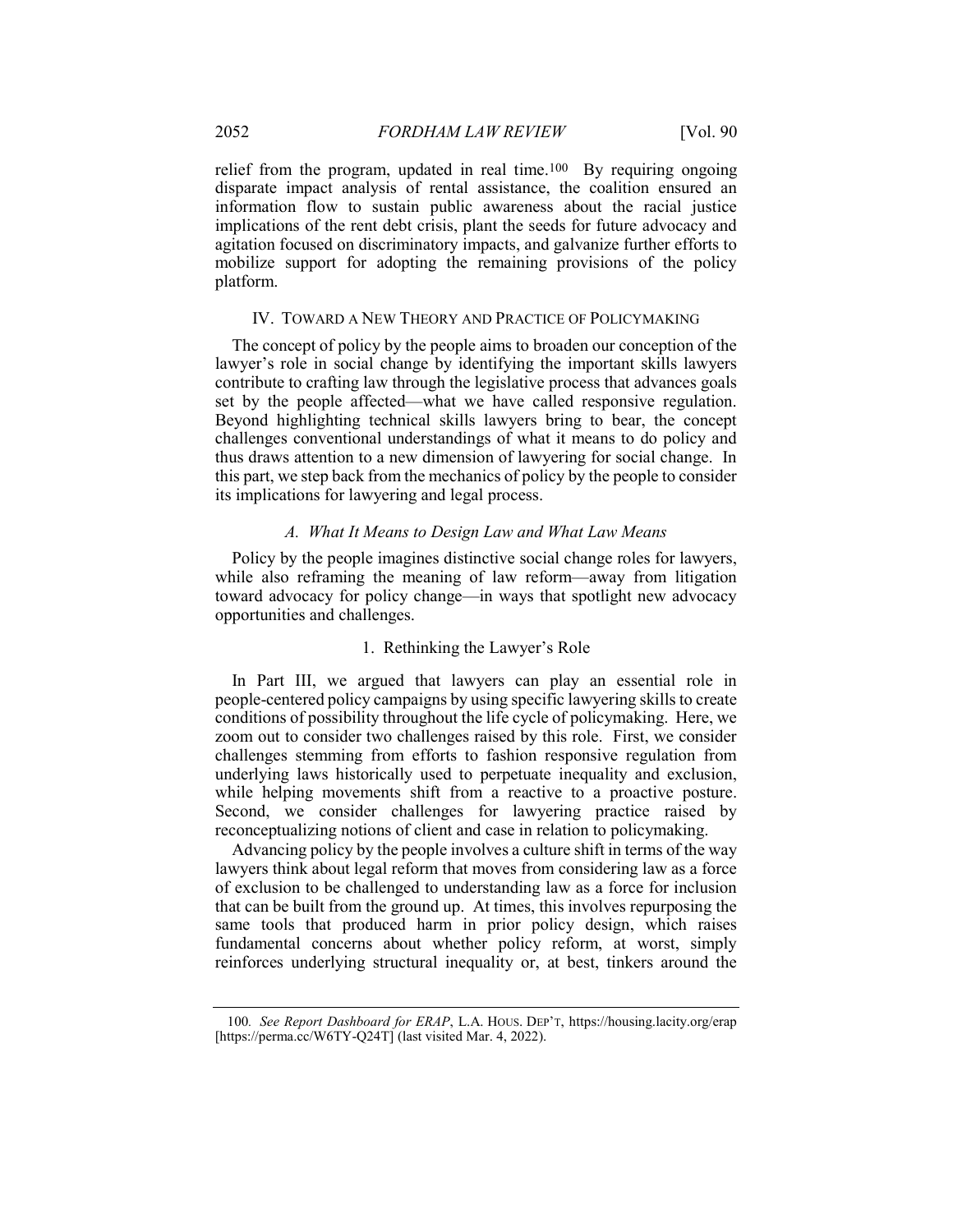margins of an unjust system. In response to this dilemma, the policy by the people model seeks to break down harmful policy into building blocks that can then be reassembled into new frameworks that excise or reformulate negative elements to advance priorities aligned with social movement demands.

This was the approach taken in the People's Plan campaigns, which began from an explicit recognition that the land use tools being molded to resident priorities had been used for past discrimination.101 The lawyers' efforts to identify the legal rules used to codify structural injustice helped the campaigns imagine how to dismantle the system as well as how that system might be rebuilt around equity and inclusion. This process contributed to the design of more responsive regulation while also shifting the coalition's orientation from a defensive posture to a proactive stance. For instance, instead of fighting a resource-intensive battle for community benefits in relation to a single development site, the community plan offered a vehicle to scale up community benefits standards to apply to all future development. This framework created space for residents and coalition leaders to present an affirmative case for a particular vision of inclusive growth, rather than framing the campaign as a fight *against* a harmful development project.

In another example, when the LA Street Vendor Campaign met extensive and prolonged resistance from the Los Angeles City Council for its proposal to legalize sidewalk vending, lawyers researched state preemption to consider how the state legislature might impart standards necessary to catalyze action at the local level. When the coalition succeeded in introducing state legislation to compel the city to decriminalize and legalize sidewalk vending, lawyers were able to ensure that specific language was included in state law to prevent harmful provisions being proposed at the local level.<sup>102</sup> In this way, preemption, which has typically been weaponized by conservative actors to blunt local progressive policy change,103 became a legal tool to overcome recalcitrant local jurisdictions and advance stronger local policy.

These examples demonstrate how lawyers can help social movements disassemble exclusionary policy structures and then reassemble those tools in a different configuration to advance community priorities. Refashioning law in this way raises the deep political question of co-optation: whether

<sup>101</sup>. See TRUONG ET AL., supra note 47, at 3; see also CENT. CITY UNITED COAL., CENTRAL CITY UNITED PEOPLE'S PLAN 3 (2022), https://static1.squarespace.com/static/ 5e2f9c1251bedc373bccf0fa/t/5e334c9e74383164f98c2bd9/1580420261516/CCUPP2020-D ownload-FINAL.pdf [https://perma.cc/G22M-ZL4A].

 <sup>102.</sup> CAL. GOV'T CODE § 51038(b)(3) (West 2022) (effective Jan. 1, 2019) ("A local authority shall not require a sidewalk vendor to first obtain the consent or approval of any nongovernmental entity or individual before he or she can sell food or merchandise."). Prior to the adoption of S.B. 946, the City Council was debating several severe restrictions to appease opponents of legalized street vending, including a proposal to grant property owners the ability to veto a vendor's proposed location. See Editorial, Legalize and Decriminalize Street Vending in L.A., L.A. TIMES (Dec. 10, 2016, 6:00 AM), https://www.latimes.com/ opinion/editorials/la-ed-street-vending-20161211-story.html [https://perma.cc/354A-2QHG]. 103. See CUMMINGS, supra note 16, at 503–04.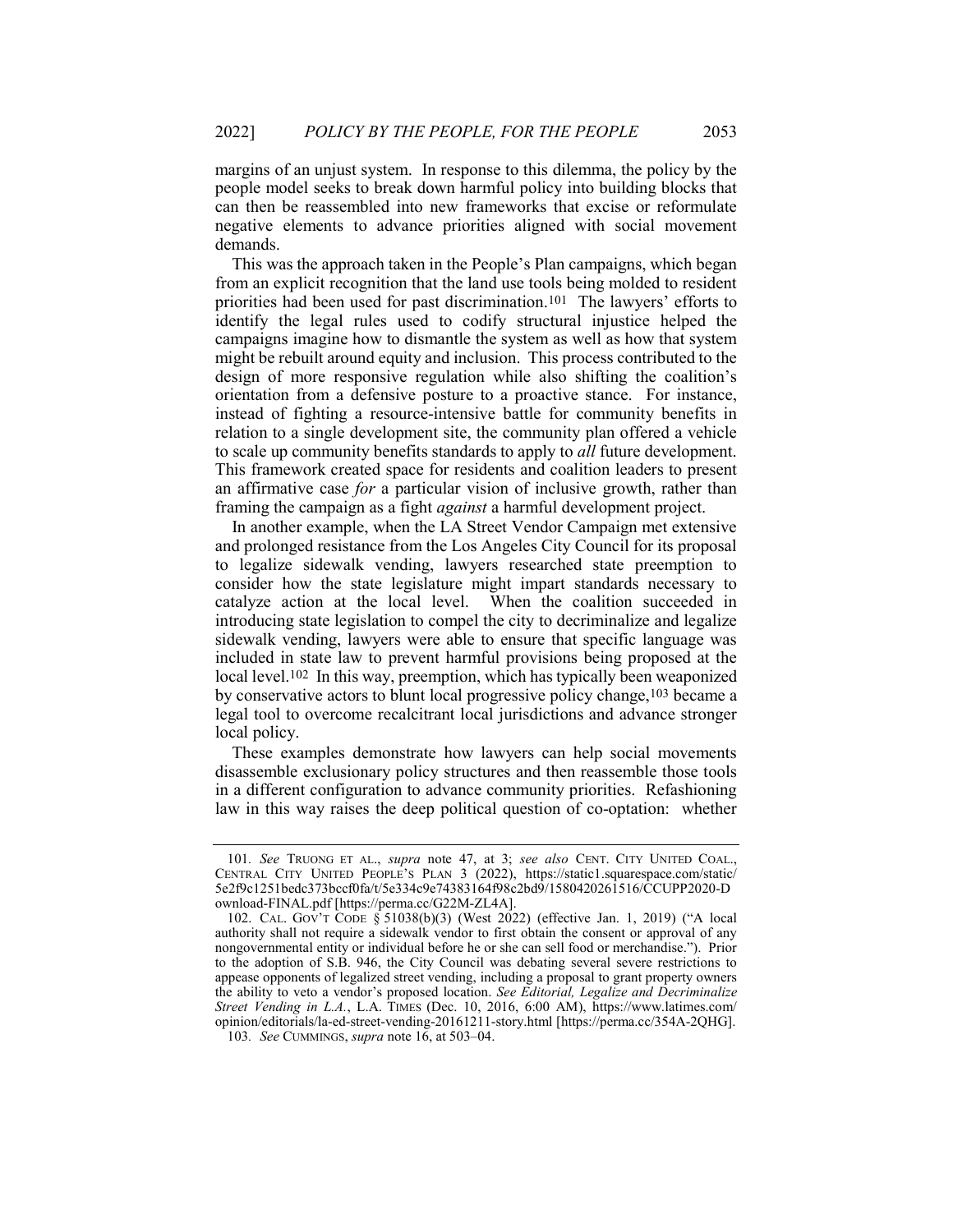buying into existing legal concepts—using the "master's tools"—limits the transformative ambitions of reimagining new systems that work better for the people or whether it is possible to reclaim legal tools to push the existing system in more inclusive directions. Our view is that refashioning is not inconsistent with reimagining—indeed, both are essential strategies that can work together. Reimagining sets the north star for system change, while refashioning helps move toward that direction. Indeed, policy by the people is intended to help facilitate reimagining projects through sustained engagement with people-led social movements seeking to translate transformative visions into structural changes to democratic governance. In this sense, the question is not how to avoid using the "master's tools" but rather how to do so effectively and toward broader goals championed by movements of marginalized people.

In addition to deepening understanding of how lawyers approach policy change, policy by the people also requires a shift in understanding client relations and what constitutes a "case." Client relations in policy by the people depend on the nature of local groups challenging injustice and organizing for system change. In the examples we provide, organizations leading policy campaigns were politically sophisticated, with experience engaging elected officials and building cross-sector coalitions. In a different scenario, where organizations are venturing into policy work for the first time, lawyers must engage in capacity building prior to launching into the policy design process. In all cases, given that lawyers are crafting policy that builds on but transcends the interests of a specific client group, there may be potential for client-cause conflict. Lawyers engaged in policy by the people seek to manage this problem by working with groups that are as broadly representative as possible; and yet lawyers must also consider the larger universe of people impacted by policy. While lawyers have been criticized for overreaching in these reform spaces,104 there are ways in which their professional training, which teaches how to manage conflicts and respect client decision-making, makes them keenly sensitive to inevitable tensions over tactics and goals and makes them well-suited to help shape policy outcomes that serve their client's immediate interests while also addressing the broader impact—intended and unintended—on similarly situated groups. Making this tension a central aspect of the lawyer-client conversation throughout the policy process will help effectively manage it.

From a lawyering perspective, policy by the people also requires attending to a related tension between discrete policy change and broader social change goals—raising questions about what counts as "success" and when the "case" ends. Our theory of policy by the people situates policy change within a larger agenda that also includes long-term power building by groups historically excluded from the political process. In our framing of the lawyer's role, policy change is an important outcome, but one pursued in service of other favored outcomes relating to correcting power asymmetry.

<sup>104.</sup> See STUART A. SCHEINGOLD & AUSTIN SARAT, SOMETHING TO BELIEVE IN: POLITICS, PROFESSIONALISM, AND CAUSE LAWYERING 23–24 (2004).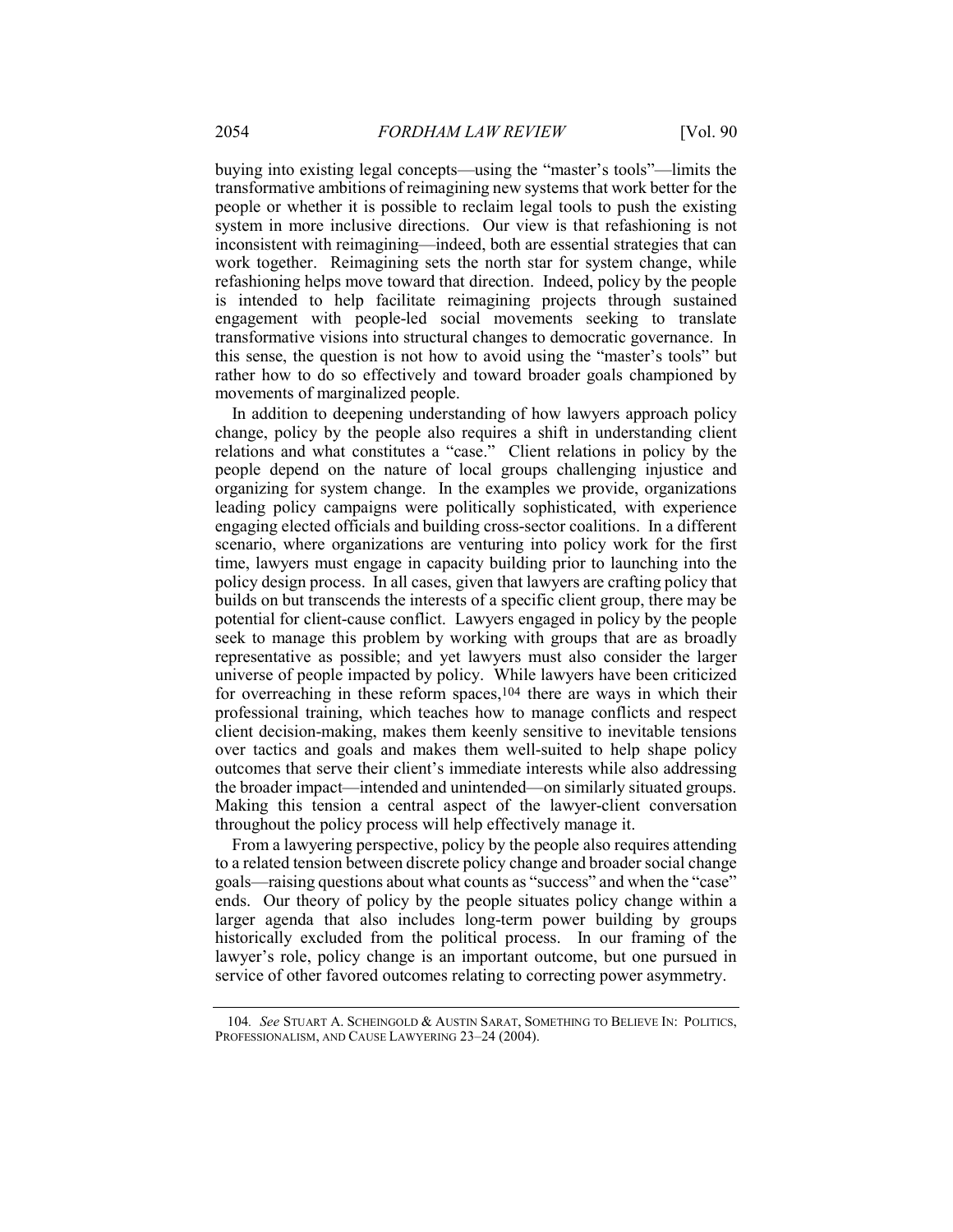Based on direction from campaign leaders, the lawyer may be tasked with facilitating a policy development process and drafting a policy platform for purposes of contesting existing structural injustices, shaping public dialogue, organizing popular support, and increasing the influence and power of the movement. Lawyers in this setting are not primarily concerned with finding the legal levers to pass a policy but with collaborating to develop policy ideas that break with conventional norms in ways that promote wider cultureshifting and power-building goals.<sup>105</sup> In this regard, the policy campaign is part of a larger strategy that transcends the four corners of the policy in question and that calls on lawyers to help develop bold proposals in the short term that feed into a longer-term process to reshape the political environment to make more radical reform possible. In some cases, a movement's policy demands might be intentionally framed to be more radical than the current political opportunity structure would likely support because the movement seeks to change the popular discourse to create space for reimagination beyond the specific policy at issue. This could mean supporting a policy campaign bound to fail—in order to generate more attention and resources for a new round of policy contention<sup>106</sup>—or simply drafting a model policy used as a public relations and organizing tool as a movement seeks to build early momentum.

#### 2. Reimagining Law Reform

Policy by the people is designed to reorient how we think of law reform, moving it from the realm of impact *litigation* to impact *advocacy*. The role of policymaking as a legal strategy to correct injustice is historically overshadowed by the role of litigation and direct services. As we have argued, policy deserves more attention as a fundamental tool of lawyering for progressive social change. Toward this end, policy by the people highlights new law reform opportunities: subverting traditional policymaking centered on elite institutions and inaccessible procedures, by bringing the practice of policy development from the people to the halls of power instead of the other way around. But this model also raises practical political constraints on law reform that underscore the importance of creating and exercising *power* as a precondition of effective policy design.

Policy by the people necessarily runs through the existing legislative system and thus depends on persuading political officials. Aligning policymaking with organizing is intended to pressure and move those decision-makers toward the people's demands, but the ultimate decision-making power remains in the hands of elected legislators. As a result, electoral politics plays a crucial role. Social movements seeking to advance policy by the people require a comprehensive political strategy, of which legal advocacy is but one piece. This involves targeting advocacy to the existing configuration of the legislature while also seeking to shift the

<sup>105.</sup> See Gordon, *supra* note 38, at 2138.

<sup>106.</sup> Cf. Douglas NeJaime, Winning Through Losing, 96 IOWA L. REV. 941 (2011).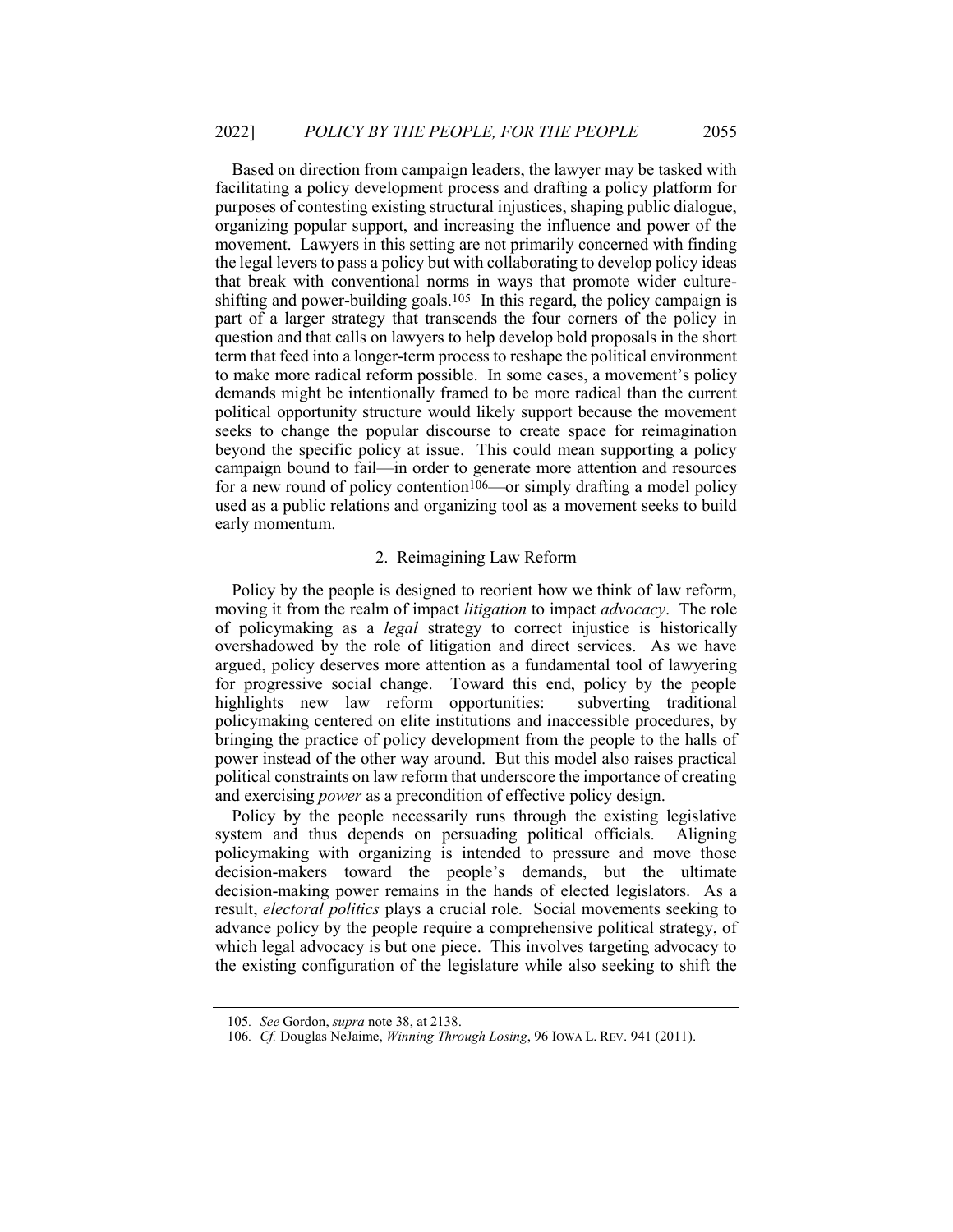political opportunity structure to be more favorable to movement demands over time. It is therefore crucial for policy campaigns to incorporate an electoral strategy. A wide range of constraints, from tax-exempt law to funding parameters, have historically limited the effective integration of electoral strategy into a people-led policy campaign. We do not address these constraints here, but we note that the link between bottom-up policymaking and electoral politics deserves deeper interrogation and should feature in future analysis of lawyering for policy change.

By emphasizing the granular realpolitik of policymaking and the need for comprehensive political strategy, policy by the people departs from new governance theory's emphasis on "stakeholder participation" as a central feature of responsive regulation.107 While we support the idea of participation, we seek to move the discussion toward the exercise of power, which profoundly shapes outcomes in our political system. Participation detached from power is unlikely to shift the terms of debate or to put pressure on elected officials to direct resources toward outsider groups, particularly in a context of significant economic and political inequality. For this reason, policy by the people is understood as an ongoing process designed to produce social change cascades that create opportunities for policy wins and more resources. These cascades can be harnessed by movements to gain greater influence over local politics: ultimately shaping who gets elected and thereby expanding the opportunity structure for more responsive policy over time.108

#### B. Proposals for Teaching and Practicing Policy by the People

The approach we have outlined, by spotlighting the lawyer's role in working with mobilized groups to design policy from the bottom up, also has important implications for how we think about training lawyers and building policy capacity in practice. To move that thinking forward, we offer proposals for how to strengthen the teaching and practice of policy by the people.

#### 1. Law School Curricular Change

Law schools currently do an inadequate job teaching policy design as a core element of what lawyers do. Instead, policy development tends to be reserved for upper-division specialty courses, often taught through clinics. While we support these efforts, we believe they are too little, too late. To augment them, it is essential to reframe law school pedagogy to deepen the recognition of "policy" as an integral part of "law." Doing this requires change at multiple levels: a conceptual shift in how policy is understood as part of the legal system alongside a more practical shift in the types of skills students are taught.

From a conceptual standpoint, it is essential to approach teaching policy from a critical theoretical perspective that highlights how policy is a product

<sup>107.</sup> See generally Simon, supra note 8.

<sup>108</sup>. See CUMMINGS, supra note 16, at 472–77.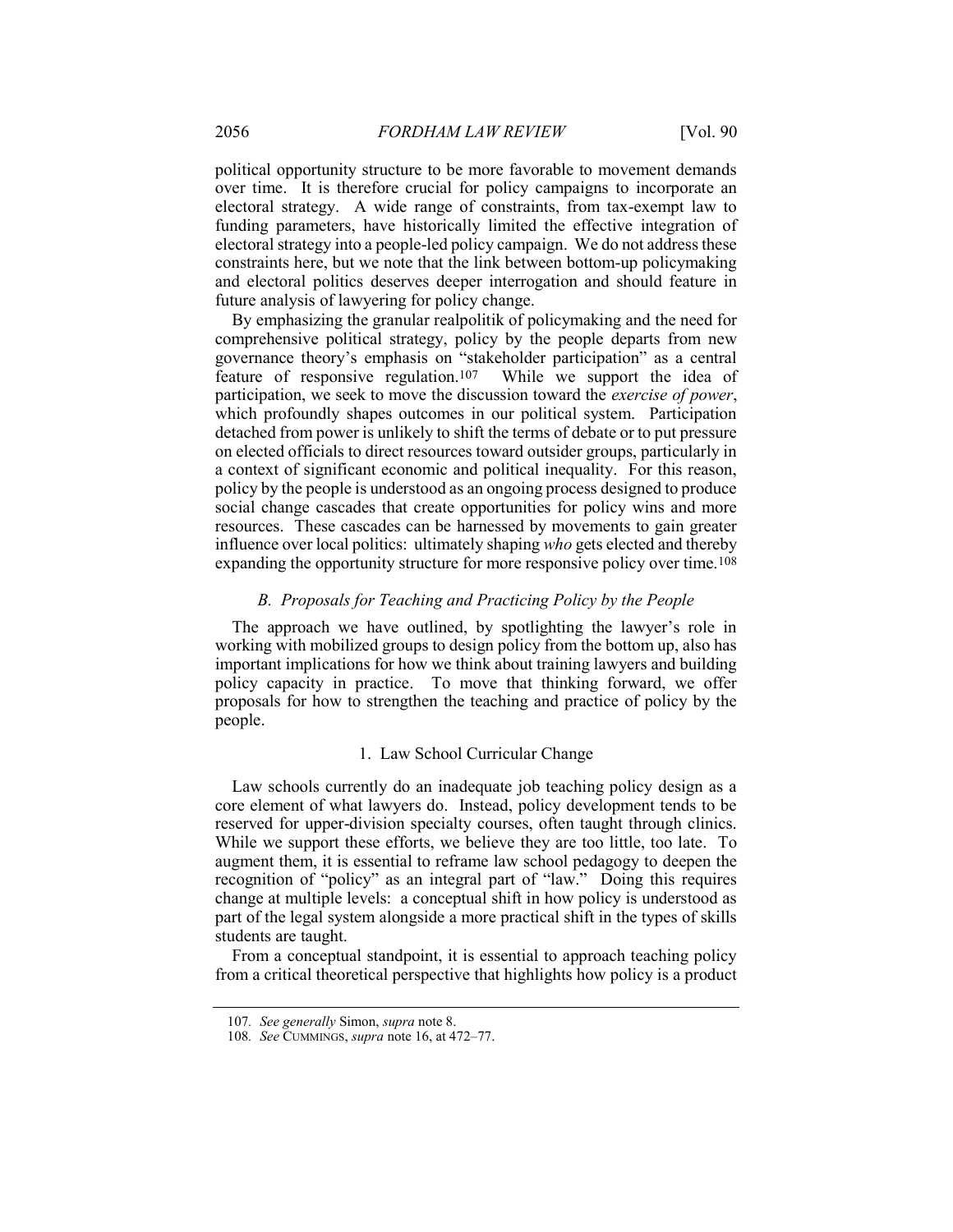of processes distorted by unequal power that have encoded structural racism and other forms of inequality.109 This perspective creates necessary space for analyzing the structural roots of policy design, which reveals how it has been shaped by underlying forces of oppression while also showing how it has been leveraged to promote equal justice. Traditional approaches to this structural analysis center on how litigation and court-based reform can serve to challenge oppressive policy in a liberal democracy based on majority rule through the assertion of minority rights. Given the well-documented constraints on this method, particularly in a context of judicial conservatism,110 we have argued in favor of bottom-up policy reform, targeted at cities as sites of favorable political opportunity, as a complement to social change litigation. Methodologically, law teachers could explore policy reform through analysis that empirically examines the ways in which policy has advanced social and economic disenfranchisement,111 while also analyzing how movements of the past have utilized disruption and organizing to win important policy gains at the national and local levels.112 As we have emphasized throughout this Essay, teaching policy therefore requires centering an analysis of power in law: specifically, by assessing how power asymmetries have shaped policy and how power can be cogenerated by lawyers and community groups to change policy.

At a more practical level, students should be equipped with specific skills that permit them to interrogate policy's role in social inequality and to redesign policy in ways that challenge that inequality. This should occur across the curriculum through a "pervasive approach" that begins in the first year ("1L") and builds through deliberate sequencing in the upper division.113 This should start by elevating policy as a core lawyering skill in the first year and teaching it as a formal component of 1L doctrinal and law skills courses. Many 1L doctrinal courses—criminal law, property, civil procedure—are built around analyses of the design and distributional consequences of policy regimes and thus are well suited for policy incorporation. These courses could be reframed to emphasize the *process* by which underlying rules that form the basis of legal challenges analyzed through case law are created—and how those rules might be changed through policymaking. Doing so would lay the foundation for deeper interrogation of policy design in the upper division, while introducing students to a broader way of conceptualizing the attorney-client relationship—one focused on collaboration with nonlawyer activists and community members—which is a theme that can be pulled through upper-division professional responsibility

 <sup>109.</sup> Rahman & Simonson, supra note 88, at 714–15.

<sup>110.</sup> See Catherine Albiston, The Dark Side of Litigation as a Social Movement Strategy, 96 IOWA L. REV. 61 (2011).

<sup>111</sup>. See Thomas W. Mitchell, Destabilizing the Normalization of Rural Black Land Loss: A Critical Role for Legal Empiricism, 2005 WIS. L. REV. 557.

<sup>112.</sup> See generally SUSAN D. CARLE, DEFINING THE STRUGGLE: NATIONAL ORGANIZING FOR RACIAL JUSTICE, 1880–1915 (2013).

<sup>113.</sup> On the "pervasive approach," see Deborah L. Rhode, *Ethics by the Pervasive Method*, 42 J. LEGAL EDUC. 31 (1992).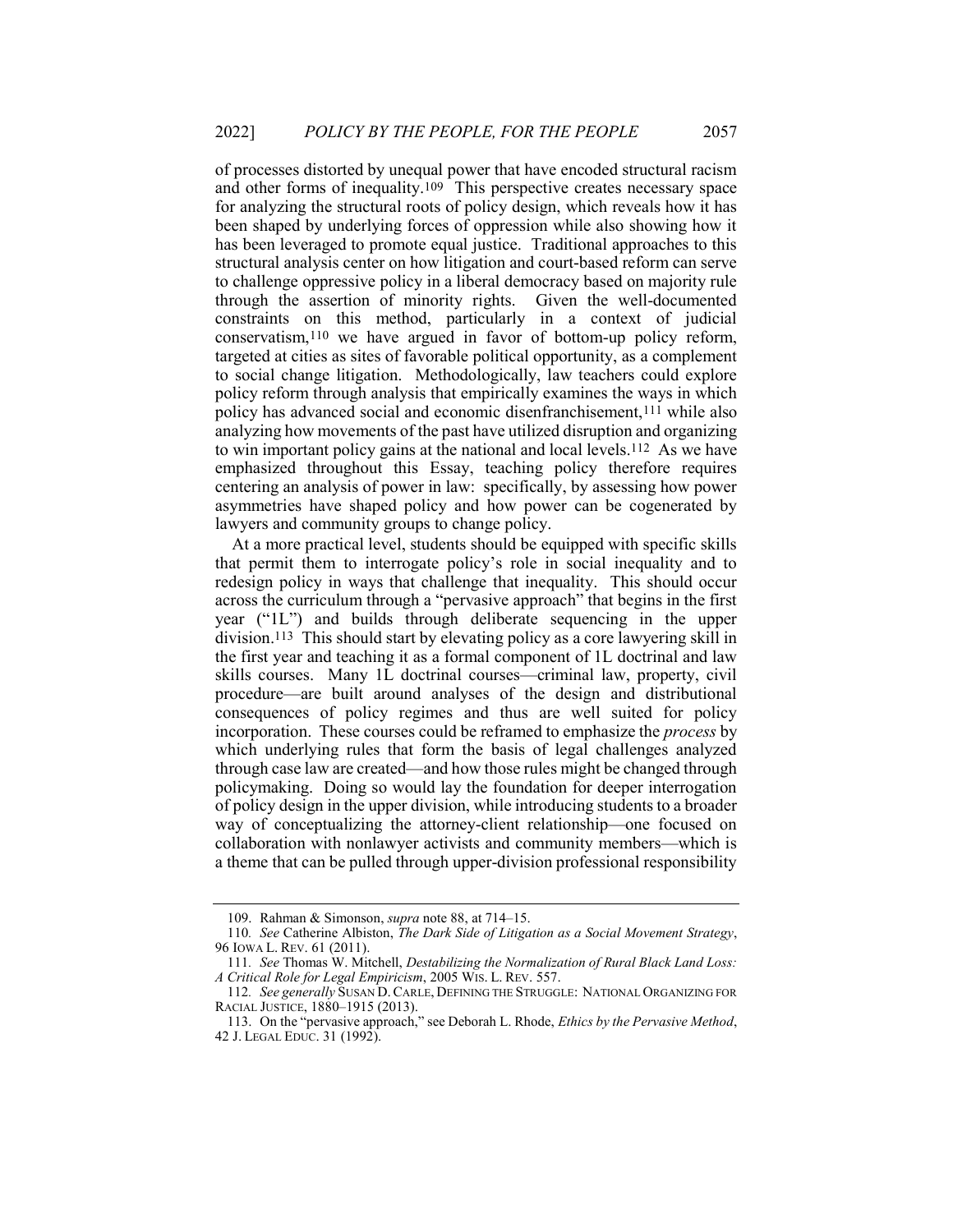courses. To augment these efforts in the classroom, schools could also create formalized opportunities for extracurricular or simulated/live-client legal work in 1L that would expose law students to community-driven policy development efforts to bring these issues to life while promoting public service.

The 1L curriculum should also incorporate new ways to think about legal skills: focusing on policy design and drafting, while reconceptualizing the very idea of what constitutes "research and writing." Drawing on the work we have described, research methods should include modules on analyzing expertise and power and how to build inclusive policy design processes. Writing should move beyond briefs and memos to include instruction on how to draft policy reports, model ordinances, and legal opinions. More radically, writing should be reconceptualized to incorporate new ways of analyzing and conveying information: teaching facility with "visual tools," like flowcharts, and with social media designed to communicate with powerholders and shape their decision-making.

Building thoughtfully on the 1L policy curriculum, the upper division should contain pathways to continue investigating policy reform. Specifically, we propose developing class formats that build on, but extend beyond, clinical education to teach essential elements of policy design and implementation. This effort should include increasing nonlitigation experiential opportunities to better prepare students for the reality of contemporary practice in which litigation constitutes a limited aspect of what lawyers do. Beyond this, we recommend that law schools explore how emerging curricular innovations could be adapted to teach policy by the people. One such innovation is the "policy lab" concept increasingly featured in law schools, in which faculty and students draw upon multiple disciplines and analytical tools to develop legal solutions to difficult social problems. While policy labs can risk being top-down exercises in design disconnected from grassroots policy development, they can be thoughtfully constructed to foster people-led processes that formalize partnerships with local community-based organizations engaged in policy work. These courses can be stand-alone or operate as modules in seminars.114

Upper-division experiential courses should also be redesigned to expand the scope of what counts as "lawyering skills." Building on our examples, this involves reframing the concept of fact gathering to include knowledge of quantitative and qualitative empirical research methods, such as interviews and surveys. In the projects we describe, the UCLA School of Law's Empirical Research Group, staffed by PhD researchers expert in empirical design and analysis, provided essential support by laying out methods for

 <sup>114.</sup> For example, the Center for Public Interest Advocacy and Collaboration at Northeastern University School of Law offers a fully integrated classroom and practical program through which students apply legal, research, and lawyering skills to achieve "social, economic, and environmental justice in all dimensions." Center for Public Interest Advocacy and Collaboration, NE. U. SCH. OF L., https://law.northeastern.edu/academics/centers/cpiac/ [https://perma.cc/Y499-8M2N] (last visited Mar. 4, 2022).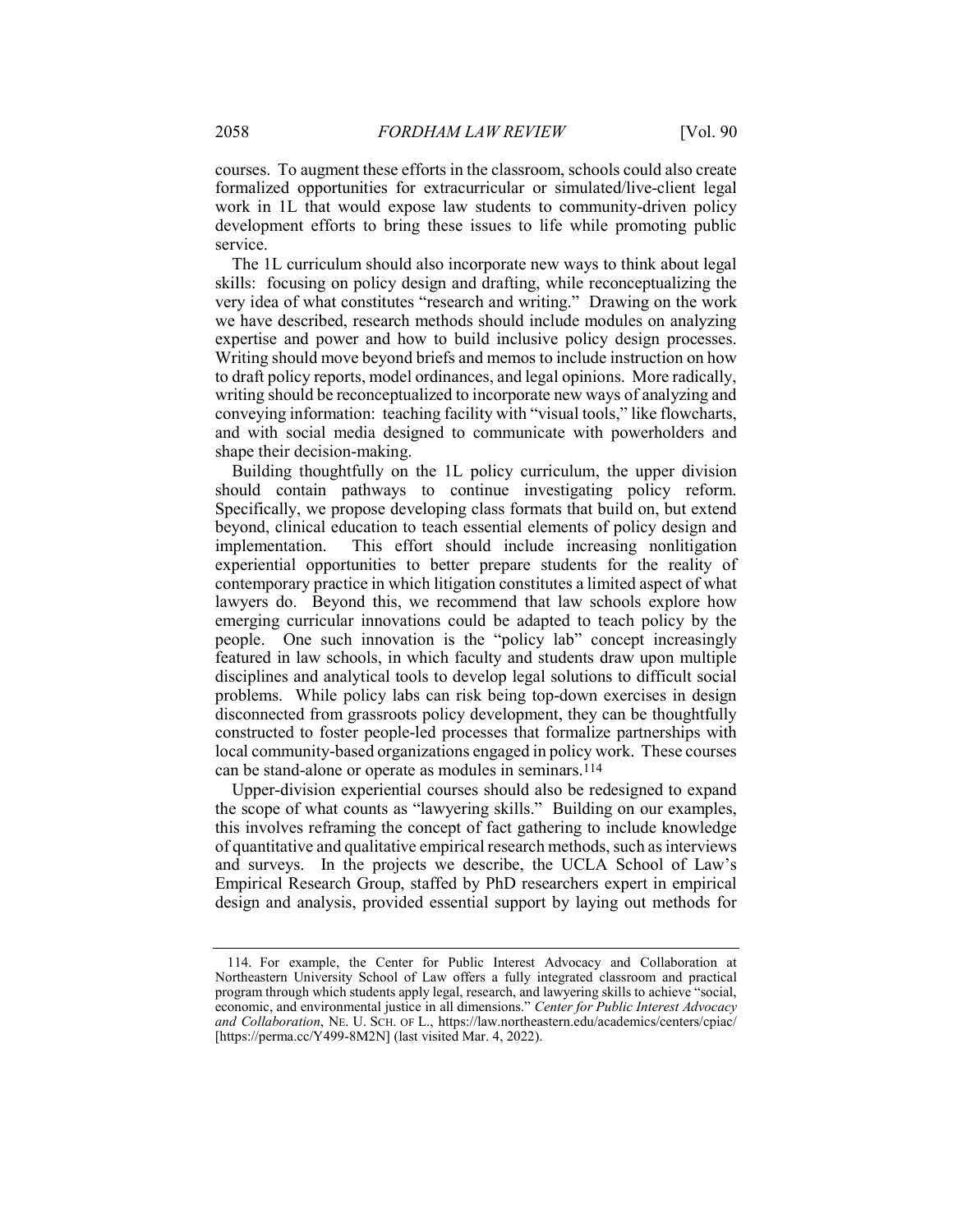interviewing and providing key statistical analysis. Although such a group is a luxury for many law schools, professors can potentially augment skills courses by building partnerships with academics outside the law school to train students on empirical design and on how to better understand and engage with empirical research as a fundamental predicate of designing good policy. Deepening the skills introduced in 1L, upper-division courses should include policy-oriented drafting in specialized coursework that also teaches lawyering skills at other key stages of the full policy life cycle that we have outlined—skills such as how to secure meetings, how to produce talking point and comment letters, and other communications strategies. Law schools should further consider how to promote opportunities for and publicize policy work that students do *outside* the classroom to demonstrate to future employers how engagement in community-driven policy advocacy equips students with marketable legal skills while widening access to justice.

Finally, we propose using policy-by-the-people pedagogy to spotlight (and rethink) the broader role that the legal profession plays in entrenching social inequality. In doing so, policy by the people can hold a mirror up to routine practices of lawyers that tilt power away from people toward well-resourced corporate actors that buy legal knowledge to shape policy to their advantage. Reimagining legal training from a people-centered policy perspective ultimately requires critical analysis of the existing maldistribution of legal resources that produces elite-driven policy in the first instance, highlighting the need to rebalance legal resources and redress broader power differentials as part of the legal profession's obligation to promote and protect democracy and the rule of law. This type of reanalysis has implications beyond just devoting more class time to discussing lawyers' professional obligations. It argues for a deeper culture shift in law school that addresses explicit and implicit ways in which schools valorize corporate legal work through programming and the structure of hiring processes,115 while also questioning charitable approaches to professional service, like pro bono work, that do not challenge existing configurations of professional prestige and power.

#### 2. Law Practice Institutional Change

Public interest law organizations can also do more to embrace bottom-up policy design as an important law reform strategy. This requires creating internal organizational infrastructure focused on nurturing a policy practice. As a first step, many organizations may need to think creatively about how to surmount obstacles to rigorous policy work from various funding sources, such as federal legal services and foundation grant restrictions. Organizations should also dedicate resources to hiring and supporting staff attorneys who will focus on community-led policy campaigns as a primary practice, not just as an occasional supplement to direct services or litigation. Organizations should further invest in training and education for staff

<sup>115</sup>. See generally John Bliss, From Idealists to Hired Guns?: An Empirical Analysis of "Public Interest Drift" in Law School, 51 U.C. DAVIS L. REV. 1973, 1988 (2018).